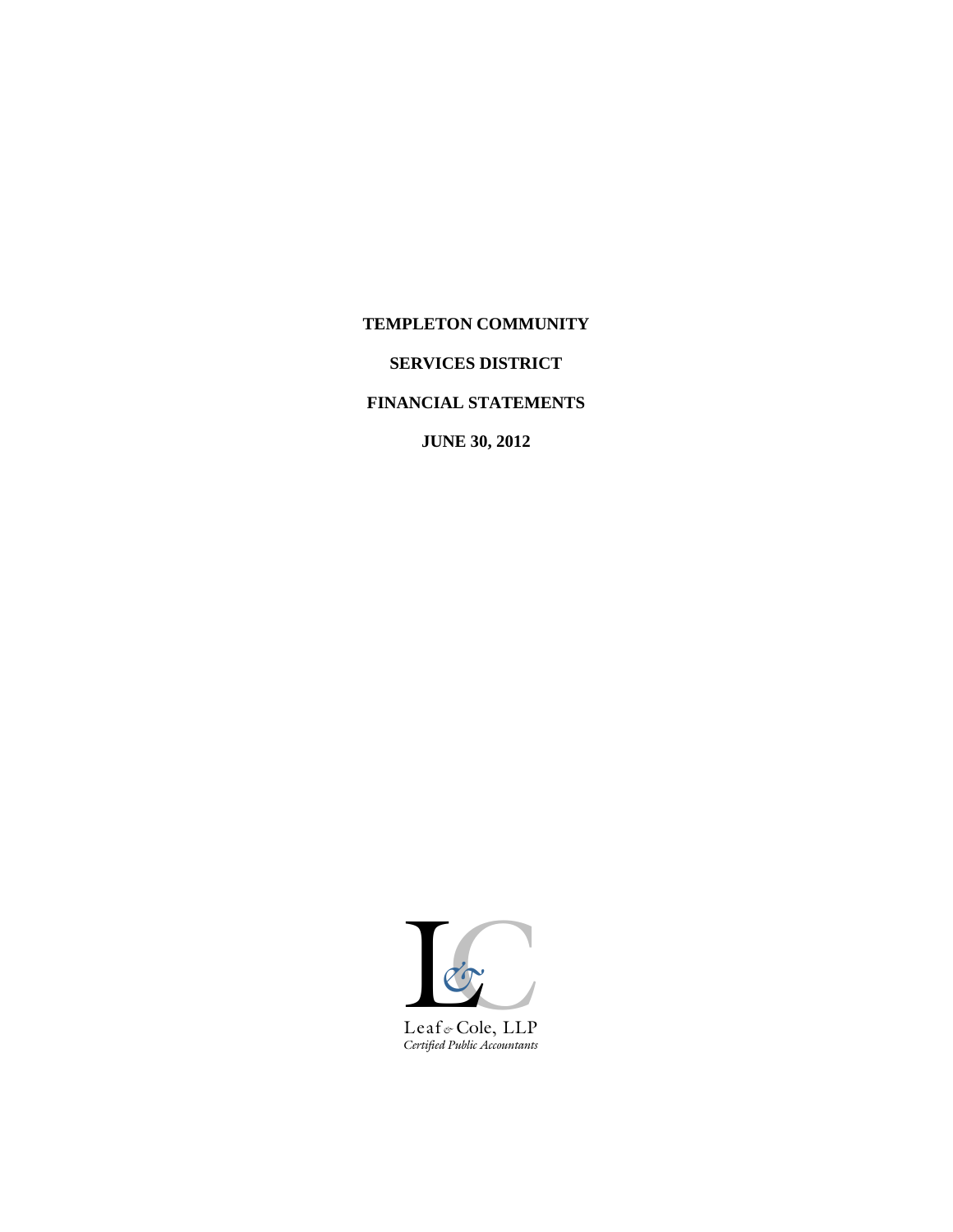# **TABLE OF CONTENTS**

|                                                                                                                                                                 | Page      |
|-----------------------------------------------------------------------------------------------------------------------------------------------------------------|-----------|
| Independent Auditor's Report                                                                                                                                    | $1 - 2$   |
| Management's Discussion and Analysis                                                                                                                            | $3 - 7$   |
| Government-wide Financial Statements:<br><b>Statement of Net Assets</b><br><b>Statement of Activities</b>                                                       | 8<br>9    |
| <b>Fund Financial Statements:</b>                                                                                                                               |           |
| <b>Governmental Funds:</b>                                                                                                                                      |           |
| <b>Balance Sheet</b>                                                                                                                                            | 10<br>11  |
| Reconciliation of the Governmental Funds Balance Sheet to the Statement of Net Assets                                                                           | $12 - 13$ |
| Statement of Revenues, Expenditures, and Changes in Fund Balances<br>Reconciliation of the Statement of Revenues, Expenditures, and Changes in Fund Balances to |           |
| <b>Statement of Activities</b>                                                                                                                                  | 14        |
| Proprietary Funds:                                                                                                                                              |           |
| <b>Statement of Net Assets</b>                                                                                                                                  | 15        |
| Statement of Revenues, Expenses and Changes in Net Assets                                                                                                       | $16 - 17$ |
| <b>Statement of Cash Flows</b>                                                                                                                                  | $18 - 19$ |
| <b>Notes to Financial Statements</b>                                                                                                                            | $20 - 39$ |
| <b>Budgetary Comparison Schedule - General Fund</b>                                                                                                             | 40        |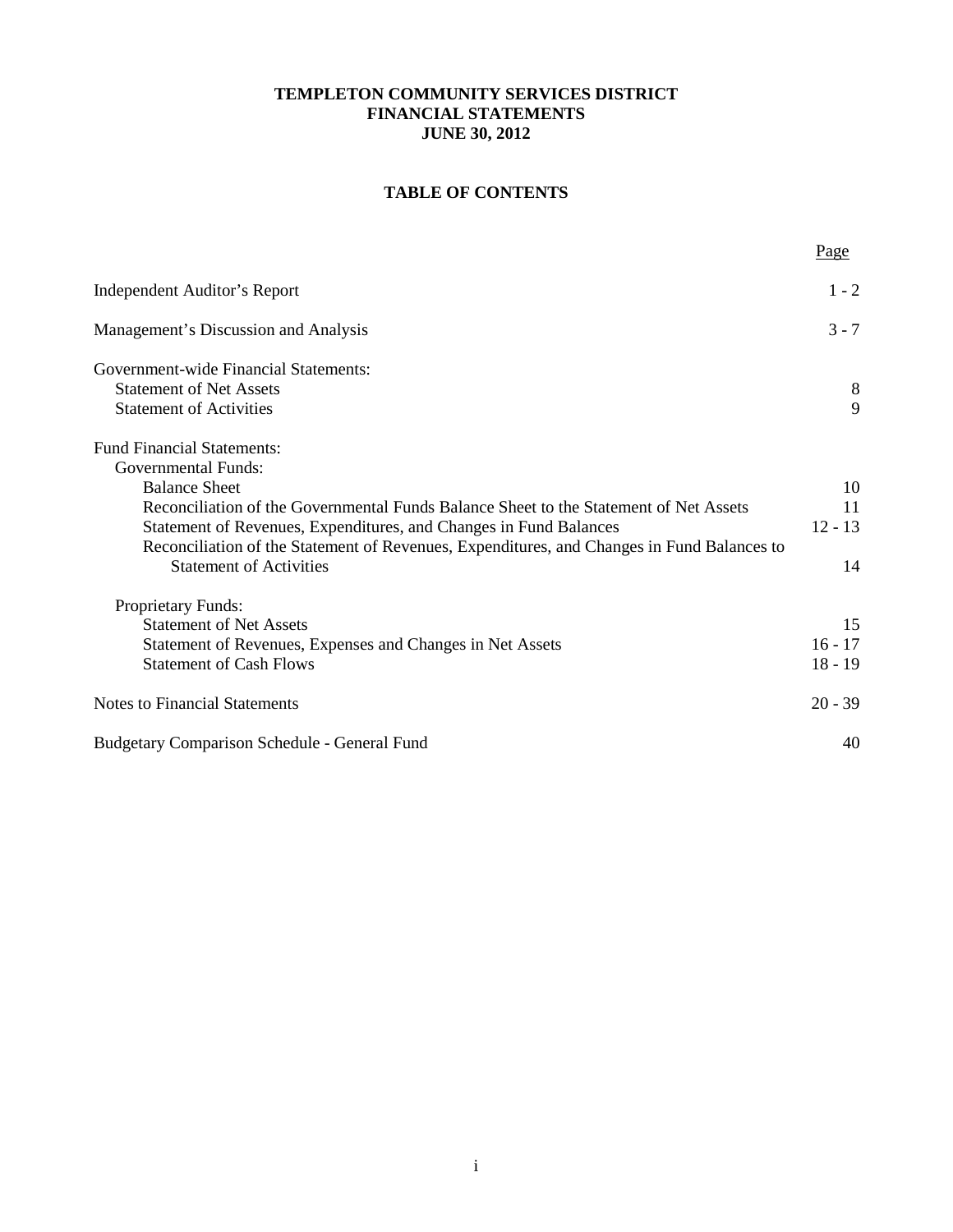

*Certified Public Accountants A Partnership of Professional Corporations*

Steven W. Northcote, C.P.A. Michael S. Schreibman, C.P.A. Michael J. Zizzi, C.P.A. Julie A. Firl, C.P.A. Nicholas M. Gines, C.P.A.

*Members American Institute of Certified Public Accountants California Society of Certified Public Accountants*

#### **Independent Auditor's Report**

To the Board of Directors Templeton Community Services District Post Office Box 780 420 Crocker Street Templeton, California 93454

We have audited the accompanying financial statements of the governmental activities, and the business-type activities of Templeton Community Services District, as of and for the year ended June 30, 2012, which collectively comprise the District's basic financial statements as listed in the table of contents. These financial statements are the responsibility of Templeton Community Services District's management. Our responsibility is to express opinions on these financial statements based on our audit.

We conducted our audit in accordance with auditing standards generally accepted in the United States of America and the State Controller's Minimum Audit Requirements for California Special Districts. Those standards require that we plan and perform the audit to obtain reasonable assurance about whether the financial statements are free of material misstatement. An audit includes examining, on a test basis, evidence supporting the amounts and disclosures in the financial statements. An audit also includes assessing the accounting principles used and significant estimates made by management, as well as evaluating the overall financial statement presentation. We believe that our audit provides a reasonable basis for our opinions.

In our opinion, the financial statements referred to above present fairly, in all material respects, the respective financial position of the governmental activities, and the business-type activities of Templeton Community Services District as of June 30, 2012, and the respective changes in financial position and where applicable, cash flows thereof for the year then ended in conformity with accounting principles generally accepted in the United States of America, as well as the accounting systems prescribed by the State Controller's office and state regulations governing special districts.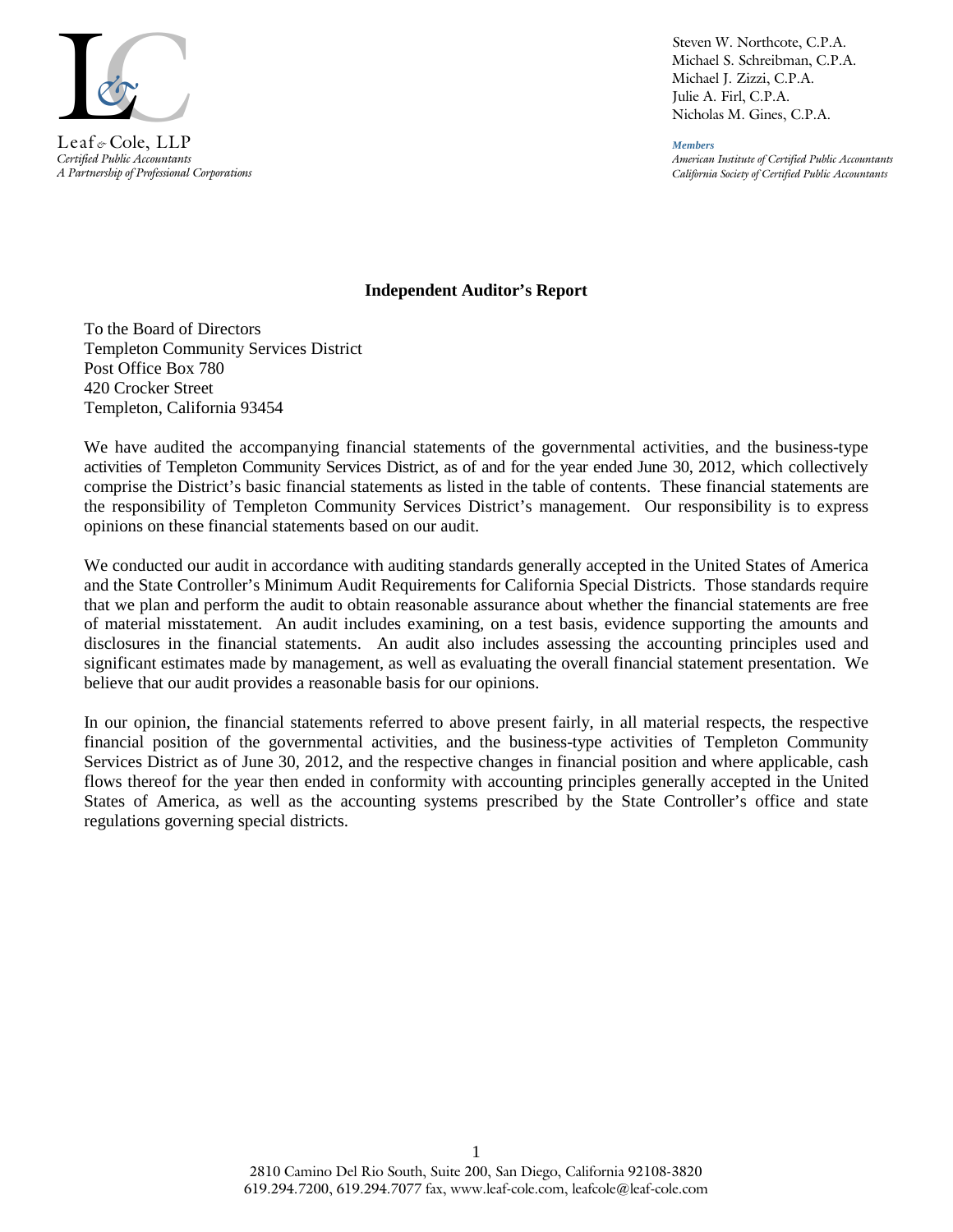To the Board of Directors Page 2 Templeton Community Services District

Accounting principles generally accepted in the United States of America require that the management's discussion and analysis and budgetary comparison information on pages 3 through 7 and 40 be presented to supplement the basic financial statements. Such information, although not a part of the basic financial statements, is required by the Governmental Accounting Standards Board, who considers it to be an essential part of financial reporting for placing the basic financial statements in an appropriate operational, economic, or historical context. We have applied certain limited procedures to the required supplementary information in accordance with auditing standards generally accepted in the United States of America, which consisted of inquiries of management about the methods of preparing the information and comparing the information for consistency with management's responses to our inquiries, the basic financial statements, and other knowledge we obtained during our audit of the financial statements. We do not express an opinion or provide any assurance on the information because the limited procedures do not provide us with sufficient evidence to express an opinion or provide any assurance.

 $L$ eaf $3$ Cole  $LLP$ 

San Diego, California August 21, 2012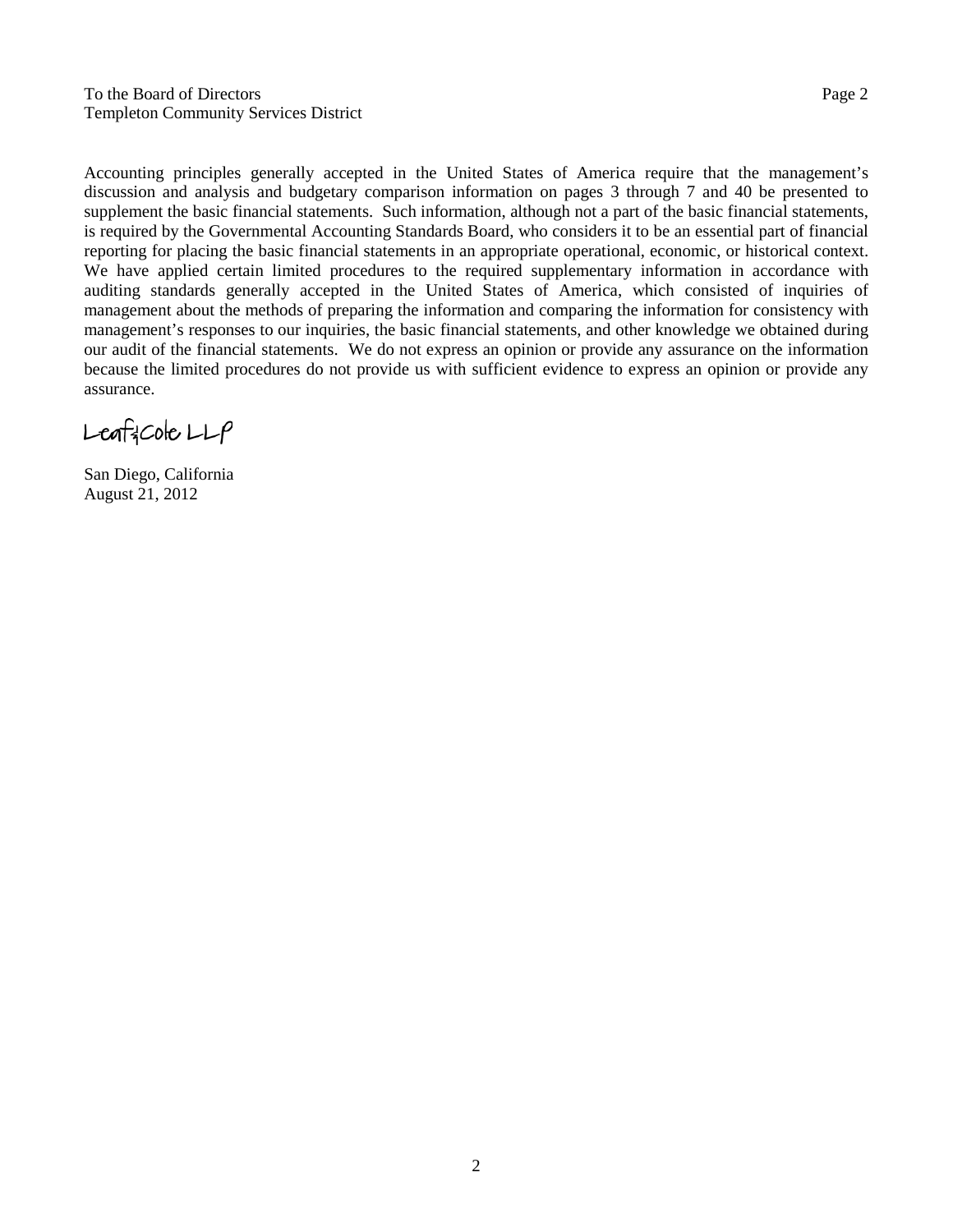Our discussion and analysis of the District's financial performance provides an overview of the District's financial activities for the fiscal year ended June 30, 2012. Please read it in conjunction with the District's financial statements, which begin on page 8.

## **Financial Highlights**

- The District's net assets decreased by \$871,633 to \$25,961,734 during the fiscal year ended June 30, 2012.
- The District's revenues decreased from \$4,378,421 for the year ended June 30, 2011, to \$4,242,588 for the year ended June 30, 2012, a decrease of \$135,833. The decrease of capital grants and contributions between fiscal years of \$93,837 accounts for the majority of this decrease.
- The District's total expenses increased from \$4,960,700 for the year ended June 30, 2011 to \$5,114,221 for the year ended June 30, 2012. This increase of \$153,521 can be attributed to interest expense on the loan payable in connection with the Nacimiento Water Project.

#### **Using This Annual Report**

This annual report consists of a series of financial statements. The statement of net assets and the statement of activities (on pages 8 and 9) provide information about the activities of the District as a whole and present a longer-term view of the District's finances. Fund financial statements start on page 10. For governmental activities, these statements tell how these services were financed in the short-term as well as what remains for future spending. Business-type activities are reported in the same manner as the statement of net assets and the statement of activities. Fund financial statements also report the District's operations in more detail than the government-wide statements by providing information about the District's most significant funds.

#### **Reporting the District as a Whole**

#### **The Statement of Net Assets and the Statement of Activities**

Our analysis of the District as a whole begins on page 8. One of the most important questions asked about the District's finances is, "Is the District as a whole better off or worse off as a result of the year's activities?" The statement of net assets and the statement of activities report information about the District as a whole and about its activities in a way that helps answer this question. These statements include all assets and liabilities using the accrual basis of accounting, which is similar to the accounting used by most private-sector companies. All of the current year's revenues and expenses are taken into account regardless of when cash is received or paid.

These two statements report the District's net assets and changes in them. You can think of the District's net assets--the difference between assets and liabilities--as one way to measure the District's financial health, or financial position. Over time, increases or deceases in the District's net assets are one indicator of whether its financial health is improving or deteriorating. You will need to consider other nonfinancial factors, however, such as changes in the District's property tax base and the condition of the District's assets, to assess the overall health of the District.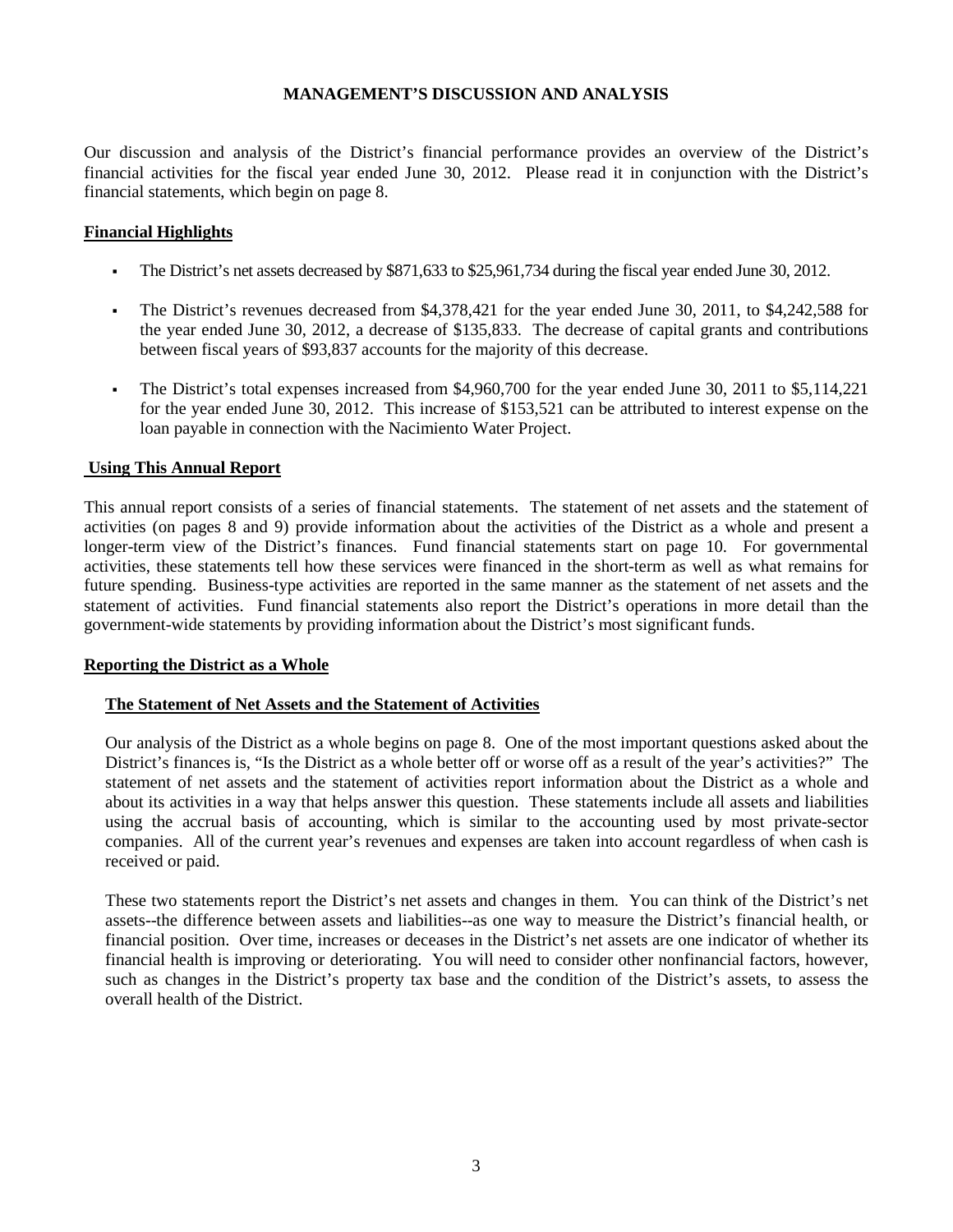In the statement of net assets and the statement of activities, we divide the District into two kinds of activities:

- Governmental activities Several of the District's basic services are reported here, including the general fund, fire protection, parks and recreation, street lights and the community center. Taxes and assessments, program fees, rental, grant and interest income finance most of these activities.
- Business-type activities The District charges a fee to customers to help it cover all or most of the cost of certain services it provides. The District's water, sewer, drainage and solid waste services are reported here.

#### **Reporting the District's Most Significant Funds**

#### **Fund Financial Statements**

The fund financial statements begin on page 10 and provide detailed information about the District's most significant funds.

- Governmental funds--Several of the District's basic services are reported in governmental funds, which focus on how money flows into and out of those funds and the balances left at year-end that are available for spending. These funds are reported using an accounting method called modified accrual accounting, which measures cash and all other financial assets that can readily be converted to cash. The governmental fund statements provide a detailed short-term view of the District's general governmental operations and the basic services it provides. Governmental fund information helps you determine whether there are more or fewer financial resources that can be spent in the near future to finance the District's programs. We describe the relationship (or differences) between governmental activities (reported in the statement of net assets and the statement of activities) and governmental funds in reconciliations on pages 11and 14.
- Business-type funds--When the District charges customers for the services it provides--whether to outside customers or to other units of the District--these services are generally reported in businesstype funds. Business-type funds are reported in the same way that all activities are reported in the statement of net assets and the statement of activities. In fact, the District's enterprise funds (a component of business-type funds) are the same as the business type activities we report in the government-wide statements but provide more detail and additional information, such as cash flows, for business-type funds.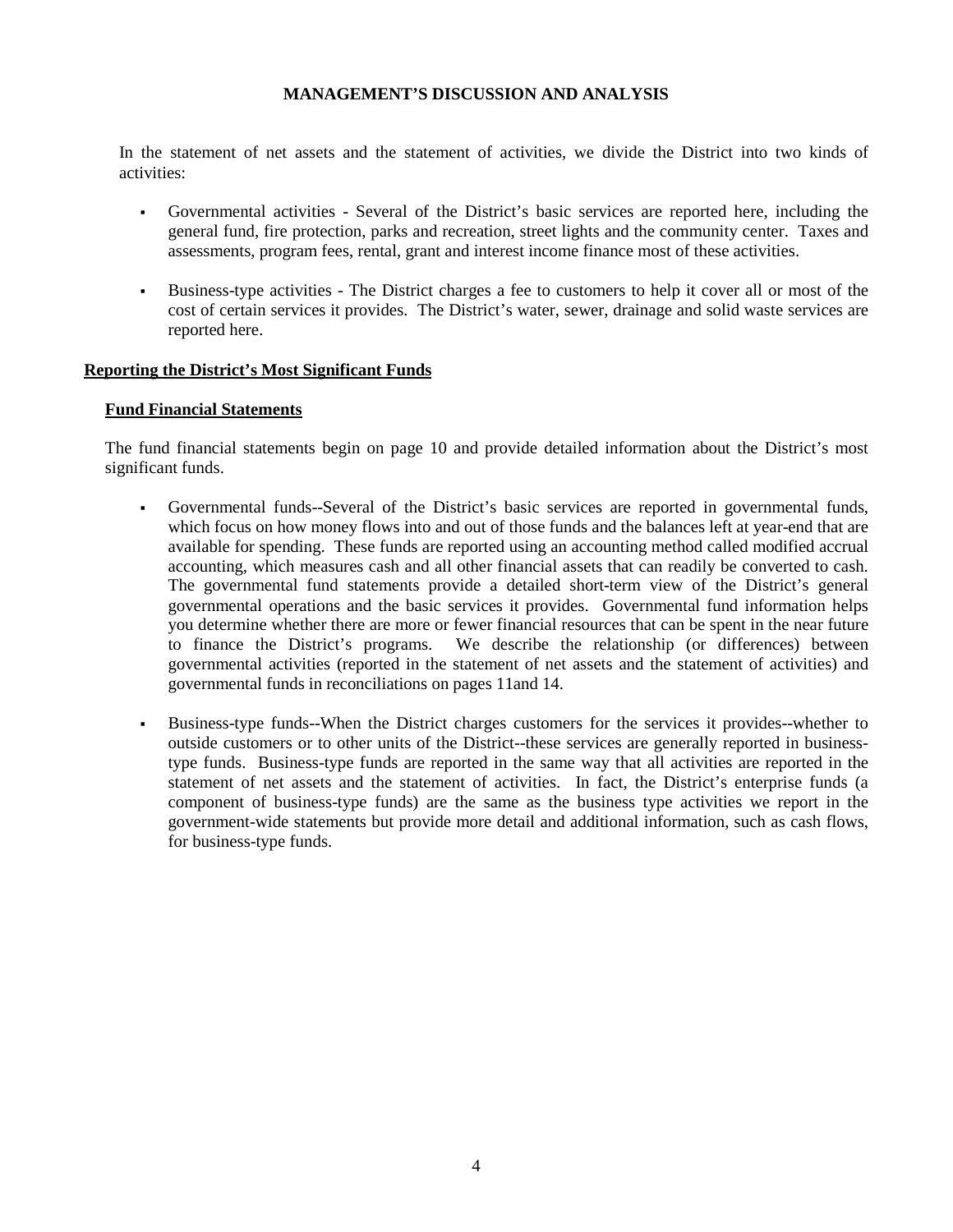#### **The District as a Whole**

The District's combined net assets decreased from \$26,833,367 a year ago to \$25,961,734 at June 30, 2012. Our analysis below focuses on the net assets and changes in net assets of the District's governmental and businesstype activities.

**Net Assets**

|                                                                                                    |    | Governmental Activities      |     |                               |    | <b>Business-Type Activities</b>       |     |                                       |     |                                       |    | <b>Total Government</b>               |
|----------------------------------------------------------------------------------------------------|----|------------------------------|-----|-------------------------------|----|---------------------------------------|-----|---------------------------------------|-----|---------------------------------------|----|---------------------------------------|
|                                                                                                    |    | 2012                         |     | 2011                          |    | 2012                                  |     | 2011                                  |     | 2012                                  |    | 2011                                  |
| Assets:                                                                                            |    |                              |     |                               |    |                                       |     |                                       |     |                                       |    |                                       |
| Current and other assets                                                                           | \$ | 3,414,348                    | \$. | 3,353,716                     | S. | 9,907,725                             | \$. | 10,070,883                            | \$. | 13,322,073                            | S. | 13,424,599                            |
| Capital assets                                                                                     |    | 3,463,694                    |     | 3,631,271                     |    | 26,184,116                            |     | 27,016,593                            |     | 29,647,810                            |    | 30,647,864                            |
| <b>Total Assets</b>                                                                                |    | 6,878,042                    |     | 6,984,987                     |    | 36,091,841                            |     | 37,087,476                            |     | 42,969,883                            |    | 44,072,463                            |
| <b>Liabilities:</b><br>Long-term debt outstanding<br>Other liabilities<br><b>Total Liabilities</b> |    | 513,290<br>76,486<br>589,776 |     | 369,149<br>115,972<br>485,121 |    | 6,147,223<br>10,271,150<br>16,418,373 |     | 6,228,297<br>10,525,678<br>16,753,975 |     | 6,660,513<br>10,347,636<br>17,008,149 |    | 6,597,446<br>10,641,650<br>17,239,096 |
| <b>Net Assets:</b><br>Invested in capital assets,<br>net of related debt                           |    | 3,463,694                    |     | 3,631,271                     |    | 20.346.726                            |     | 21,002,733                            |     | 23,810,420                            |    | 24,634,004                            |
| Restricted                                                                                         |    | 1,691,300                    |     | 1,637,419                     |    |                                       |     |                                       |     | 1,691,300                             |    | 1,637,419                             |
| Unrestricted                                                                                       |    | 1,133,272                    |     | 1,231,176                     |    | (673, 258)                            |     | (669, 232)                            |     | 460,014                               |    | 561,944                               |
| <b>Total Net Assets</b>                                                                            | S  | 6,288,266                    | S   | 6,499,866                     | S. | 19,673,468                            |     | 20,333,501                            |     | 25,961,734                            |    | 26,833,367                            |

Net assets of the District's governmental activities decreased \$211,600. The net assets of our business-type activities decreased by \$660,033.

#### **Changes in Net Assets**

|                                  |   | Governmental Activities |               |   | <b>Business-Type Activities</b> |   |           |   | <b>Total Government</b> |   |           |
|----------------------------------|---|-------------------------|---------------|---|---------------------------------|---|-----------|---|-------------------------|---|-----------|
|                                  |   | 2012                    | 2011          |   | 2012                            |   | 2011      |   | 2012                    |   | 2011      |
| <b>Revenues:</b>                 |   |                         |               |   |                                 |   |           |   |                         |   |           |
| <b>Program Revenues:</b>         |   |                         |               |   |                                 |   |           |   |                         |   |           |
| Fees and charges for services    | S | 167.288                 | \$<br>208,089 | S | 2.496.740                       | S | 2,451,645 | S | 2,664,028               | S | 2,659,734 |
| Capital grants and contributions |   | 53,882                  | 115.162       |   | 334,758                         |   | 367.315   |   | 388,640                 |   | 482,477   |
| <b>General Revenues:</b>         |   |                         |               |   |                                 |   |           |   |                         |   |           |
| Property taxes                   |   | 848.184                 | 864.875       |   | -                               |   |           |   | 848.184                 |   | 864,875   |
| Interest income                  |   | 15.913                  | 18.225        |   | 58.949                          |   | 68.993    |   | 74.862                  |   | 87.218    |
| Other income                     |   | 95,642                  | 196,130       |   | 171,232                         |   | 87,987    |   | 266,874                 |   | 284,117   |
| <b>Total Revenues</b>            |   | 1.180.909               | .402.481      |   | 3.061.679                       |   | 2,975,940 |   | 4,242,588               |   | 4,378,421 |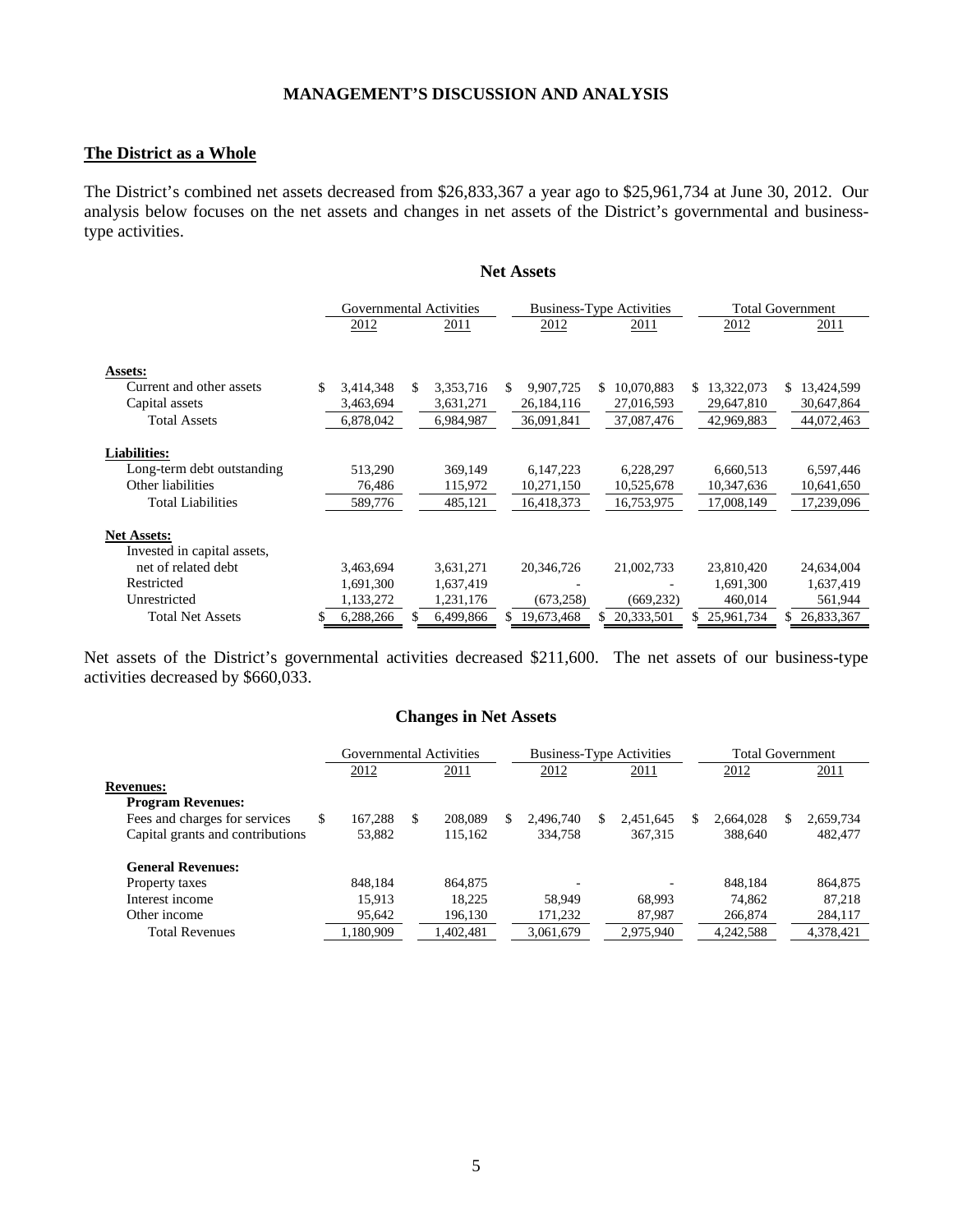|                                          | Governmental Activities |             |    |            | <b>Business-Type Activities</b> |            |     | <b>Total Government</b> |     |            |     |            |
|------------------------------------------|-------------------------|-------------|----|------------|---------------------------------|------------|-----|-------------------------|-----|------------|-----|------------|
|                                          |                         | 2012        |    | 2011       |                                 | 2012       |     | 2011                    |     | 2012       |     | 2011       |
| <b>Program Expenses:</b>                 |                         |             |    |            |                                 |            |     |                         |     |            |     |            |
| General Fund                             | \$                      | 1,082,570   | S. | 1,031,876  | \$                              |            | \$  |                         | \$  | 1,082,570  | \$. | 1,031,876  |
| Fire protection                          |                         | 632,372     |    | 717,127    |                                 |            |     |                         |     | 632,372    |     | 717,127    |
| Parks and recreation                     |                         | 492,265     |    | 604,699    |                                 |            |     |                         |     | 492,265    |     | 604,699    |
| Street lights                            |                         | 26,735      |    | 26,681     |                                 |            |     |                         |     | 26,735     |     | 26,681     |
| Community center                         |                         | 12,887      |    | 14,140     |                                 |            |     |                         |     | 12.887     |     | 14,140     |
| Water                                    |                         |             |    |            |                                 | 1,528,047  |     | 1,583,699               |     | 1,528,047  |     | 1,583,699  |
| Sewer                                    |                         |             |    |            |                                 | 1,015,883  |     | 827,177                 |     | 1,015,883  |     | 827,177    |
| Drainage                                 |                         |             |    |            |                                 | 16,240     |     | 5,661                   |     | 16,240     |     | 5,661      |
| Solid waste                              |                         |             |    |            |                                 | 52,440     |     | 39,109                  |     | 52,440     |     | 39,109     |
| Interest on long-term liabilities        |                         |             |    |            |                                 | 254,782    |     | 110,531                 |     | 254,782    |     | 110,531    |
| <b>Total Expenses</b>                    |                         | 2,246,829   |    | 2,394,523  |                                 | 2,867,392  |     | 2,566,177               |     | 5,114,221  |     | 4,960,700  |
| Change in Net Assets                     |                         |             |    |            |                                 |            |     |                         |     |            |     |            |
| <b>Before Transfers</b>                  |                         | (1,065,920) |    | (992,042)  |                                 | 194,287    |     | 409,763                 |     | (871, 633) |     | (582, 279) |
| Transfers                                |                         | 854,320     |    | 812,560    |                                 | (854,320)  |     | (812,560)               |     |            |     |            |
| <b>Increase (Decrease) in Net Assets</b> |                         | (211,600)   |    | (179, 482) | \$                              | (660, 033) | \$. | (402, 797)              | \$. | (871, 633) | \$. | (582, 279) |

#### **Changes in Net Assets (Continued)**

#### **Governmental Activities**

Revenues for the District's governmental activities decreased by \$221,572 while total expenses decreased \$147,694 between 2012 and 2011. The decrease in revenues is due to an decrease in capital grants and contributions.

#### **Business-Type Activities**

Revenues of the District's business-type activities increased \$85,739 and expenses increased by \$301,215 between 2012 and 2011. Cell site revenue increased \$78,332 between 2012 and 2011 due to a reallocation between governmental and business type funds. The increase in expenses can be attributed to increases in interest expense on the Nacimiento Water Project and professional services from the previous year.

#### **Capital Asset and Debt Administration**

#### **Capital Assets**

At June 30, 2012, the District had \$42,586,772 invested in a broad range of capital assets, including a water system, sanitation system, buildings, park facilities, and fire equipment.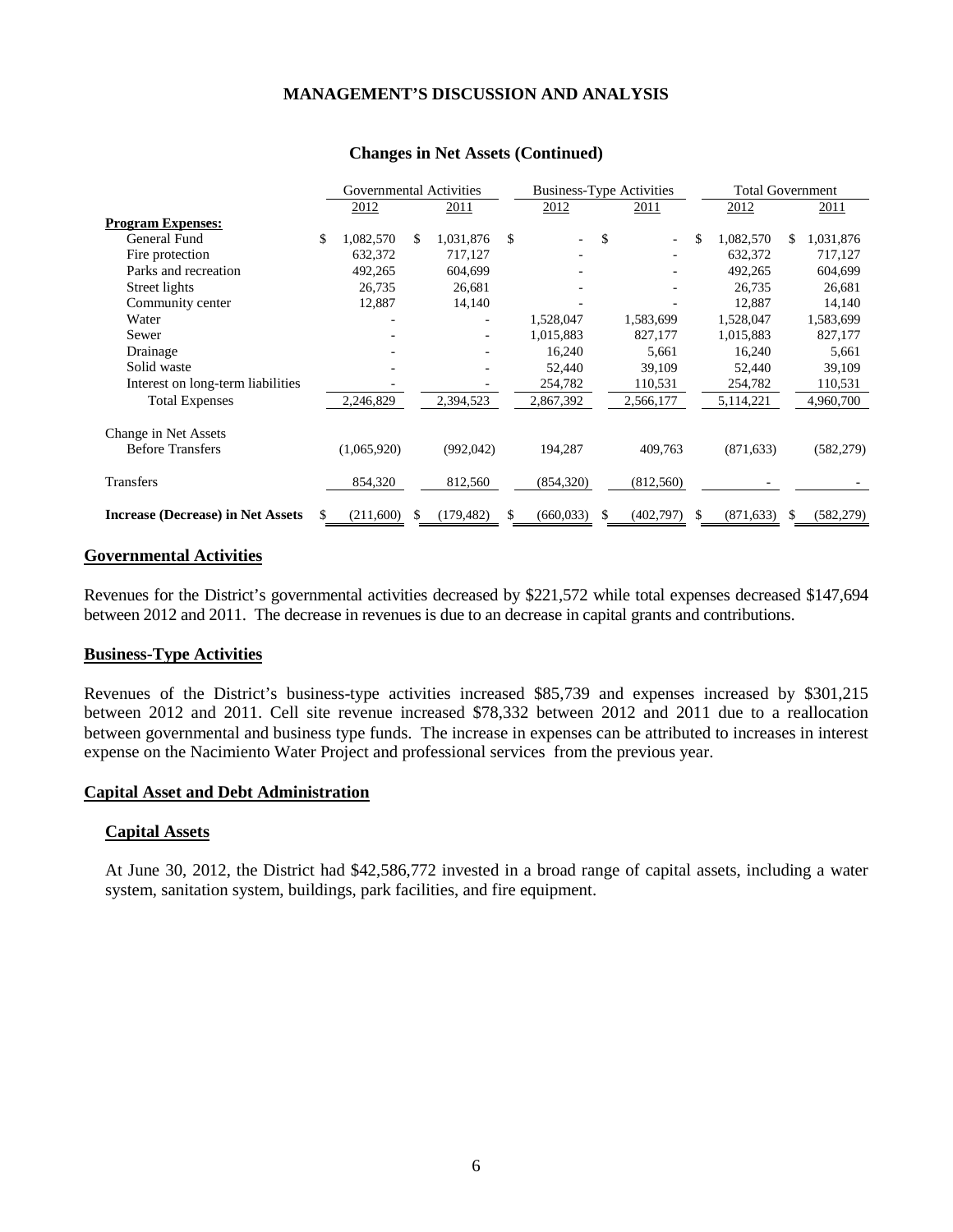|                            | Governmental Activities |   |           |            | <b>Business-Type Activities</b> |    | Totals     |  |              |
|----------------------------|-------------------------|---|-----------|------------|---------------------------------|----|------------|--|--------------|
|                            | 2012                    |   | 2011      | 2012       | 2011                            |    | 2012       |  | 2011         |
| Land                       | 633.429                 | S | 633,429   | 3.256.820  | 3.256.820                       | S  | 3.890.249  |  | 3,890,249    |
| Water delivery entitlement |                         |   |           | 7,452,020  | 7,452,020                       |    | 7,452,020  |  | 7,452,020    |
| Construction-in-progress   |                         |   | 122.209   | 42,095     | 5,392                           |    | 42,095     |  | 127,601      |
| Buildings and improvements | 3,269,091               |   | 3,269,091 | 24,559,518 | 24,559,518                      |    | 27,828,609 |  | 27,828,609   |
| Equipment                  | 1,077,901               |   | 934,645   | 1,222,678  | 1,222,678                       |    | 2,300,579  |  | 2,157,323    |
| Vehicles                   | 751,443                 |   | 741,457   | 321,777    | 321,777                         |    | 1,073,220  |  | 1,063,234    |
| Totals                     | 5,731,864               |   | 5.700.831 | 36.854.908 | 36.818.205                      | S. | 42.586.772 |  | \$42,519,036 |

#### **Capital Assets at Year-End**

#### **Debt**

At June 30, 2012, the District had loans payable outstanding. During the current year, District paid \$174,630 on the loans payable.

#### **Outstanding Debt at Year-End**

|               | Governmental Activities |      | <b>Business-Type Activities</b> |              |           | Totals      |  |           |  |
|---------------|-------------------------|------|---------------------------------|--------------|-----------|-------------|--|-----------|--|
|               | 2012                    | 2011 | 2012                            |              | 2011      | 2012        |  | 2011      |  |
| Loans Payable |                         | ٠    | 5.753.223                       | <sup>T</sup> | 5.927.853 | \$5,753,223 |  | 5.927.853 |  |

#### **Economic Factors and Next Year's Budget and Rates**

The District's management and Board of Directors considered many factors when setting the fiscal year 2013 budget including the economy and employment growth. These indicators were taken into account when adopting the general fund budget for 2013. Amounts budgeted for general fund expenditures in 2013 are \$1,013,750, an increase of \$47,921 over the final 2012 budgeted expenditures of \$965,829. Budget increases due to salaries, employee benefits, professional services and capital outlay represent the majority of the change between years.

#### **Contacting the District's Financial Management**

This financial report is designed to provide our citizens, taxpayers, customers, investors and creditors with a general overview of the District's finances and to show the District accountability for the money it receives. If you have questions about this report or need additional financial information contact the District offices at (805) 434-4900.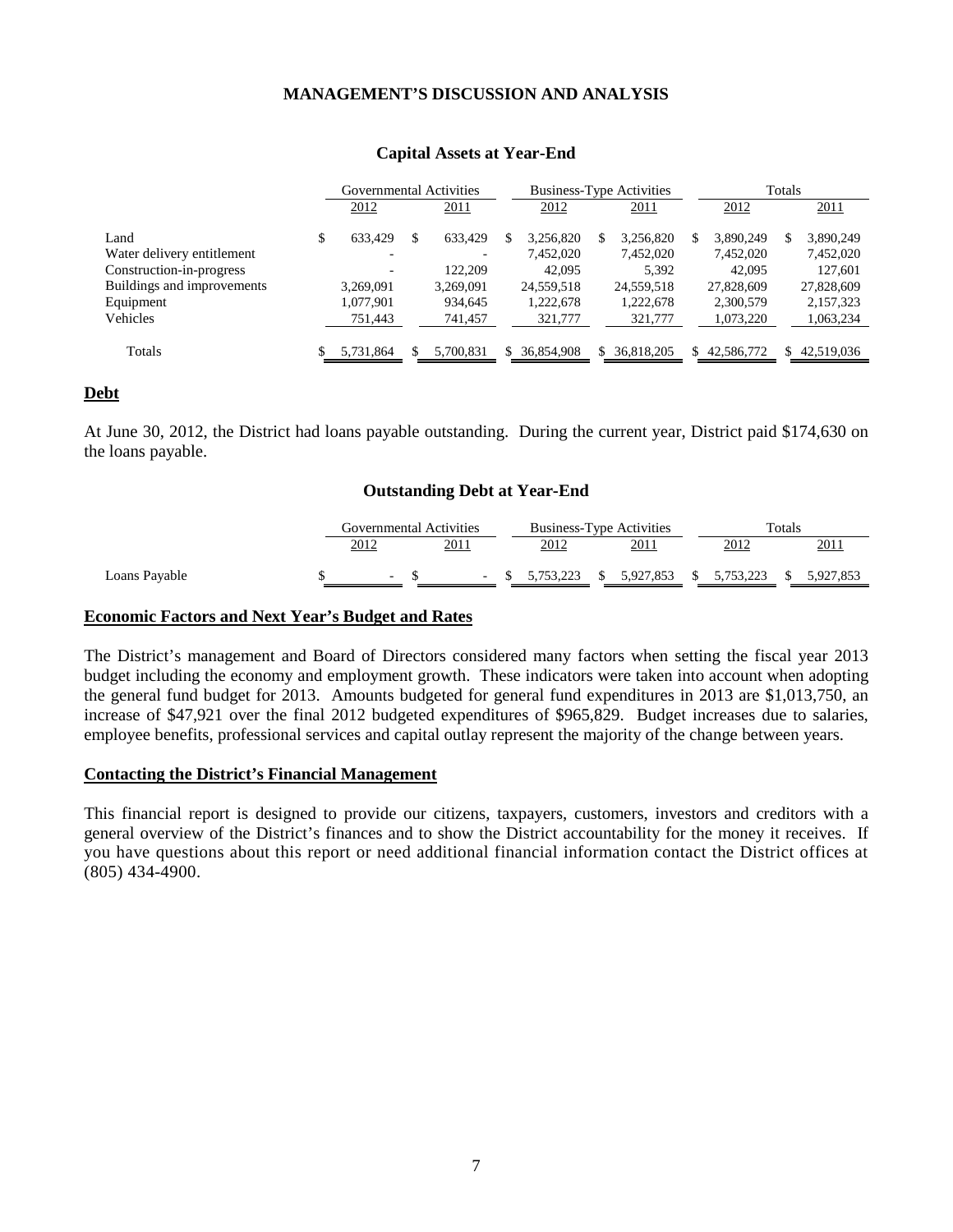## **TEMPLETON COMMUNITY SERVICES DISTRICT STATEMENT OF NET ASSETS JUNE 30, 2012**

## **ASSETS**

|                                                 | Governmental                      | Business-Type    |                  |
|-------------------------------------------------|-----------------------------------|------------------|------------------|
|                                                 | Activities                        | Activities       | Total            |
| Cash and cash equivalents                       | \$<br>3,380,752                   | \$<br>9,531,288  | \$<br>12,912,040 |
| Accounts receivable                             | 33,066                            | 355,622          | 388,688          |
| Accrued interest receivable                     | 530                               | 1,504            | 2,034            |
| Inventory                                       |                                   | 19,311           | 19,311           |
| Capital Assets:                                 |                                   |                  |                  |
| Land and other non-depreciable capital assets   | 633,429                           | 10,750,935       | 11,384,364       |
| Plant and equipment,                            |                                   |                  |                  |
| net of accumulated depreciation                 | 2,830,265                         | 15,433,181       | 18,263,446       |
| <b>TOTAL ASSETS</b>                             | \$<br>6,878,042                   | \$<br>36,091,841 | 42,969,883       |
|                                                 | <b>LIABILITIES AND NET ASSETS</b> |                  |                  |
| Accounts payable                                | \$<br>40,401                      | \$<br>193,691    | \$<br>234,092    |
| Accrued wages                                   | 11,573                            | 9,494            | 21,067           |
| Customer deposits                               | 4,400                             | 83,163           | 87,563           |
| Deferred revenue                                | 20,112                            |                  | 20,112           |
| Prepaid capacity fees                           |                                   | 9,984,802        | 9,984,802        |
| Noncurrent Liabilities:                         |                                   |                  |                  |
| Due within one year                             |                                   | 266,517          | 266,517          |
| Due after one year                              | 513,290                           | 5,880,706        | 6,393,996        |
| <b>Total Liabilities</b>                        | 589,776                           | 16,418,373       | 17,008,149       |
| <b>Commitments and Contingencies</b>            |                                   |                  |                  |
| <b>Net Assets:</b>                              |                                   |                  |                  |
| Invested in capital assets, net of related debt | 3,463,694                         | 20,346,726       | 23,810,420       |
| Restricted                                      | 1,691,300                         |                  | 1,691,300        |
| Unrestricted                                    | 1,133,272                         | (673, 258)       | 460,014          |
| <b>Total Net Assets</b>                         | 6,288,266                         | 19,673,468       | 25,961,734       |
| <b>TOTAL LIABILITIES AND NET ASSETS</b>         | \$<br>6,878,042                   | 36,091,841       | 42,969,883       |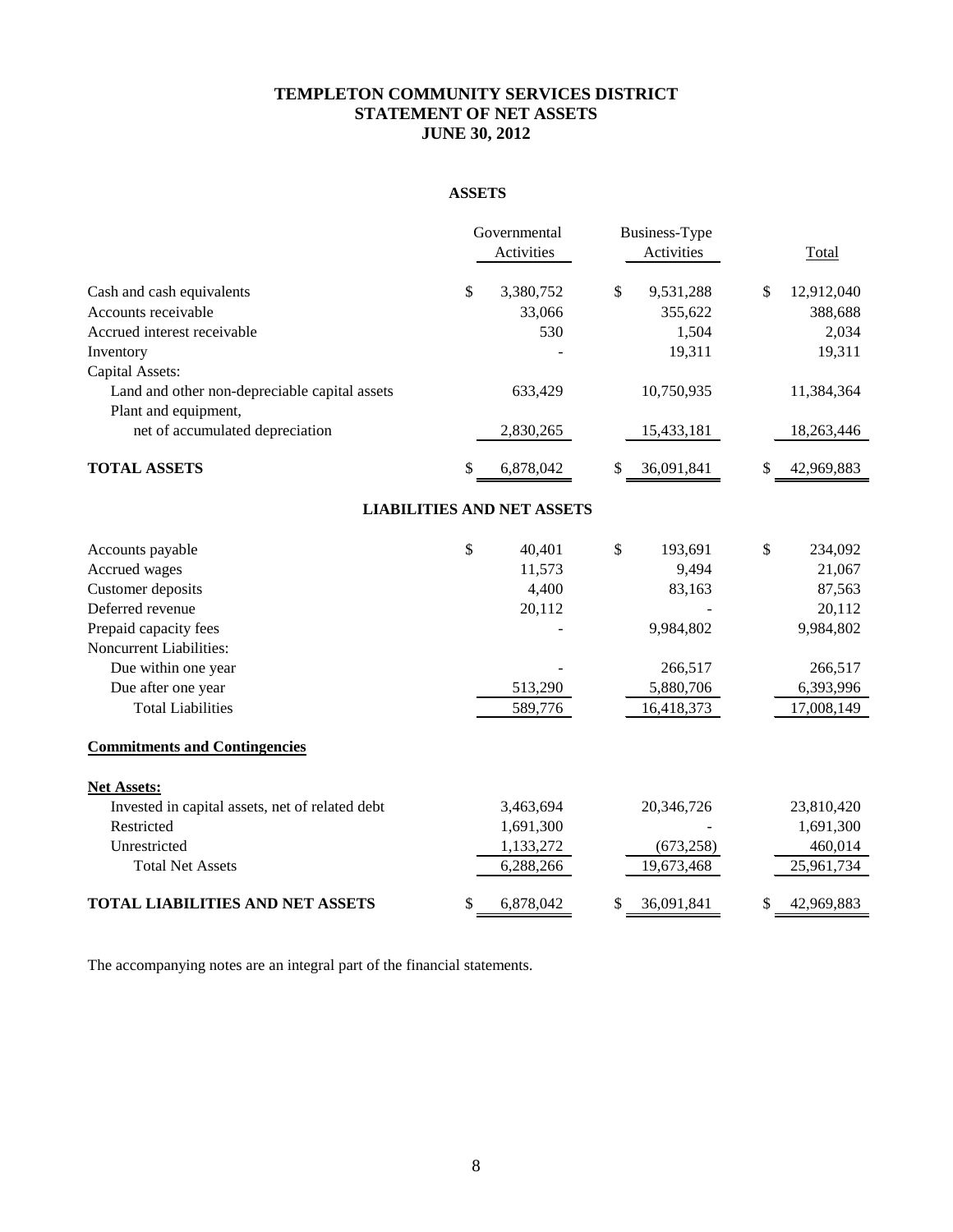## **TEMPLETON COMUNITY SERVICES DISTRICT STATEMENT OF ACTIVITIES FOR THE YEAR ENDED JUNE 30, 2012**

|                                       |                                             |                 | Program Revenues |                       |               |              |                                                                                                  |            |                   |
|---------------------------------------|---------------------------------------------|-----------------|------------------|-----------------------|---------------|--------------|--------------------------------------------------------------------------------------------------|------------|-------------------|
|                                       |                                             | Fees and        |                  | <b>Capital Grants</b> |               |              | Net (Expense) Revenues and Changes in Net Assets<br>Business-Type<br>Activities<br>\$<br>323,010 |            |                   |
|                                       |                                             | Charges for     |                  | and                   |               | Governmental |                                                                                                  |            |                   |
| <b>Functions/Programs:</b>            | Expenses                                    | Services        |                  | Contributions         |               | Activities   |                                                                                                  |            | Total             |
| <b>Governmental Activities:</b>       |                                             |                 |                  |                       |               |              |                                                                                                  |            |                   |
| General fund                          | \$<br>1,082,570                             | \$              | \$               |                       | <sup>\$</sup> | (1,082,570)  |                                                                                                  |            | \$<br>(1,082,570) |
| Fire protection                       | 632,372                                     | 2,352           |                  | 50,432                |               | (579, 588)   |                                                                                                  |            | (579, 588)        |
| Parks and recreation                  | 492,265                                     | 159,288         |                  | 3,450                 |               | (329, 527)   |                                                                                                  |            | (329, 527)        |
| Street lights                         | 26,735                                      |                 |                  |                       |               | (26, 735)    |                                                                                                  |            | (26, 735)         |
| Community Center                      | 12,887                                      | 5,648           |                  |                       |               | (7,239)      |                                                                                                  |            | (7,239)           |
| <b>Total Governmental Activities</b>  | 2,246,829                                   | 167,288         |                  | 53,882                |               | (2,025,659)  |                                                                                                  |            | (2,025,659)       |
| <b>Business-Type Activities:</b>      |                                             |                 |                  |                       |               |              |                                                                                                  |            |                   |
| Water                                 | 1,528,047                                   | 1,629,020       |                  | 222,037               |               |              |                                                                                                  |            | 323,010           |
| Sewer                                 | 1,015,883                                   | 744,039         |                  | 112,721               |               |              |                                                                                                  | (159, 123) | (159, 123)        |
| Drainage                              | 16,240                                      | 8,082           |                  |                       |               |              |                                                                                                  | (8, 158)   | (8, 158)          |
| Solid waste                           | 52,440                                      | 115,599         |                  |                       |               |              |                                                                                                  | 63,159     | 63,159            |
| Interest on long-term liabilities     | 254,782                                     |                 |                  |                       |               |              |                                                                                                  | (254, 782) | (254, 782)        |
| <b>Total Business-Type Activities</b> | 2,867,392                                   | 2,496,740       |                  | 334,758               |               |              |                                                                                                  | (35, 894)  | (35, 894)         |
| <b>Total Activities</b>               | 5,114,221                                   | \$<br>2,664,028 | \$               | 388,640               |               | (2,025,659)  |                                                                                                  | (35,894)   | (2,061,553)       |
|                                       | <b>General Revenues:</b>                    |                 |                  |                       |               |              |                                                                                                  |            |                   |
|                                       | Taxes and assessments                       |                 |                  |                       |               | 848,184      |                                                                                                  |            | 848,184           |
|                                       | Interest income                             |                 |                  |                       |               | 15,913       |                                                                                                  | 58,949     | 74,862            |
|                                       | Other income                                |                 |                  |                       |               | 95,642       |                                                                                                  | 171,232    | 266,874           |
|                                       | <b>Total General Revenues</b>               |                 |                  |                       |               | 959,739      |                                                                                                  | 230,181    | 1,189,920         |
|                                       | <b>Transfers</b>                            |                 |                  |                       |               | 854,320      |                                                                                                  | (854, 320) |                   |
|                                       | <b>Total General Revenues and Transfers</b> |                 |                  |                       |               | 1,814,059    |                                                                                                  | (624, 139) | 1,189,920         |
|                                       | Changes in Net Assets                       |                 |                  |                       |               | (211,600)    |                                                                                                  | (660, 033) | (871, 633)        |
|                                       | Net Assets at Beginning of Year             |                 |                  |                       |               | 6,499,866    |                                                                                                  | 20,333,501 | 26,833,367        |
|                                       | NET ASSETS AT END OF YEAR                   |                 |                  |                       | -S            | 6,288,266    | \$                                                                                               | 19,673,468 | \$<br>25,961,734  |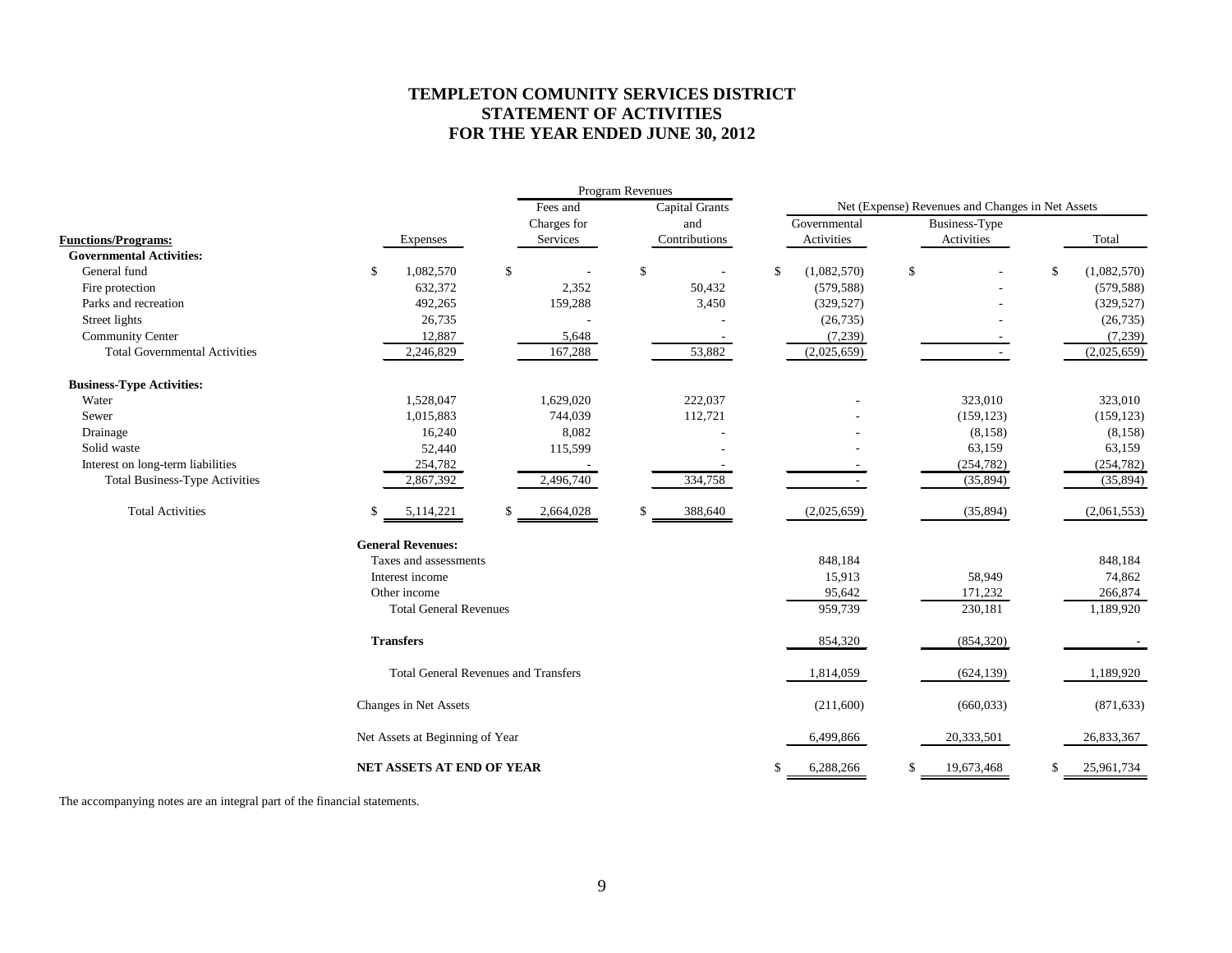## **TEMPLETON COMMUNITY SERVICES DISTRICT BALANCE SHEET GOVERNMENTAL FUNDS JUNE 30, 2012**

#### **ASSETS**

|                                                                                                                   |         | General<br>Fund       |          | Fire<br>Protection                      |          | Parks and<br>Recreation                |          | <b>Street</b><br>Lights       | Community<br>Center                 | Total<br>Governmental<br>Funds                |
|-------------------------------------------------------------------------------------------------------------------|---------|-----------------------|----------|-----------------------------------------|----------|----------------------------------------|----------|-------------------------------|-------------------------------------|-----------------------------------------------|
| Assets:<br>Cash and cash equivalents<br>Accounts receivable<br>Accrued interest receivable<br><b>Total Assets</b> | \$<br>S | 948<br>4,000<br>4,949 | \$<br>\$ | 2,133,662<br>21,956<br>334<br>2,155,952 | \$<br>\$ | 1,071,535<br>6,015<br>168<br>1,077,718 | \$<br>\$ | 83,615<br>788<br>13<br>84,416 | \$<br>90.992<br>307<br>14<br>91,313 | \$<br>3,380,752<br>33,066<br>530<br>3,414,348 |
|                                                                                                                   |         |                       |          | <b>LIABILITIES AND FUND BALANCES</b>    |          |                                        |          |                               |                                     |                                               |
| <b>Liabilities:</b>                                                                                               |         |                       |          |                                         |          |                                        |          |                               |                                     |                                               |
| Accounts payable                                                                                                  | \$      | 18,908                | \$       | 9,842                                   | \$       | 8.063                                  | \$       | 2,805                         | \$<br>783                           | \$<br>40,401                                  |
| Accrued wages                                                                                                     |         | 6,737                 |          | 3,116                                   |          | 1,720                                  |          |                               |                                     | 11,573                                        |
| Customer deposits                                                                                                 |         |                       |          | 2,800                                   |          |                                        |          |                               | 1,600                               | 4,400                                         |
| Deferred revenue                                                                                                  |         |                       |          |                                         |          | 20,112                                 |          |                               |                                     | 20,112                                        |
| <b>Total Liabilities</b>                                                                                          |         | 25,645                |          | 15,758                                  |          | 29,895                                 |          | 2,805                         | 2,383                               | 76,486                                        |
| <b>Fund Balances:</b>                                                                                             |         |                       |          |                                         |          |                                        |          |                               |                                     |                                               |
| Unassigned                                                                                                        |         | (20,696)              |          | 660,068                                 |          | 836,649                                |          | 81,611                        | 88,930                              | 1,646,562                                     |
| Restricted                                                                                                        |         |                       |          | 1,480,126                               |          | 211,174                                |          |                               |                                     | 1,691,300                                     |
| <b>Total Fund Balance</b>                                                                                         |         | (20,696)              |          | 2,140,194                               |          | 1,047,823                              |          | 81,611                        | 88,930                              | 3,337,862                                     |
| <b>TOTAL LIABILITIES AND</b><br><b>FUND BALANCES</b>                                                              | \$      | 4,949                 | \$       | 2,155,952                               | \$       | 1,077,718                              | \$       | 84,416                        | \$<br>91,313                        | \$<br>3,414,348                               |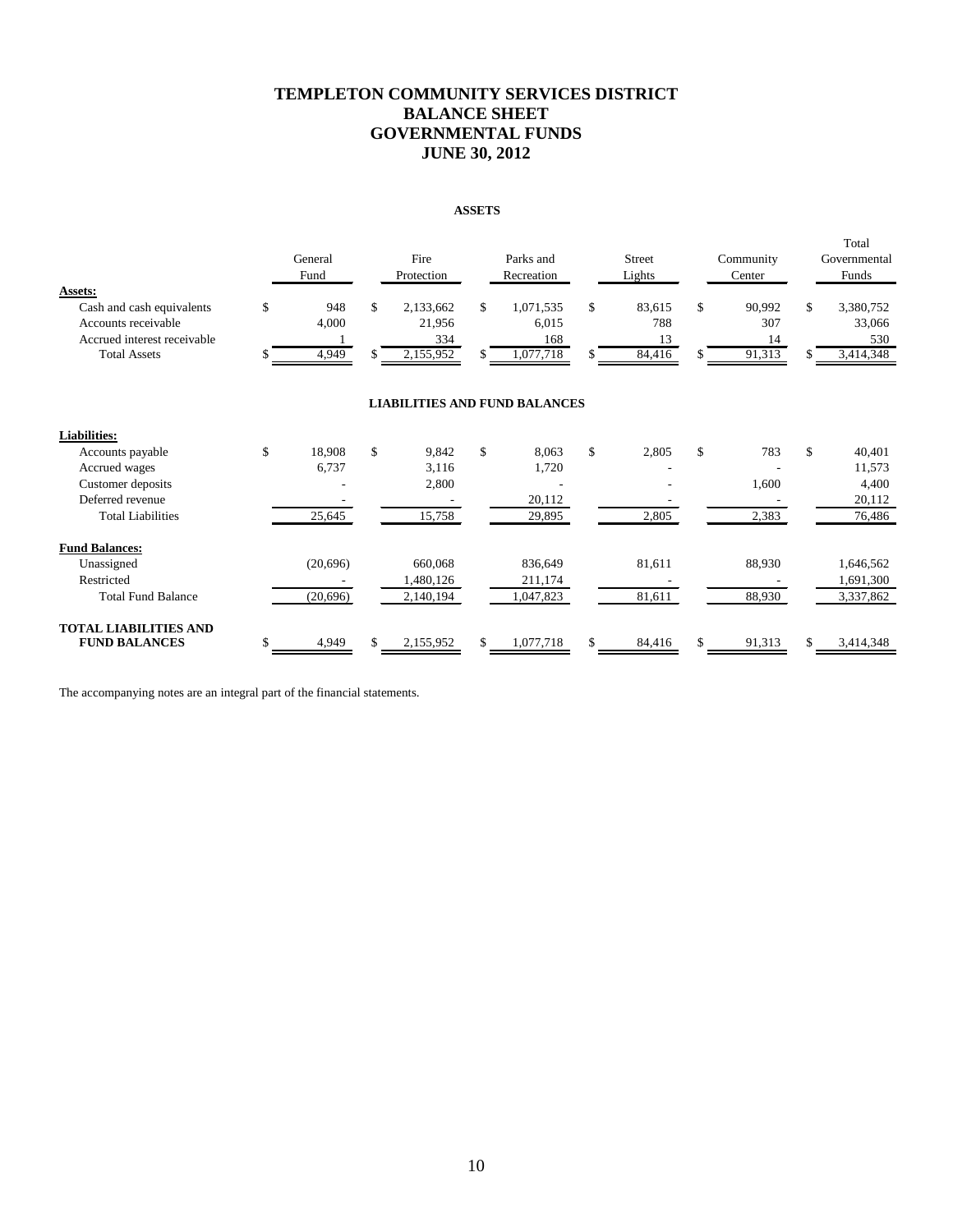## **TEMPLETON COMMUNITY SERVICES DISTRICT RECONCILIATION OF THE GOVERNMENTAL FUNDS BALANCE SHEET TO STATEMENT OF NET ASSETS JUNE 30, 2012**

| Total fund balances - Governmental funds                                                                                                                                                                                                                                                                                                                                                                             |   |                       | \$<br>3,337,862 |
|----------------------------------------------------------------------------------------------------------------------------------------------------------------------------------------------------------------------------------------------------------------------------------------------------------------------------------------------------------------------------------------------------------------------|---|-----------------------|-----------------|
| Total net assets reported for governmental activities in the statement<br>of net assets is different because:<br>Capital assets used in governmental activities are not financial<br>resources and therefore are not reported in the funds. Those<br>assets consist of:<br>Land and other non-depreciable capital assets<br>Plant and equipment, net of accumulated depreciation<br><b>Total Capital Assets, Net</b> | S | 633,429<br>2,830,265  | 3,463,694       |
| In governmental funds, only current liabilities are reported. In the<br>statement of net assets, all liabilities, including noncurrent liabilities,<br>are reported. Noncurrent liabilities relating to governmental activities<br>consist of:<br>Compensated absences<br>Net OPEB Obligation<br><b>Total Long-Term Liabilities</b>                                                                                  |   | (34,040)<br>(479,250) | (513,290)       |
| <b>Total Net Assets - Governmental Activities</b>                                                                                                                                                                                                                                                                                                                                                                    |   |                       | 6,288,266       |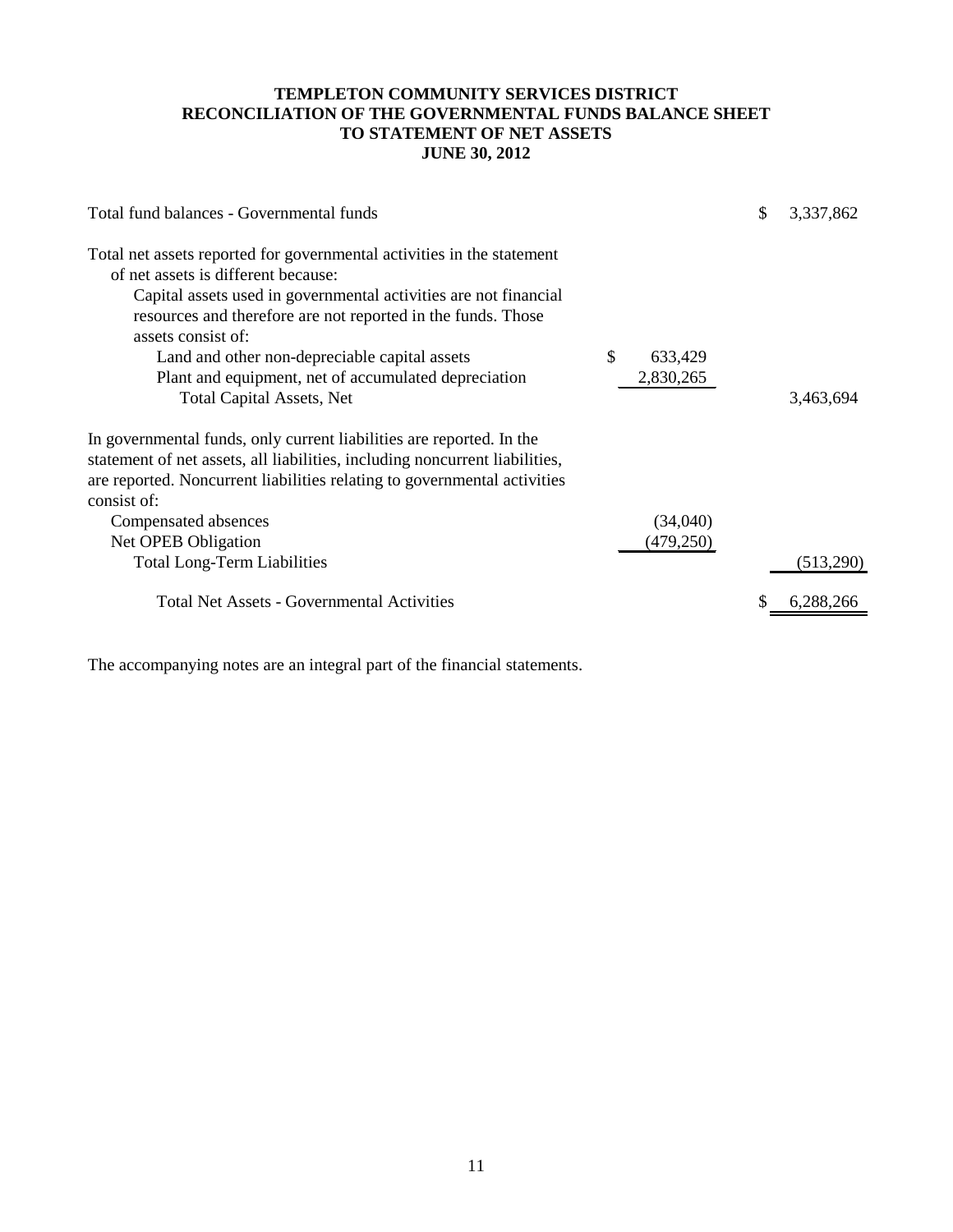## **TEMPLETON COMMUNITY SERVICES DISTRICT STATEMENT OF REVENUES, EXPENDITURES, AND CHANGES IN FUND BALANCES GOVERNMENTAL FUNDS FOR THE YEAR ENDED JUNE 30, 2012**

|                                           | General<br>Fund | Fire<br>Protection       | Parks and<br>Recreation | <b>Street</b><br>Lights | Community<br>Cener | Total<br>Governmental<br>Funds |
|-------------------------------------------|-----------------|--------------------------|-------------------------|-------------------------|--------------------|--------------------------------|
| <b>Revenues:</b><br>Taxes and assessments | \$              | \$<br>605,644            | \$<br>201,881           | \$<br>32,247            | \$<br>8,412        | \$<br>848,184                  |
| Program fees                              |                 |                          | 148,984                 |                         |                    | 148,984                        |
| Other income                              | 50,158          | 37,720                   | 7,764                   |                         |                    | 95,642                         |
| Contributions                             |                 | 50,432                   | 3,450                   |                         |                    | 53,882                         |
| Rental income                             |                 | 2,352                    | 10,304                  |                         | 5,648              | 18,304                         |
| Interest income                           | 33              | 9,878                    | 5,185                   | 384                     | 433                | 15,913                         |
| <b>Total Revenues</b>                     | 50,191          | 706,026                  | 377,568                 | 32,631                  | 14,493             | 1,180,909                      |
| <b>Expenditures:</b>                      |                 |                          |                         |                         |                    |                                |
| Current:                                  |                 |                          |                         |                         |                    |                                |
| Salaries and wages                        | 427,232         | 238,275                  | 135,768                 |                         |                    | 801,275                        |
| Employee benefits                         | 238,969         | 164,398                  | 61,191                  |                         |                    | 464,558                        |
| Program expense                           |                 |                          | 96,842                  |                         |                    | 96,842                         |
| Payroll taxes                             | 35,089          | 16,187                   | 12,668                  |                         |                    | 63,944                         |
| Utilities                                 | 13,423          | 6,978                    | 12,857                  | 26,735                  | 2,281              | 62,274                         |
| Professional fees                         | 52,676          | 5,478                    | 2,770                   |                         |                    | 60,924                         |
| Legal fees                                | 32,948          | 20,341                   | 1,339                   |                         |                    | 54,628                         |
| Insurance                                 | 45,672          | $\overline{a}$           |                         |                         |                    | 45,672                         |
| Purchased services                        | 13,427          | 5,610                    | 21,661                  |                         |                    | 40,698                         |
| Supplies                                  | 18,275          | 15,986                   | 2,752                   |                         | 155                | 37,168                         |
| Directors                                 | 32,700          | $\overline{\phantom{a}}$ |                         |                         |                    | 32,700                         |
| Worker's compensation                     | 4,514           | 19,991                   | 7,302                   |                         |                    | 31,807                         |
| Repairs and maintenance                   | 4.062           | 4.875                    | 11,508                  |                         | 4,435              | 24,880                         |
| Dues and fees                             | 20,159          | 2,140                    | 1,698                   |                         |                    | 23,997                         |
| Vehicle operation                         | 3,939           | 15,289                   | 405                     |                         |                    | 19,633                         |
| Travel                                    | 8,320           | 5,552                    | 993                     |                         |                    | 14,865                         |
| Other                                     | 7,156           | 1,446                    | 3.488                   |                         | 515                | 12,605                         |
| Education                                 | 4,266           | 8,360                    | 42                      |                         |                    | 12,668                         |
| Postage                                   | 2,939           |                          |                         |                         |                    | 2,939                          |
| Capital outlay                            | 22,521          | 9,986                    | (1, 473)                |                         |                    | 31,034                         |
| <b>Total Expenditures</b>                 | 988,287         | 540,892                  | 371,811                 | 26,735                  | 7,386              | 1,935,111                      |
| Excess (Deficiency) of Revenues           |                 |                          |                         |                         |                    |                                |
| Over Expenditures                         | (938,096)       | 165,134                  | 5,757                   | 5,896                   | 7,107              | (754, 202)                     |

(Continued)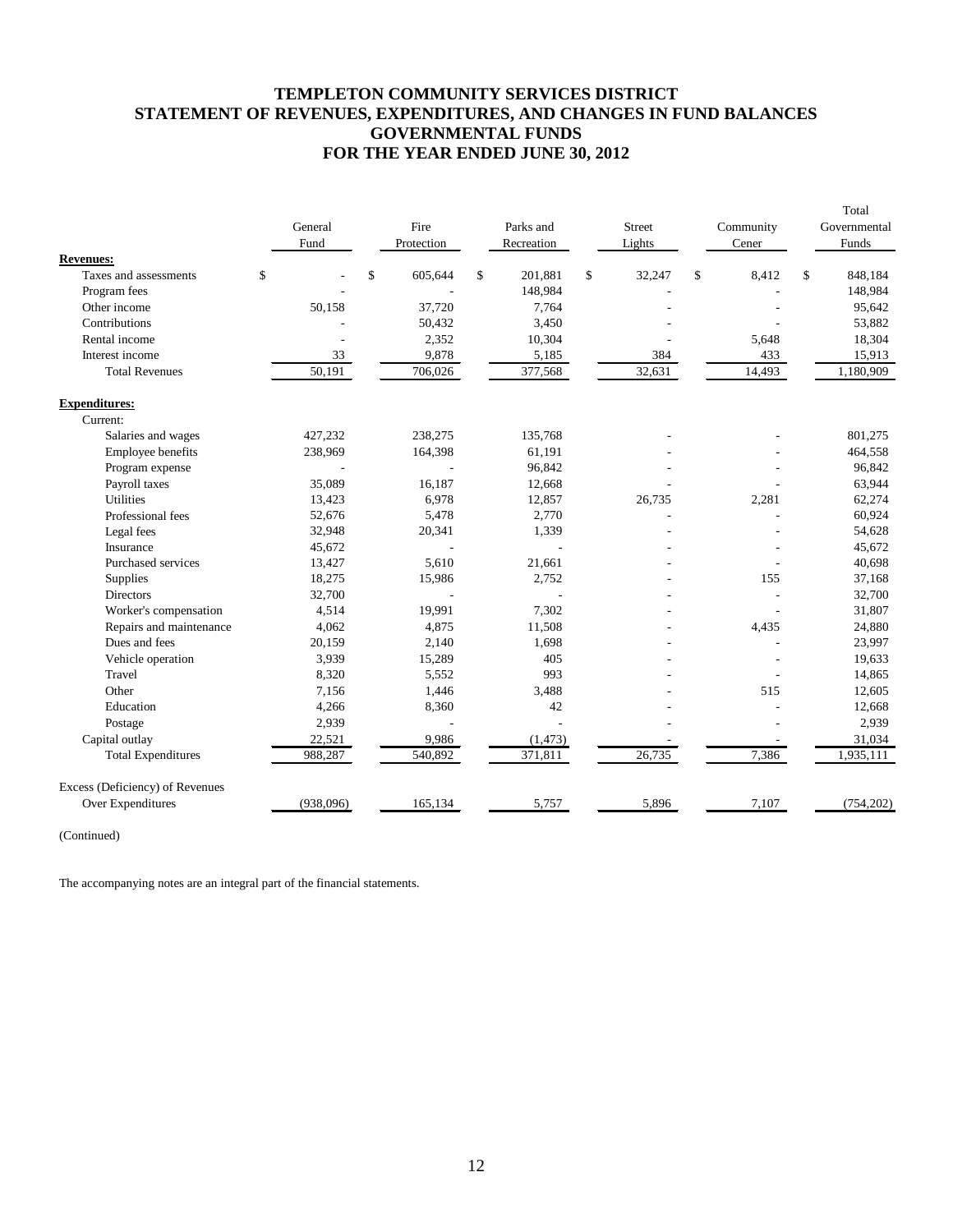## **TEMPLETON COMMUNITY SERVICES DISTRICT STATEMENT OF REVENUES, EXPENDITURES, AND CHANGES IN FUND BALANCES (CONTINUED) GOVERNMENTAL FUNDS FOR THE YEAR ENDED JUNE 30, 2012**

|                                      | General       |     | Fire       |     | Parks and  | <b>Street</b>                  | Community | Total<br>Governmental |
|--------------------------------------|---------------|-----|------------|-----|------------|--------------------------------|-----------|-----------------------|
|                                      | Fund          |     | Protection |     | Recreation | Lights                         | Cener     | Funds                 |
| <b>Other Financing Sources</b>       |               |     |            |     |            |                                |           |                       |
| (Users):                             |               |     |            |     |            |                                |           |                       |
| Transfers in                         | \$<br>944,000 | \$  |            | \$  |            | \$<br>$\overline{\phantom{0}}$ | \$        | 944,000               |
| Transfers out                        |               |     | (47,200)   |     | (37,760)   |                                | (4,720)   | (89,680)              |
| <b>Total Other Financing</b>         | 944,000       |     | (47,200)   |     | (37,760)   |                                | (4,720)   | 854,320               |
| Sources and Uses                     |               |     |            |     |            |                                |           |                       |
| Net Change in Fund Balances          | 5,904         |     | 117,934    |     | (32,003)   | 5,896                          | 2,387     | 100,118               |
| Fund Balances (Deficit) at Beginning |               |     |            |     |            |                                |           |                       |
| of Year                              | (26,600)      |     | 2,022,260  |     | 1,079,826  | 75,715                         | 86,543    | 3,237,744             |
| <b>FUND BALANCES (DEFICIT) AT</b>    |               |     |            |     |            |                                |           |                       |
| <b>END OF YEAR</b>                   | (20, 696)     | \$. | 2,140,194  | \$. | 1,047,823  | 81,611                         | 88,930    | 3,337,862             |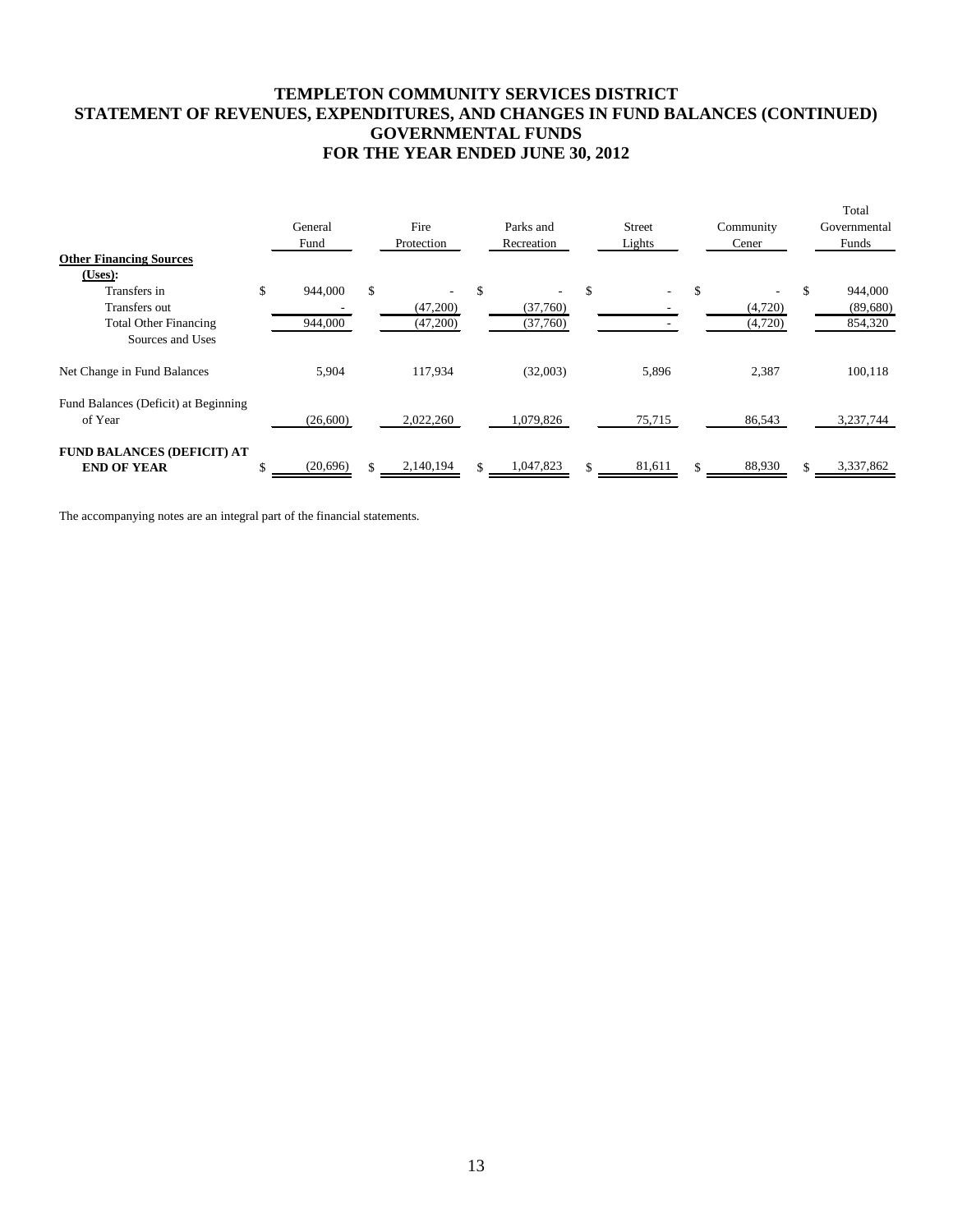## **TEMPLETON COMMUNITY SERVICES DISTRICT RECONCILIATION OF THE STATEMENT OF REVENUES, EXPENDITURES, AND CHANGES IN FUND BALANCES OF GOVERNMENTAL FUNDS TO THE STATEMENT OF ACTIVITIES FOR THE YEAR ENDED JUNE 30, 2012**

| Total net change in fund balances - Governmental funds                                                                                                                                                                                                                                                                                                                        | \$<br>100,118     |
|-------------------------------------------------------------------------------------------------------------------------------------------------------------------------------------------------------------------------------------------------------------------------------------------------------------------------------------------------------------------------------|-------------------|
| Capital outlays are reported in governmental funds as expenditures.<br>However, in the statement of activities, the cost of those assets is<br>allocated over their estimated useful lives as depreciation expense.<br>This is the amount by which additions to depreciation expense is<br>greater than capital outlay.                                                       | (167, 576)        |
| In the statement of activities, compensated absences are measured<br>by the amounts earned during the fiscal year. In governmental funds,<br>however, expenditures for these items are measured by the amount<br>of financial resources used (essentially the amounts paid). This fiscal<br>year, vacation used was more than the amounts earned by \$6,383.                  | 6,383             |
| In the statement of activities, net OPEB obligation is measured by<br>the amounts earned during the fiscal year. In governmental funds,<br>however, expenditures for these items are measured by the amount<br>of financial resources used (essentially the amounts paid). This<br>fiscal year, the net OPEB obligation earned was more than the<br>amount used by \$150,525. | (150, 525)        |
| Changes in Net Assets - Governmental Activities                                                                                                                                                                                                                                                                                                                               | (21 <u>1,600)</u> |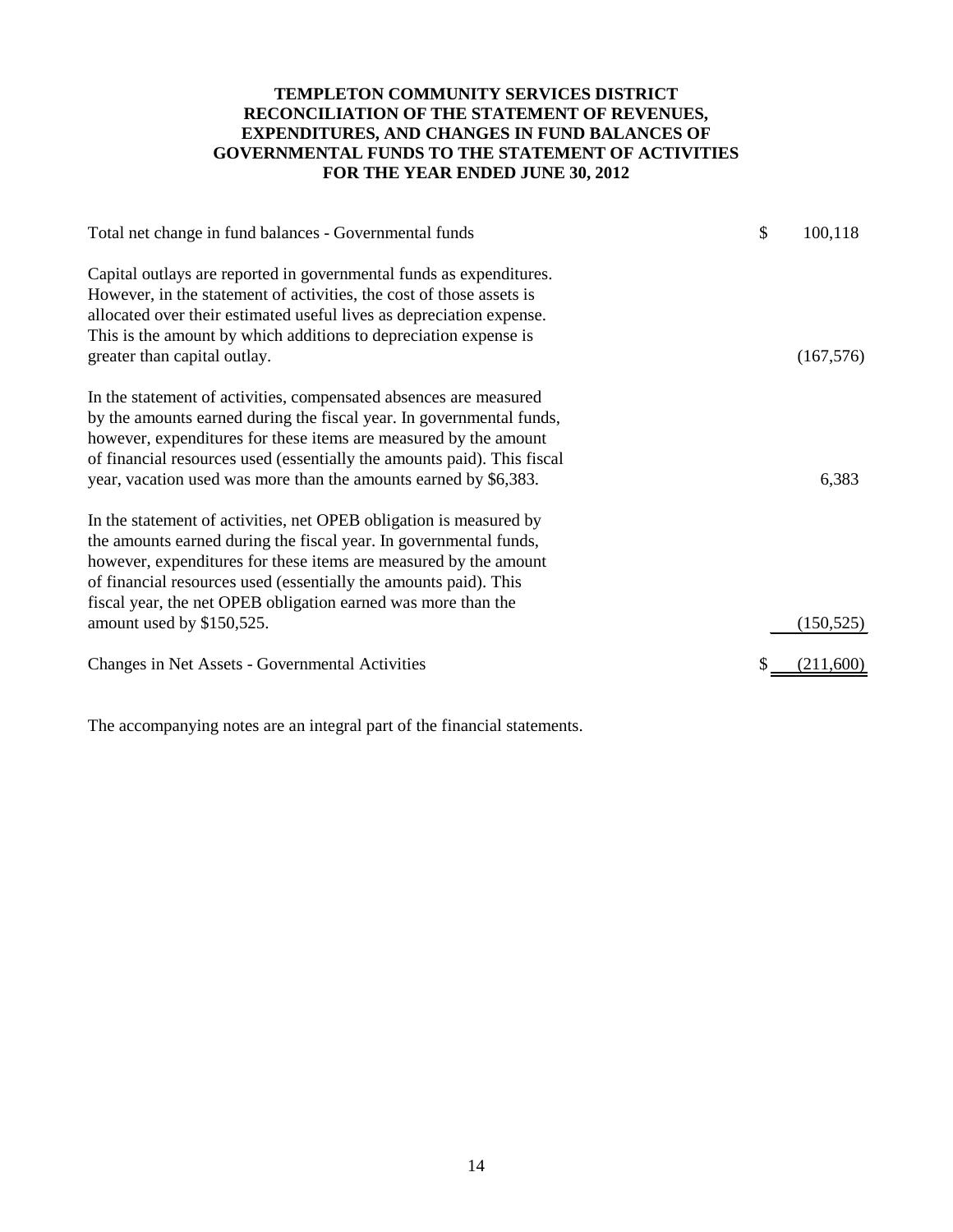## **TEMPLETON COMMUNITY SERVICES DISTRICT STATEMENT OF NET ASSETS PROPRIETARY FUNDS JUNE 30, 2012**

#### **ASSETS**

|                                      |                    | Water      |                    | Sewer                             | Drainage      |                    | Solid Waste | Total            |
|--------------------------------------|--------------------|------------|--------------------|-----------------------------------|---------------|--------------------|-------------|------------------|
| <b>Current Assets:</b>               |                    |            |                    |                                   |               |                    |             |                  |
| Cash and cash equivalents            | \$                 | 7,924,291  | \$                 | 1,148,451                         | \$<br>141,878 | \$                 | 316,668     | \$<br>9,531,288  |
| Accounts receivable                  |                    | 253,352    |                    | 88,064                            | 939           |                    | 13,267      | 355,622          |
| Accrued interest receivable          |                    | 1,248      |                    | 184                               | 22            |                    | 50          | 1,504            |
| Inventory                            |                    | 19,311     |                    |                                   |               |                    |             | 19,311           |
| <b>Total Current Assets</b>          |                    | 8,198,202  |                    | 1,236,699                         | 142,839       |                    | 329,985     | 9,907,725        |
| <b>Noncurrent Assets:</b>            |                    |            |                    |                                   |               |                    |             |                  |
| Capital Assets:                      |                    |            |                    |                                   |               |                    |             |                  |
| Land and construction-in-progress    |                    | 8,943,716  |                    | 1,657,818                         | 149,401       |                    |             | 10,750,935       |
| Plant and equipment, net of          |                    |            |                    |                                   |               |                    |             |                  |
| accumulated depreciation             |                    | 6,395,094  |                    | 8,834,075                         | 204,012       |                    |             | 15,433,181       |
| <b>Total Noncurrent Assets</b>       |                    | 15,338,810 |                    | 10,491,893                        | 353,413       |                    |             | 26,184,116       |
| <b>TOTAL ASSETS</b>                  | \$                 | 23,537,012 | $\mathbf{\hat{S}}$ | 11,728,592                        | \$<br>496,252 | $\mathbf{\hat{S}}$ | 329,985     | \$<br>36,091,841 |
|                                      |                    |            |                    | <b>LIABILITIES AND NET ASSETS</b> |               |                    |             |                  |
| <b>Current Liabilities:</b>          |                    |            |                    |                                   |               |                    |             |                  |
| Accounts payable                     | $\mathbf{\hat{S}}$ | 97,368     | \$                 | 95,266                            | \$            | \$                 | 1,057       | \$<br>193,691    |
| Accrued wages                        |                    | 6,475      |                    | 2,591                             |               |                    | 428         | 9,494            |
| Customer deposits                    |                    | 83,163     |                    | ÷                                 |               |                    |             | 83,163           |
| Accrued interest payable             |                    | 73,696     |                    | 10,471                            |               |                    |             | 84,167           |
| Prepaid capacity fees                |                    | 6,085,451  |                    | 3,899,351                         |               |                    |             | 9,984,802        |
| Loans payable                        |                    | 75,000     |                    | 107,350                           |               |                    |             | 182,350          |
| <b>Total Current Liabilities</b>     |                    | 6,421,153  |                    | 4,115,029                         |               |                    | 1,485       | 10,537,667       |
| <b>Noncurrent Liabilities:</b>       |                    |            |                    |                                   |               |                    |             |                  |
| Compensated absences                 |                    | 19,807     |                    | 8,489                             |               |                    |             | 28,296           |
| Loans payable                        |                    | 4,470,000  |                    | 1,100,873                         |               |                    |             | 5,570,873        |
| Net OPEB Obligation                  |                    | 191,352    |                    | 73,782                            |               |                    | 16,403      | 281,537          |
| <b>Total Noncurrent Liabilities</b>  |                    | 4,681,159  |                    | 1,183,144                         |               |                    | 16,403      | 5,880,706        |
| <b>Total Liabilities</b>             |                    | 11,102,312 |                    | 5,298,173                         |               |                    | 17,888      | 16,418,373       |
| <b>Commitments and Contingencies</b> |                    |            |                    |                                   |               |                    |             |                  |
| <b>Net Assets:</b>                   |                    |            |                    |                                   |               |                    |             |                  |
| Invested in capital assets, net of   |                    |            |                    |                                   |               |                    |             |                  |
| related debt                         |                    | 10,720,114 |                    | 9,273,199                         | 353,413       |                    |             | 20,346,726       |
| Unrestricted                         |                    | 1,714,586  |                    | (2,842,780)                       | 142,839       |                    | 312,097     | (673, 258)       |
| <b>Total Net Assets</b>              |                    | 12,434,700 |                    | 6,430,419                         | 496,252       |                    | 312,097     | 19,673,468       |
| TOTAL LIABILITIES AND NET ASSETS     | \$                 | 23,537,012 | \$                 | 11,728,592                        | 496,252       | \$                 | 329,985     | \$<br>36,091,841 |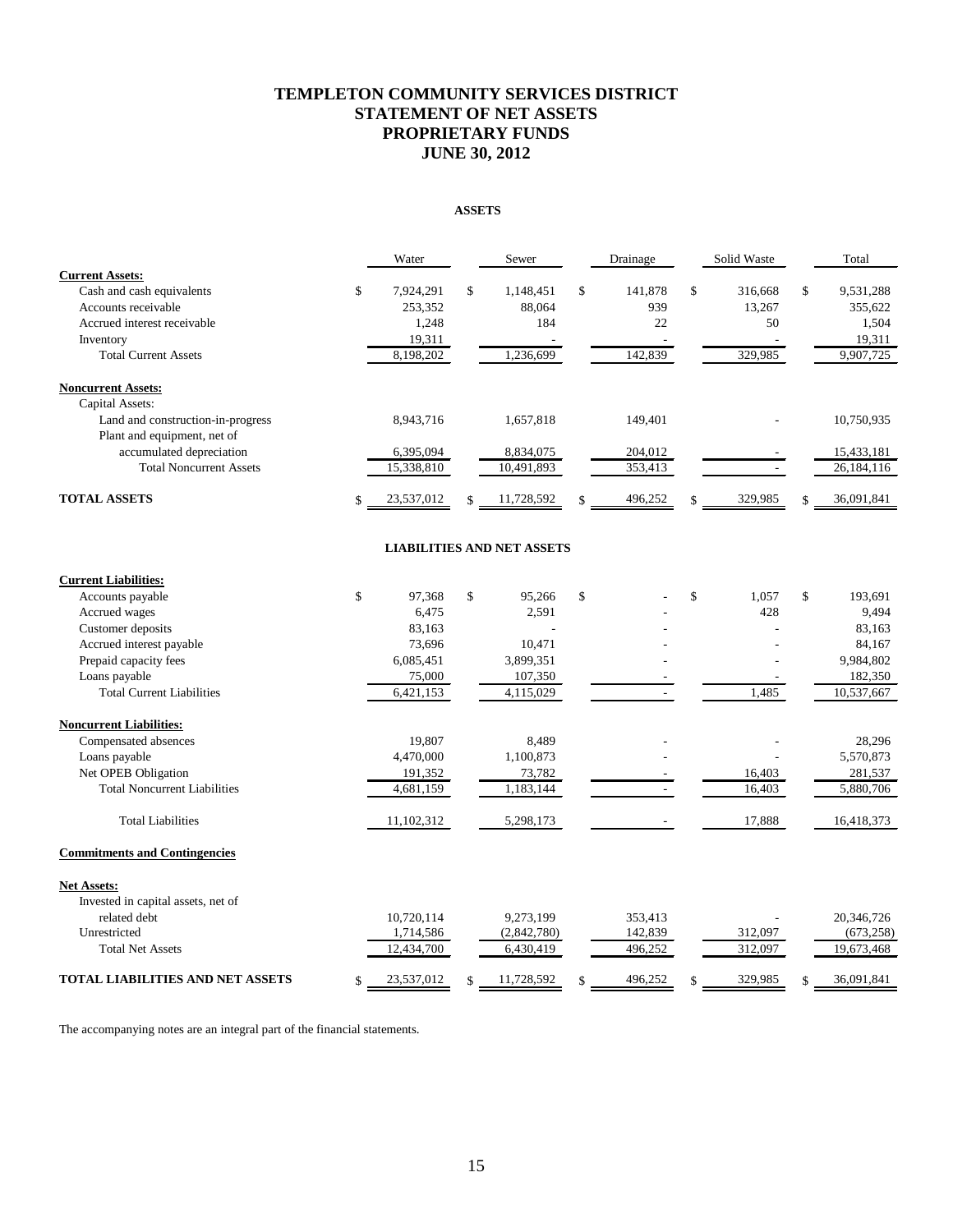## **TEMPLETON COMMUNITY SERVICES DISTRICT STATEMENT OF REVENUES, EXPENSES AND CHANGES IN NET ASSETS PROPRIETARY FUNDS FOR THE YEAR ENDED JUNE 30, 2012**

|                                               | Water           | Sewer         | Drainage    | Solid Waste | Total           |
|-----------------------------------------------|-----------------|---------------|-------------|-------------|-----------------|
| <b>Operating Revenues:</b>                    |                 |               |             |             |                 |
| Charges for services                          | \$<br>1,629,020 | \$<br>744,039 | \$<br>8,082 | \$          | \$<br>2,381,141 |
| Franchise fees                                |                 |               |             | 115,599     | 115,599         |
| <b>Total Operating Revenues</b>               | 1,629,020       | 744,039       | 8,082       | 115,599     | 2,496,740       |
| <b>Operating Expenses:</b>                    |                 |               |             |             |                 |
| Depreciation                                  | 519,108         | 333,832       | 16,240      |             | 869,180         |
| Salaries and wages                            | 264,265         | 164,906       |             | 24,351      | 453,522         |
| Employee benefits                             | 187,647         | 114,730       |             | 20,336      | 322,713         |
| <b>Utilities</b>                              | 178,042         | 63,336        |             |             | 241,378         |
| Repairs and maintenance                       | 115,689         | 62,390        |             |             | 178,079         |
| Professional fees                             | 73,574          | 86,251        |             |             | 159,825         |
| Treatment and disposal                        |                 | 97,333        |             |             | 97,333          |
| Legal fees                                    | 21,247          | 18,075        |             | 3,000       | 42,322          |
| Dues and fees                                 | 18,563          | 5,501         |             |             | 24,064          |
| Payroll taxes                                 | 21,277          | 12,746        |             | 1,897       | 35,920          |
| Other                                         | 21,990          | 5,194         |             | 1,970       | 29,154          |
| Vehicle operation                             | 17,399          | 8,902         |             |             | 26,301          |
| Supplies                                      | 18,879          | 6,380         |             |             | 25,259          |
| Nacimeinto Operations                         | 24,345          |               |             |             | 24,345          |
| Worker's compensation                         | 18,712          | 4,541         |             | 824         | 24,077          |
| Water analysis                                | 7,777           | 11,536        |             |             | 19,313          |
| Purchased services                            | 14,303          | 2,805         |             | 62          | 17,170          |
| Interceptor maintenance                       |                 | 16,571        |             |             | 16,571          |
| Education                                     | 4,128           | 485           |             |             | 4,613           |
| Travel                                        | 1,102           | 369           |             |             | 1,471           |
| <b>Total Operating Expenses</b>               | 1,528,047       | 1,015,883     | 16,240      | 52,440      | 2,612,610       |
| Operating Income (Loss)                       | 100,973         | (271, 844)    | (8, 158)    | 63,159      | (115, 870)      |
| <b>Nonoperating Revenues (Expenses):</b>      |                 |               |             |             |                 |
| Lease revenue                                 | 123,932         |               |             |             | 123,932         |
| Interest income                               | 50,454          | 6,326         | 673         | 1,496       | 58,949          |
| Other income                                  | 47,072          | 228           |             |             | 47,300          |
| Interest expense                              | (221, 555)      | (33, 227)     |             |             | (254, 782)      |
| <b>Total Nonoperating Revenues (Expenses)</b> | (97)            | (26, 673)     | 673         | 1,496       | (24,601)        |
| Income (Loss) Before Transfers                |                 |               |             |             |                 |
| and Capital Contributions                     | 100,876         | (298, 517)    | (7, 485)    | 64,655      | (140, 471)      |

(Continued)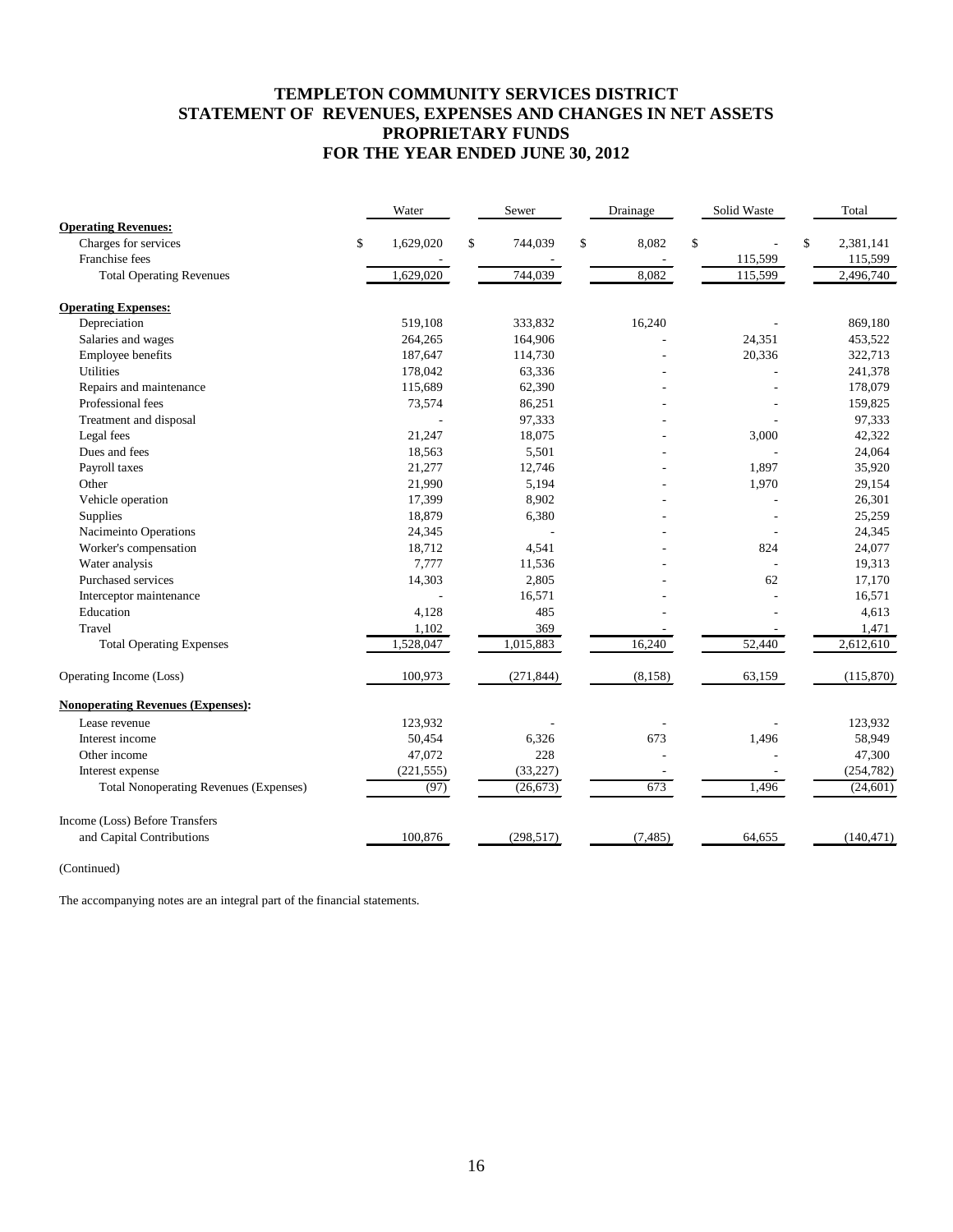## **TEMPLETON COMMUNITY SERVICES DISTRICT STATEMENT OF REVENUES, EXPENSES AND CHANGES IN NET ASSETS (CONTINUED) PROPRIETARY FUNDS FOR THE YEAR ENDED JUNE 30, 2012**

|                                                  | Water      | Sewer      | Drainage      |    | Solid Waste |   | Total      |
|--------------------------------------------------|------------|------------|---------------|----|-------------|---|------------|
| <b>Transfers and Capital Contributions:</b>      |            |            |               |    |             |   |            |
| Transfers out                                    | (547, 520) | (254, 880) | \$<br>(4,720) | ٠D | (47,200)    | S | (854, 320) |
| Capital contributions                            | 222,037    | 112,721    |               |    |             |   | 334,758    |
| <b>Total Transfers and Capital Contributions</b> | (325, 483) | (142, 159) | (4,720)       |    | (47,200)    |   | (519, 562) |
| Change in Net Assets                             | (224, 607) | (440,676)  | (12,205)      |    | 17.455      |   | (660, 033) |
| Net Assets at Beginning of Year                  | 12,659,307 | 6,871,095  | 508,457       |    | 294,642     |   | 20,333,501 |
| <b>NET ASSETS AT END OF YEAR</b>                 | 12,434,700 | 6.430.419  | 496,252       |    | 312,097     |   | 19,673,468 |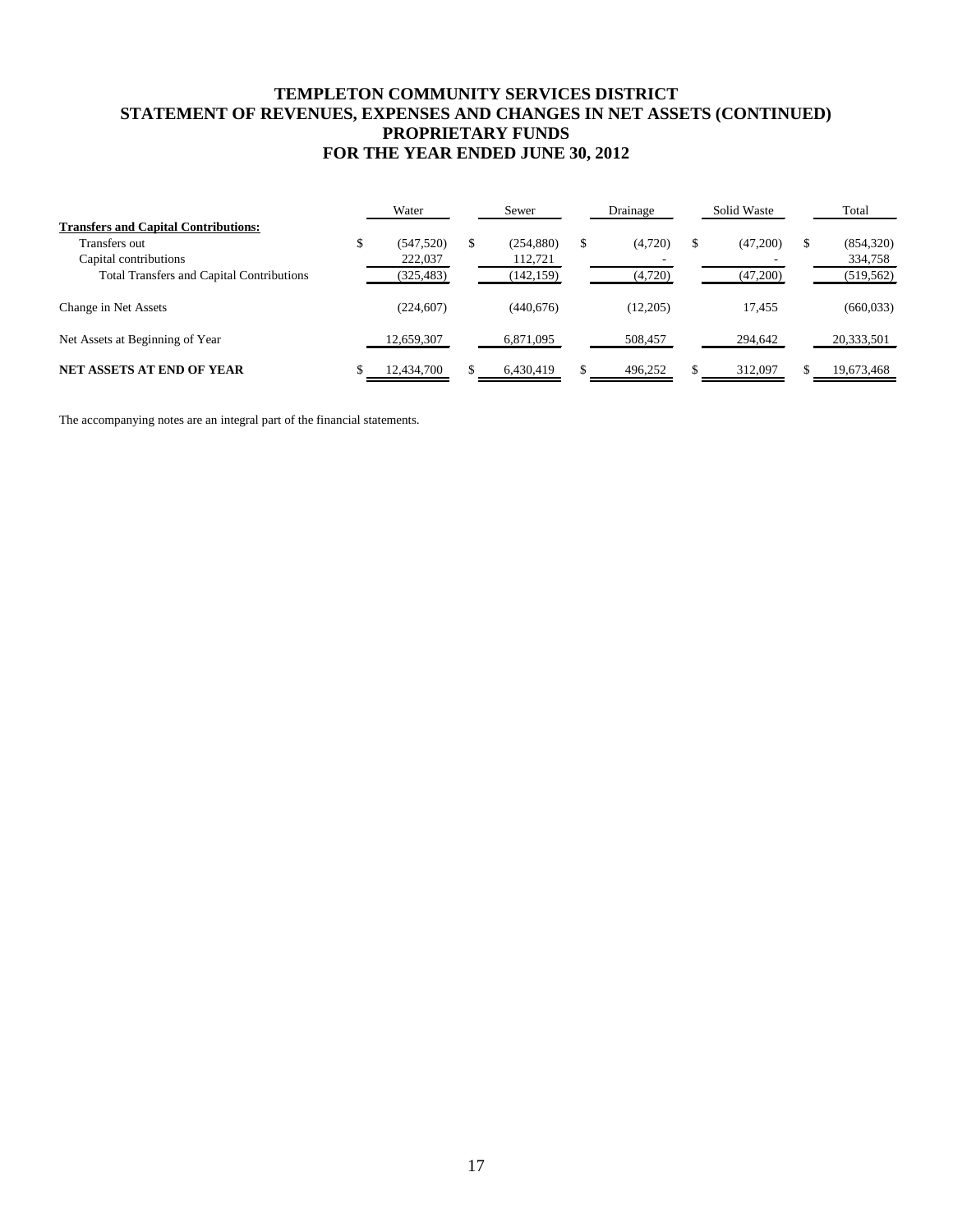## **TEMPLETON COMMUNITY SERVICES DISTRICT STATEMENT OF CASH FLOWS PROPRIETARY FUNDS FOR THE YEAR ENDED JUNE 30, 2012**

|                                                | Water           | Sewer         | Drainage    | Solid Waste   | Total           |
|------------------------------------------------|-----------------|---------------|-------------|---------------|-----------------|
| <b>Cash Flows From Operating Activities:</b>   |                 |               |             |               |                 |
| Receipts from customers                        | \$<br>1,613,232 | \$<br>749,147 | \$<br>8,125 | \$<br>115,607 | \$<br>2,486,111 |
| Payments to suppliers                          | (1,190,292)     | (721, 363)    | (4,719)     | (74, 779)     | (1,991,153)     |
| Payments to employees                          | (266, 047)      | (160, 736)    |             | (19,067)      | (445, 850)      |
| Net Cash Provided by                           |                 |               |             |               |                 |
| <b>Operating Activities</b>                    | 156,893         | (132,952)     | 3,406       | 21,761        | 49,108          |
| <b>Cash Flows From Noncapital Financing</b>    |                 |               |             |               |                 |
| <b>Activities:</b>                             |                 |               |             |               |                 |
| Receipts from other income                     | 171,004         | 228           |             |               | 171,232         |
| Net Cash Provided by Noncapital                |                 |               |             |               |                 |
| <b>Financing Activities</b>                    | 171,004         | 228           |             |               | 171,232         |
| <b>Cash Flows From Capital and Related</b>     |                 |               |             |               |                 |
| <b>Financing Activities:</b>                   |                 |               |             |               |                 |
| Acquisition and construction of capital assets | (17,747)        | (18,957)      |             |               | (36,704)        |
| Principal paid on loans payable                | (70,000)        | (104, 630)    |             |               | (174, 630)      |
| Interest paid on loans payable                 | (222, 488)      | (34, 134)     |             |               | (256, 622)      |
| Receipts from contributed capital              | 11,025          | 5,441         |             |               | 16,466          |
| Net Cash Used in Capital and                   |                 |               |             |               |                 |
| <b>Related Financing Activities</b>            | (299, 210)      | (152, 280)    |             |               | (451, 490)      |
| <b>Cash Flows From Investing Activities:</b>   |                 |               |             |               |                 |
| Interest income on cash and investments        | 50,942          | 6,457         | 678         | 1,493         | 59,570          |
| Net Cash Provided by Investing Activities      | 50,942          | 6,457         | 678         | 1,493         | 59,570          |
| Net Increase (Decrease) in Cash and Cash       |                 |               |             |               |                 |
| Equivalents                                    | 79,629          | (278, 547)    | 4.084       | 23,254        | (171, 580)      |
| Cash and Cash Equivalents at                   |                 |               |             |               |                 |
| Beginning of Year                              | 7,844,662       | 1,426,998     | 137,794     | 293,414       | 9,702,868       |
| <b>CASH AND CASH EQUIVALENTS AT</b>            |                 |               |             |               |                 |
| <b>END OF YEAR</b>                             | \$<br>7,924,291 | 1,148,451     | 141,878     | 316,668       | 9,531,288       |

(Continued)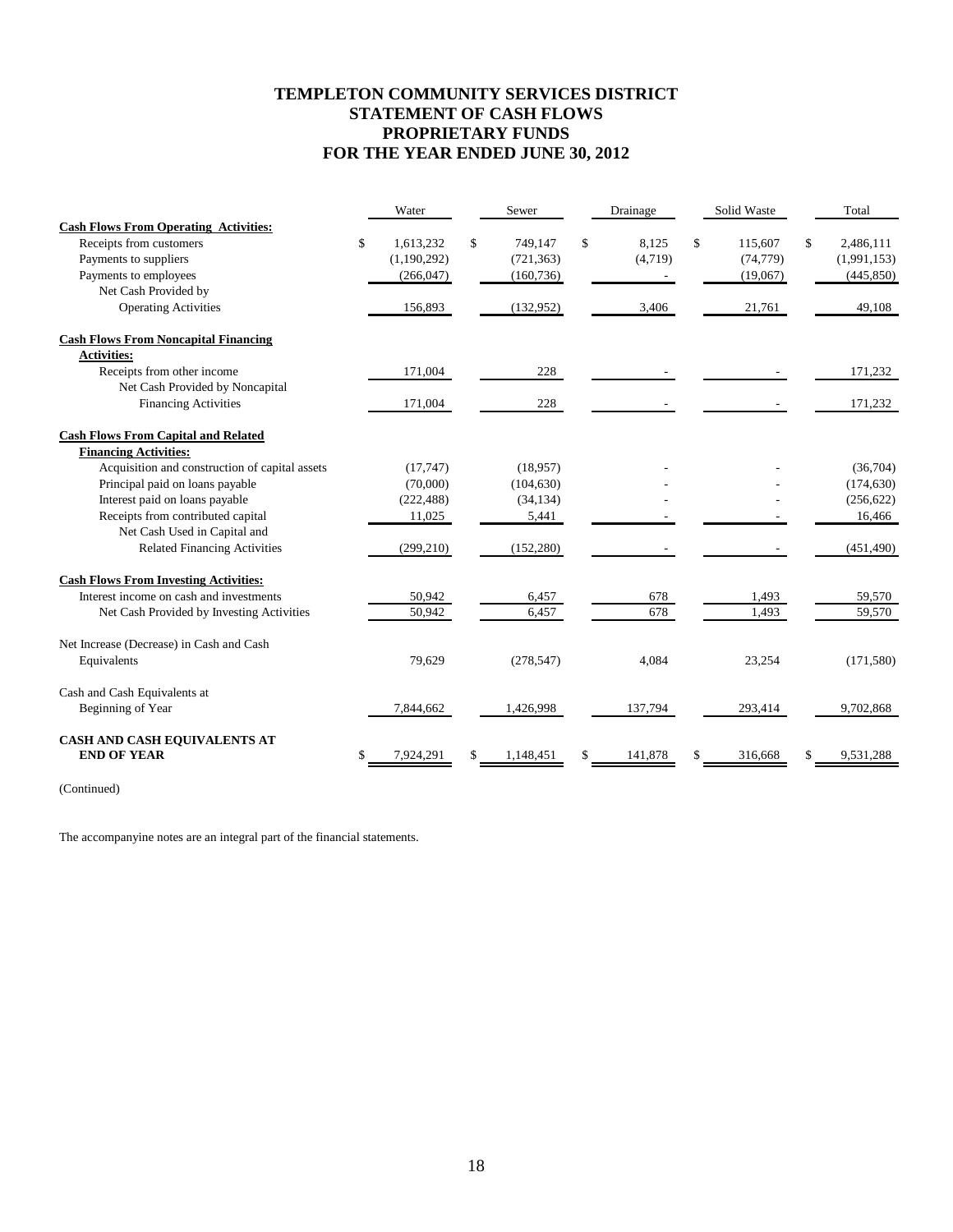## **TEMPLETON COMMUNITY SERVICES DISTRICT STATEMENT OF CASH FLOWS (CONTINUED) PROPRIETARY FUNDS FOR THE YEAR ENDED JUNE 30, 2012**

|                                                  |    | Water      | Sewer            |     | Drainage | Solid Waste  | Total           |
|--------------------------------------------------|----|------------|------------------|-----|----------|--------------|-----------------|
| <b>Reconciliation of Operating Income (Loss)</b> |    |            |                  |     |          |              |                 |
| to Net Cash Provided by                          |    |            |                  |     |          |              |                 |
| (Used in) Operating Activities:                  |    |            |                  |     |          |              |                 |
| Operating income (loss)                          | \$ | 100,973    | \$<br>(271, 844) | \$. | (8, 158) | \$<br>63,159 | \$<br>(115,870) |
| Adjustments to reconcile net                     |    |            |                  |     |          |              |                 |
| operating income (loss) to net                   |    |            |                  |     |          |              |                 |
| cash provided by operating                       |    |            |                  |     |          |              |                 |
| activities:                                      |    |            |                  |     |          |              |                 |
| Depreciation                                     |    | 519.108    | 333,832          |     | 16,240   |              | 869,180         |
| <b>Transfers</b>                                 |    | (547, 520) | (254, 880)       |     | (4,720)  | (47,200)     | (854, 320)      |
| (Increase) Decrease in:                          |    |            |                  |     |          |              |                 |
| Accounts receivable                              |    | (15,788)   | 5,108            |     | 44       | 8            | (10,628)        |
| Inventory                                        |    | 1,586      |                  |     |          |              | 1,586           |
| Increase (Decrease) in:                          |    |            |                  |     |          |              |                 |
| Accounts payable                                 |    | 39,355     | 15,958           |     |          | 510          | 55,823          |
| Accrued wages                                    |    | 1,313      | 1,110            |     |          | 168          | 2,591           |
| Customer deposits                                |    | 5,350      |                  |     |          |              | 5,350           |
| Compensated absences                             |    | (3,095)    | 3,060            |     |          |              | (35)            |
| Net OPEB obligation                              |    | 55,611     | 34,704           |     |          | 5,116        | 95,431          |
| Net Cash Provided by (Used in)                   |    |            |                  |     |          |              |                 |
| <b>Operating Activities</b>                      | ፍ  | 156,893    | (132, 952)       |     | 3,406    | 21,761       | 49,108          |
|                                                  |    |            |                  |     |          |              |                 |
| <b>Noncash Investing, Capital and</b>            |    |            |                  |     |          |              |                 |
| <b>Financing Activities:</b>                     |    |            |                  |     |          |              |                 |
| Contributions of capital assets                  | \$ |            |                  |     |          |              |                 |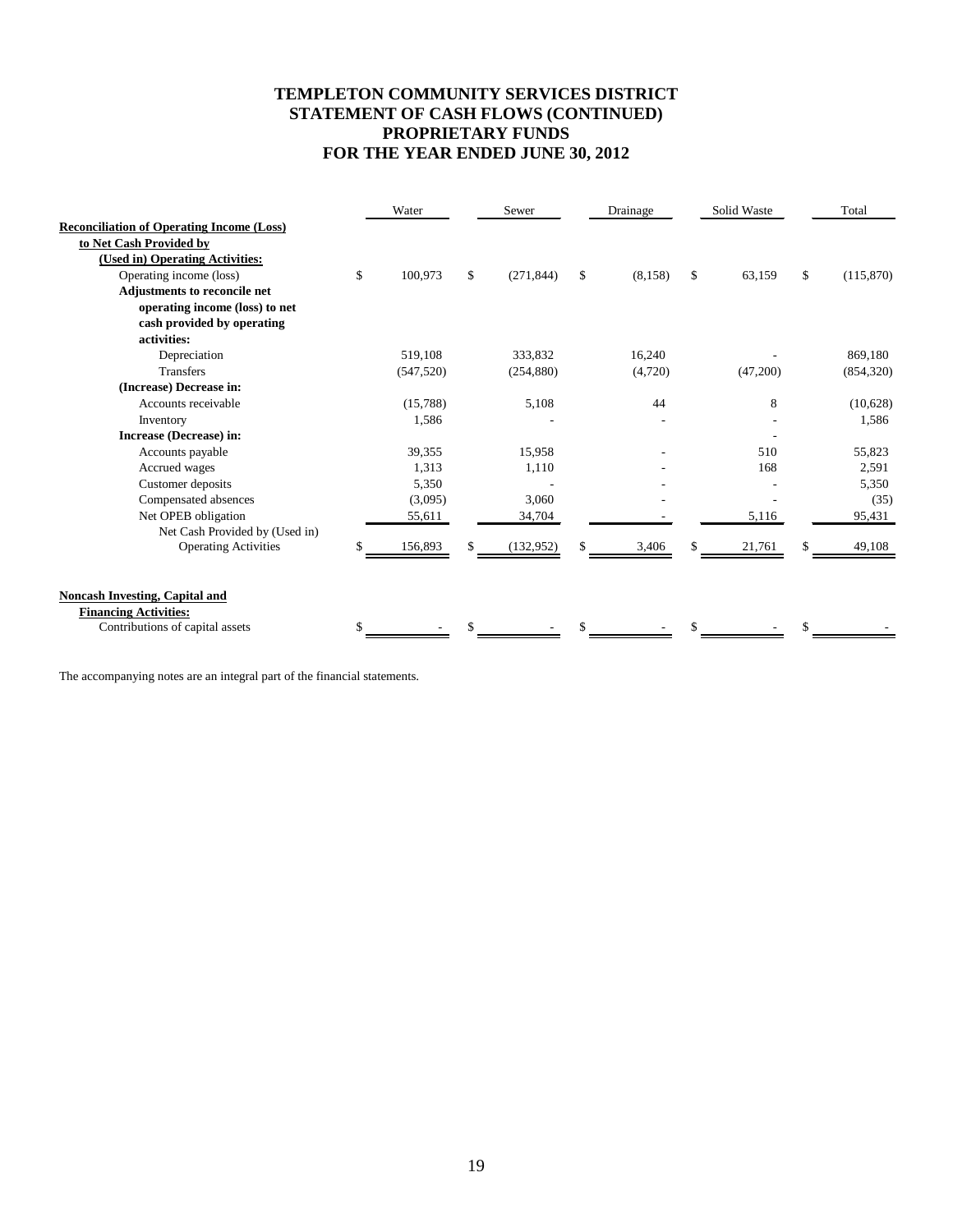## **Note 1 - Organization and Significant Accounting Policies:**

## **Organization**

The Templeton Community Services District (the "District") was organized under the authorization of Section 61,000 et. seq., of the Government Code of the State of California, for the purpose of providing all permissible uses of a community services district. The District currently provides water, sewer, drainage, solid waste disposal, fire protection, street lights, park and recreation services and a community center. The District is governed by an elected Board of Directors.

The criteria used in determining the scope of the reporting entity are based on the provisions of GASB Statement 14, as amended by GASB Statement 39. The District is the primary government unit. Component units are those entities which are financially accountable to the primary government, either because the District appoints a voting majority of the component unit's board, or because the component unit will provide a financial benefit or impose a financial burden on the District. The District has no component units.

## **Significant Accounting Policies**

A summary of the District's significant accounting policies consistently applied in the preparation of the accompanying financial statements follows:

## **Basis of Presentation**

## **Government-Wide Statements**

The District's financial statements include both government-wide (reporting the District as a whole) and fund financial statements (reporting the District's major funds). Both the government-wide and fund financial statements categorize primary activities as either governmental or business-type. The District's fire protection, parks and recreation, community center, street lights and general funds are classified as governmental activities. The water, sewer, drainage and solid waste funds are classified as business-type activities, and are generally financed by fees charged to external parties for goods or services.

In the government-wide statement of net assets, both the governmental and business-type activities are presented on a consolidated basis by column and are reported on a full accrual, economic resource basis, which recognizes all long-term assets and receivables as well as long-term debt and obligations. The District's net assets are reported in three parts; invested in capital assets net of related debt, restricted net assets, and unrestricted net assets. The statement of net assets includes all funds of the reporting entity.

The government-wide statement of activities presents a comparison between expenses, both direct and indirect, and program revenues for each function of the business-type activities of the District and for each program of the governmental activities. Direct expenses are those that are clearly identifiable with a specific function or program. Program revenues include charges paid by the recipients of the goods or services offered by the programs and grants and contributions that are restricted to meeting the operational or capital requirements of a particular program. Revenues that are not classified as program revenues are presented as general revenues.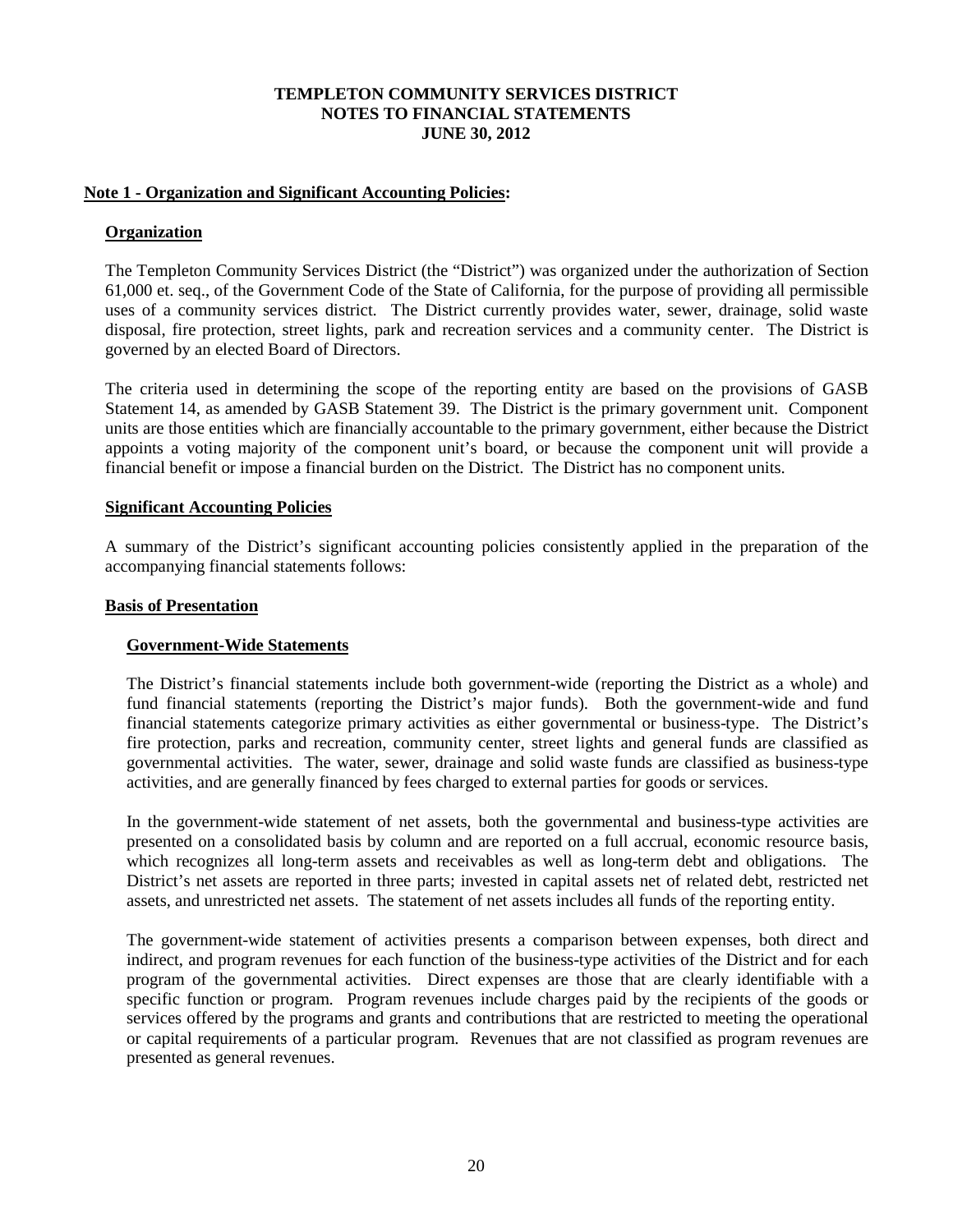## **Note 1 - Organization and Significant Accounting Policies: (Continued)**

## **Significant Accounting Policies (Continued)**

#### **Basis of Presentation (Continued)**

#### **Fund Financial Statements**

Fund financial statements report detailed information about the District. Each fund is accounted for by providing a separate set of self-balancing accounts that comprises its assets, liabilities, reserves, net assets, revenues and expenditures/expenses. The various funds are reported by generic classification within the financial statements.

The emphasis in fund financial statements is on major funds in either the governmental or business-type activities categories. Governmental Accounting Standards Board (GASB) Statement No. 34 "Basic Financial Statements-and Management's Discussion and Analysis-For State of Local Governments", sets forth minimum criteria (percentage of the assets, liabilities, revenues or expenditures/expenses of either fund category or the governmental and enterprise combined) for the determination of major funds.

The funds of the District are described below:

#### **Governmental Funds**

The focus of the governmental funds measurement (in the fund statements) is upon determination of financial position and changes in financial position (sources, uses, and balances of financial resources) rather than upon net income. The District reports the general fund, fire protection, parks and recreation, street lights and community center as major governmental funds.

## **Proprietary Funds**

The focus of proprietary fund measurement is upon determination of operating income, changes in net assets, financial position, and cash flows. The generally accepted accounting principles applicable are those similar to businesses in the private sector.

Proprietary funds distinguish operating revenues and expenses from non-operating items. Operating revenues and expenses generally result from providing services and producing and delivering goods in connection with a proprietary fund's principal ongoing operations. The principal operating revenues of the District's enterprise funds are charges to customers for sales and services. Operating expenses for the enterprise funds include the cost of sales and services, administrative expenses, and depreciation on capital assets. All revenues and expenses not meeting this definition are reported as nonoperating revenues and expenses.

The District reports the water, sewer, drainage and solid waste funds as major proprietary funds.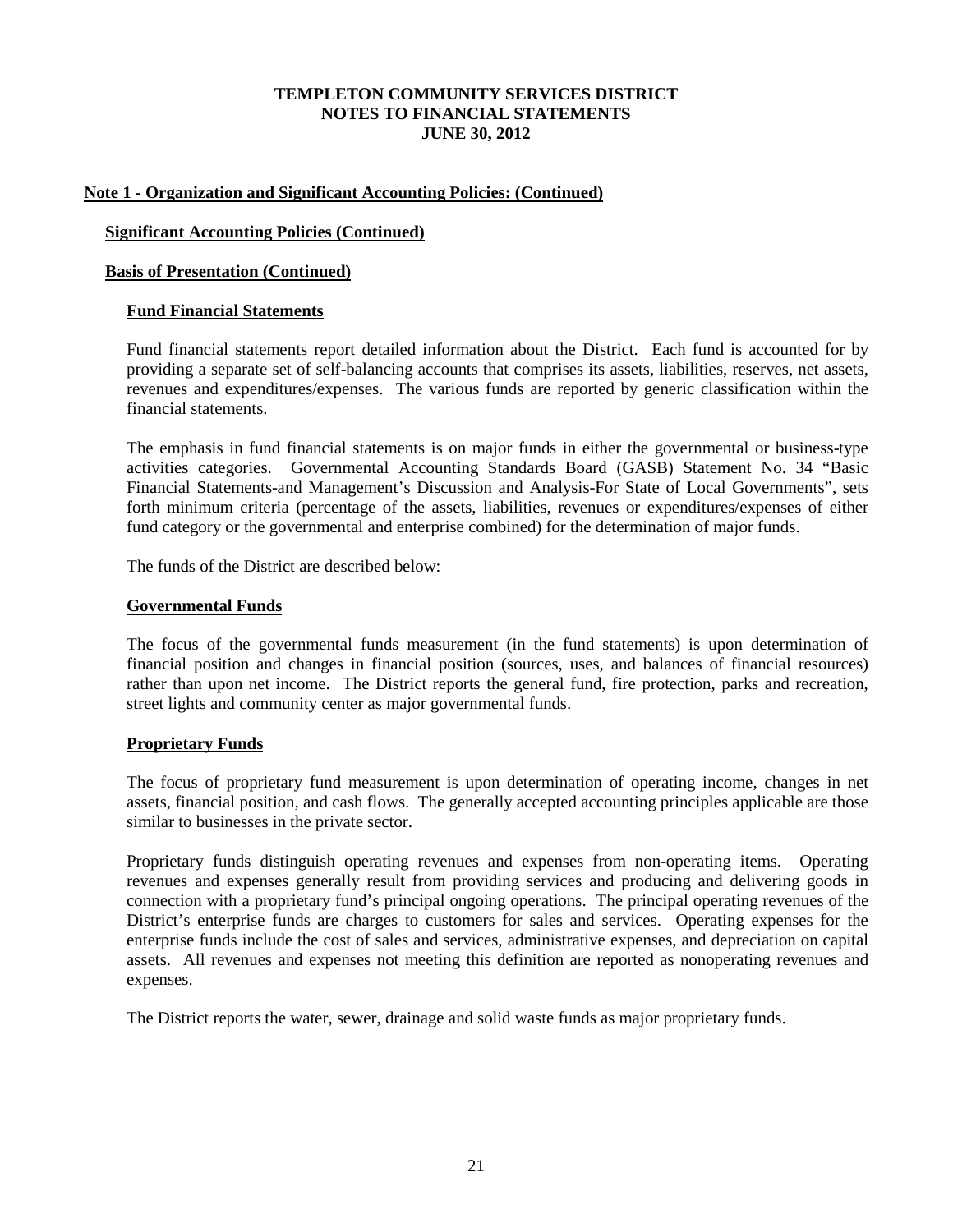## **Note 1 - Organization and Significant Accounting Policies: (Continued)**

## **Significant Accounting Policies (Continued)**

## **Measurement Focus and Basis of Accounting**

### **Method of Accounting**

Method of accounting refers to the point at which revenues or expenditures/expenses are recognized in the accounts and reported in the financial statements. It relates to the timing of the measurements made regardless of the measurement focus applied.

The District has not elected to apply the option allowed in Paragraph 7 of GASB Statement No. 20, "Accounting and Financial Reporting for Proprietary Activities" and as a consequence will continue to apply GASB Statements and interpretations.

## **Accrual**

Both governmental and business-type activities in the government-wide financial statements and the proprietary financial statements are presented on the accrual basis of accounting. Revenues are recognized when earned and expenses are recognized when incurred. Earned but unbilled amounts for services provided are accrued and included in accounts receivable and recognized as revenue.

## **Modified Accrual**

The governmental funds' financial statements are presented on the modified accrual basis of accounting. Under the modified accrual basis of accounting, revenues are recorded when susceptible to accrual; i.e., both measurable and available. "Available" means collectible within the current period or soon enough thereafter to be used to pay liabilities of the current period. The District considers all revenue available if collected within 60 days after year-end. The District considers interest, certain taxes, grant revenues, groundwater charges and water delivery charges to be susceptible to accrual. Expenditures are generally recognized under the modified accrual basis of accounting when the related liability is incurred. The exception to this general rule is that principal and interest on general obligation long-term debt, if any, is recognized when due.

## **Estimates**

The preparation of financial statements in conformity with accounting principles generally accepted in the United States of America requires management to make estimates and assumptions that affect the reported amounts of assets and liabilities at the date of the financial statements and the reported amounts of revenues and expenses during the reporting period. Accordingly, actual results could differ from those estimates.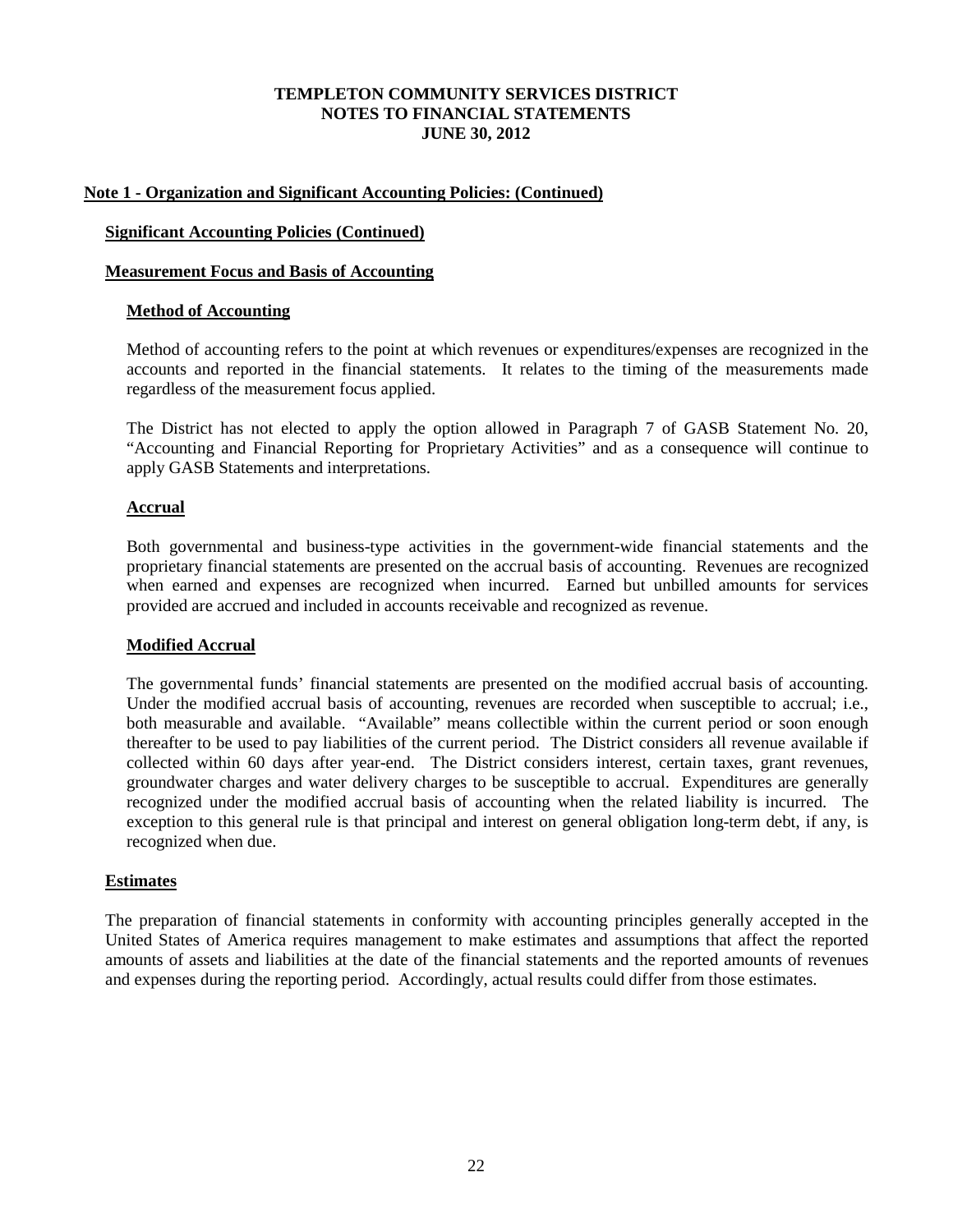## **Note 1 - Organization and Significant Accounting Policies: (Continued)**

#### **Significant Accounting Policies (Continued)**

#### **Deferred Revenue**

The District recognizes revenue from user fees, service charges, program fees and rental fees as it is earned. The District has recorded deferred revenue for soccer registrations totaling \$20,112 at June 30, 2012.

#### **Investments**

Investments are stated at their fair value which represents the quoted or stated market value. Investments that are not traded on a market, such as investments in external pools, are valued based on the stated fair value as represented by the external pool.

#### **Allowance for Doubtful Accounts**

Management believes that all accounts receivable as of June 30, 2012, were fully collectible. Therefore, no allowance for doubtful accounts was recorded.

#### **Taxes and Assessments**

Property taxes and assessments are billed by the County of San Luis Obispo to property owners. The District's property tax calendar for the fiscal year ended June 30, 2012, was as follows:

| Lien Date:       | January 1                       |
|------------------|---------------------------------|
| Levy Date:       | July 1                          |
| Due Date:        | First Installment – November 1  |
|                  | Second Installment – February 1 |
| Delinquent Date: | First Installment – December 10 |
|                  | Second Installment – April 10   |

The County collects the taxes from the property owners and remits the funds to the District periodically during the year. The District has an arrangement with the County whereby the County remits taxes which are delinquent as of each June 30 to the District in exchange for the right to retain the delinquent taxes, penalties, and interest when these amounts are subsequently collected.

#### **Inventory**

Inventory is valued at the lower of cost (first-in, first-out basis) or market.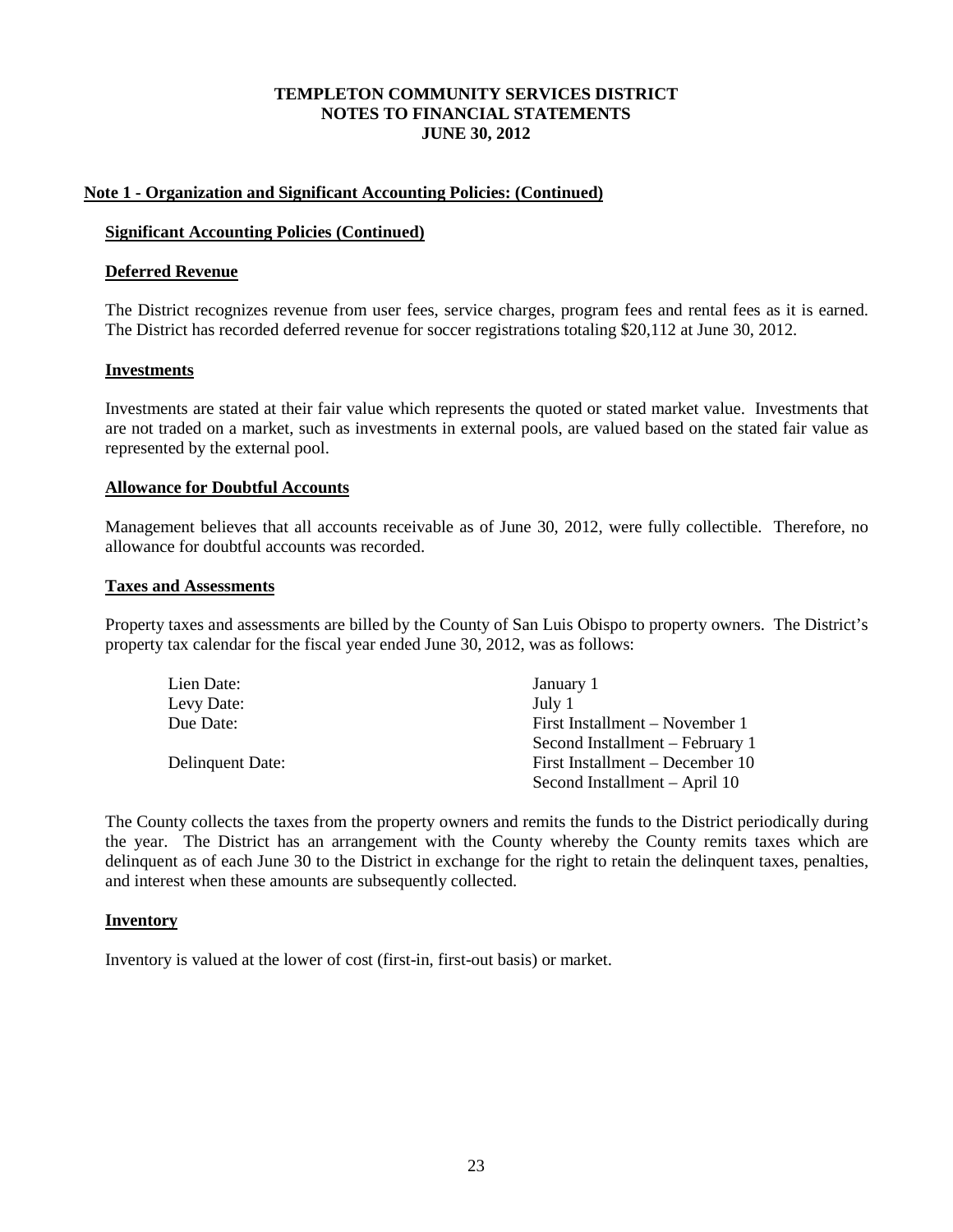## **Note 1 - Organization and Significant Accounting Policies: (Continued)**

## **Significant Accounting Policies (Continued)**

## **Capital Assets**

Capital assets are defined by the District as assets with an initial, individual cost of at least \$1,000 and an estimated useful life greater than one year. Acquisitions of capital assets are recorded at cost. Contributed assets are recorded at their fair market value at the date of donation. Self-constructed assets are recorded at the amount of direct labor, material, certain overhead and interest costs.

Depreciation is calculated on the straight-line method over the following estimated useful lives:

| Water system         | $5 - 75$ years  |
|----------------------|-----------------|
| Sanitation system    | $10 - 50$ years |
| Drainage             | $5 - 50$ years  |
| Fire department      | $5 - 40$ years  |
| Parks and recreation | $5 - 10$ years  |
| Administration       | $5 - 40$ years  |
| Community center     | 40 years        |

Depreciation aggregated \$1,067,790 for the year ended June 30, 2012.

## **Interest**

The District incurs interest charges on noncurrent liabilities. No interest was capitalized as a cost of capital assets for the year ended June 30, 2012.

## **Compensated Absences**

Accumulated unpaid vacation totaling \$62,336 at June 30, 2012, is accrued when incurred and included in long-term liabilities.

## **Fund Balances - Governmental Funds**

The fund balances of the governmental funds are classified as follows at June 30, 2012:

Nonspendable - Amounts that cannot be spent either because they are in nonspendable form or because they are legally or contractually required to be maintained intact.

Restricted - Amounts that can be spent only for specific purposes because of constitutional provisions or enabling legislation or because of constraints that are externally imposed by creditors, grantors, contributors, or the laws or regulations of other governments.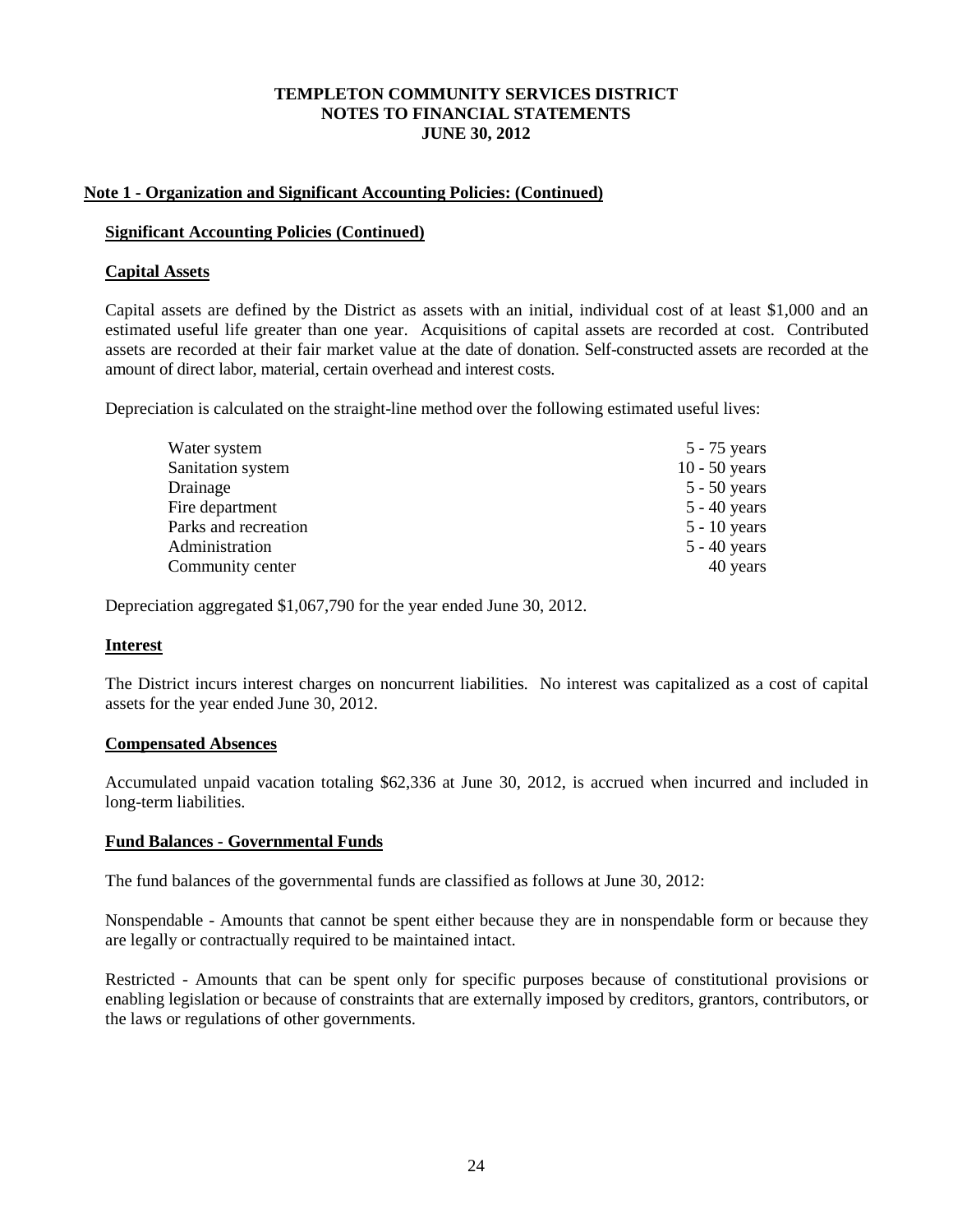## **Note 1 - Organization and Significant Accounting Policies: (Continued)**

## **Significant Accounting Policies (Continued)**

## **Fund Balances - Governmental Funds (Continued)**

Committed **-** Amounts that can be used only for specific purposes determined by a formal action of the Board of Directors. The Board Directors is the highest level of decision-making authority for the District. Commitments may be established, modified, or rescinded only through ordinances or resolutions approved by the Board of Directors.

Assigned **-** Amounts that do not meet the criteria to be classified as restricted or committed but that are intended to be used for specific purposes.

Unassigned - All other spendable amounts.

## **Risk Management**

The District is a member of the Special District Risk Management Authority (Authority). The Authority is a risk-pooling self-insurance authority, created under provisions of California Government Code Sections 6500 eat. seq. The purpose of the Authority is to arrange and administer programs of insurance for the pooling of self-insured losses and to purchase excess insurance coverage.

At June 30, 2012, the District participated in the self-insurance programs of the Authority as follows:

General and Auto Liability, Public Officials' and Employees' Errors and Omissions and Employment Practices Liability - Total risk financing limits of \$10.0 million with a combined single limit at \$10.0 million per occurrence, subject to the following deductibles:

- \$500 per occurrence for third party generated liability property damage.
- $\bullet$  \$1,000 per occurrence for third party auto liability property damage.
- 50% co-insurance after initial \$10,000 cost expended by the Authority, up to \$50,000, per occurrence, for employment related claims;
- Comprehensive and collision on selected vehicles, with deductibles of \$250/\$500 or \$500/\$1,000, as elected.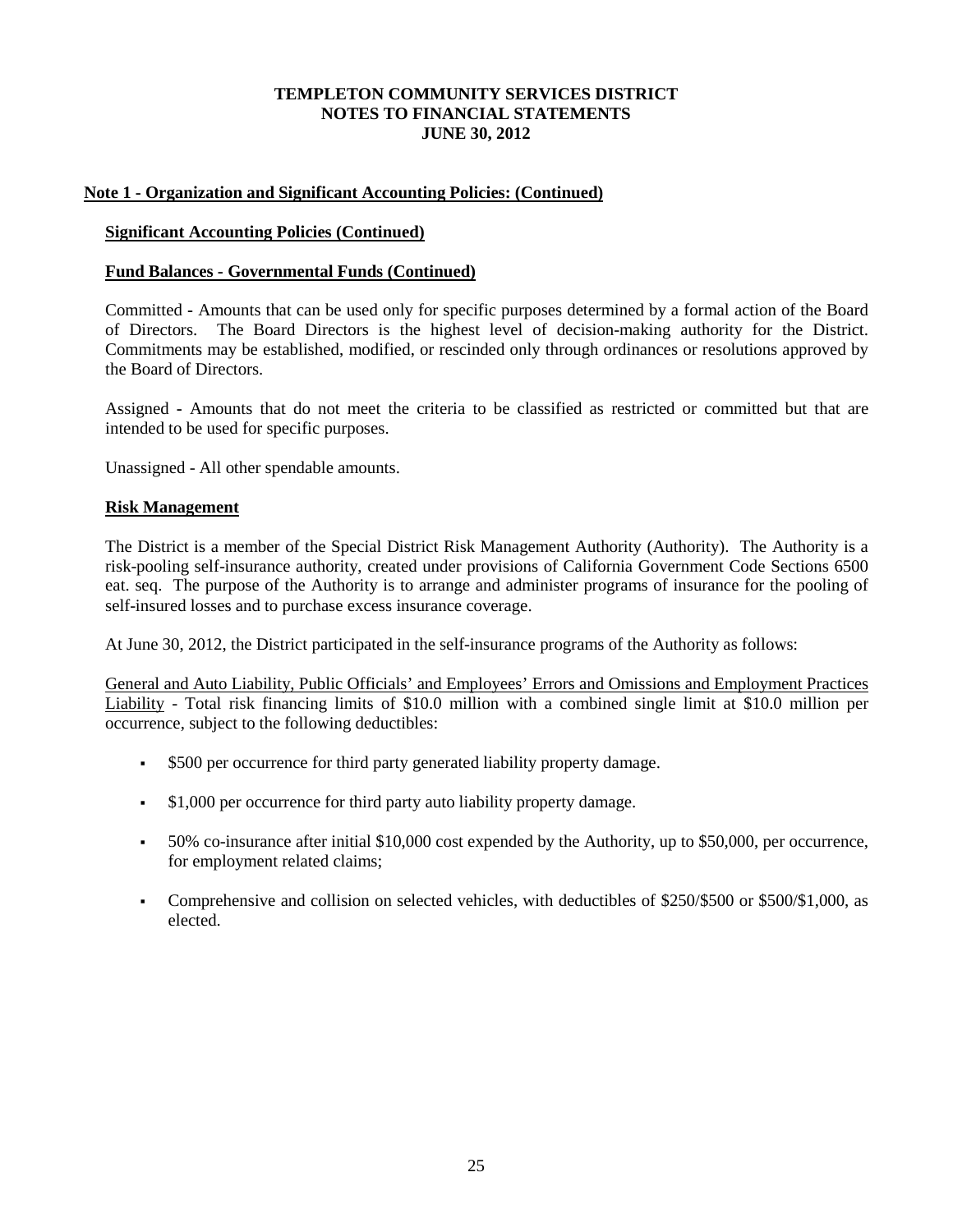## **Note 1 - Organization and Significant Accounting Policies: (Continued)**

#### **Significant Accounting Policies (Continued)**

#### **Risk Management (Continued)**

Employee Dishonesty Coverage - Total of \$400,000 per loss includes public employee dishonesty, forgery or alteration and theft, disappearance and destruction.

Property Loss - Replacement cost, for property on file, if replaced, and if not re-placed within two years after the loss, paid on an actual cash value basis, to a combined total of \$1 billion per occurrence, subject to a \$2,000 deductible per occurrence.

Boiler and Machinery - Replacement cost up to \$100 million per occurrence, subject to a \$1,000 deductible.

Public Officials Personal Liability - \$500,000 each occurrence, with an annual aggregate of \$500,000 per each elected/appointed official, subject to a \$500 deductible per occurrence.

Workers' Compensation Coverage and Employer's Liability - Includes statutory limits per occurrence for workers' compensation and \$5 million for employer's liability coverage.

## **Interfund Transfers**

Interfund transfers for the year ended June 30, 2012, consisted of general fund transfers from the following:

| Water                | \$ | 547,520 |
|----------------------|----|---------|
| Sewer                |    | 254,880 |
| Solid waste          |    | 47,200  |
| Fire protection      |    | 47,200  |
| Parks and recreation |    | 37,760  |
| Drainage             |    | 4,720   |
| Community center     |    | 4,720   |
|                      | S  | 944,000 |

## **Economic Dependence**

The District extracts approximately 28% of its water supply from the underflow of the Salinas River, 20% reclaimed water from the Selby Ponds and 52% from groundwater wells located in the Atascadero sub basin. Interruption of these sources would impact the District negatively.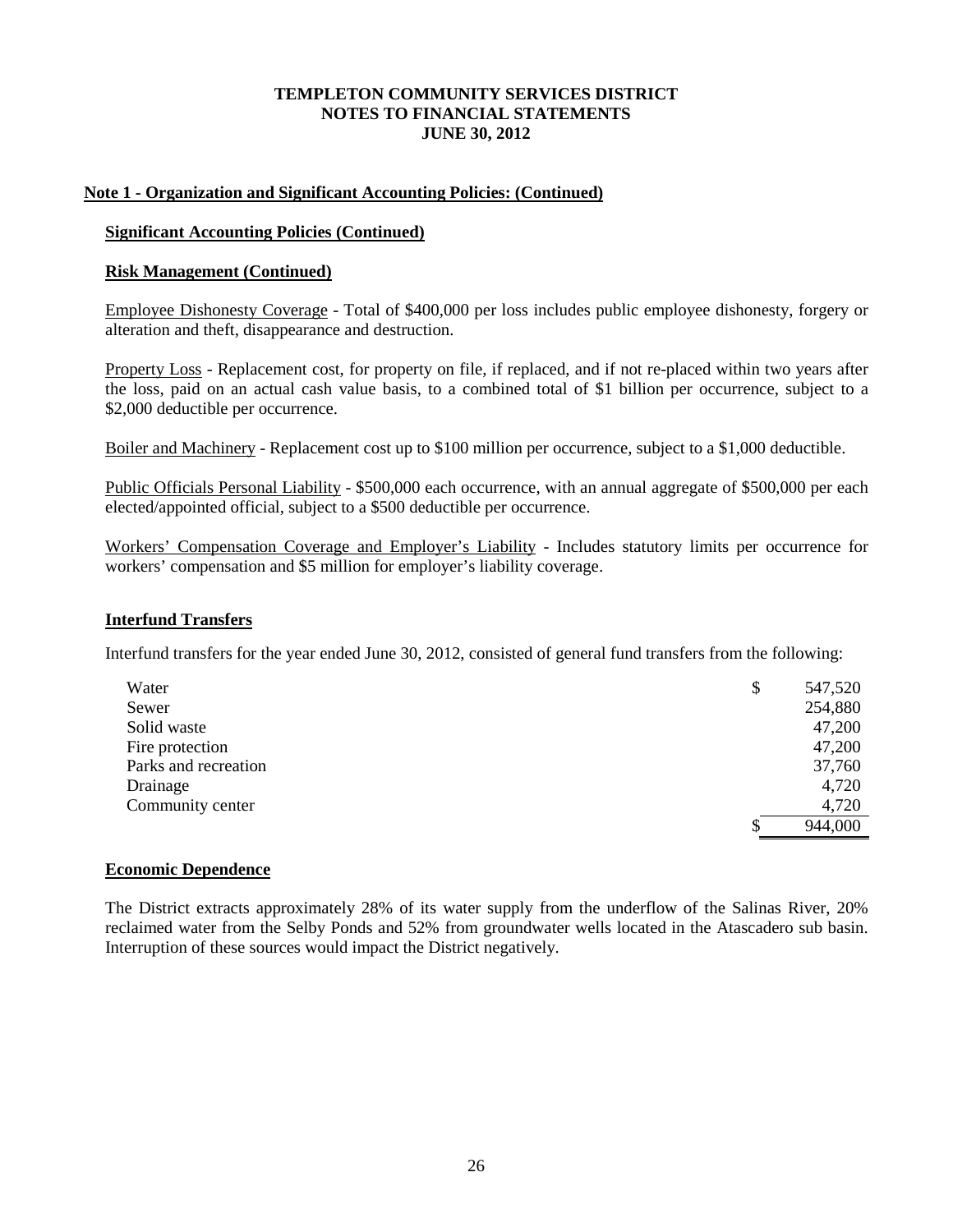#### **Note 1 - Organization and Significant Accounting Policies: (Continued)**

#### **Significant Accounting Policies (Continued)**

#### **Cash and Cash Equivalents**

For purposes of the statement of cash flows the District considers all investment instruments purchased with a maturity of three months or less to be cash. Certificates of deposit that may be redeemed without significant penalty are considered cash and cash equivalents regardless of the maturity.

#### **Subsequent Events**

In preparing these financial statements, the District has evaluated events and transactions for potential recognition or disclosure through August 21, 2012, the date the financial statements were available to be issued.

#### **Note 2 - Cash and Investments:**

#### **Investments Authorized by the California Government Code and the District's Investment Policy**

The table below identifies the investment types that are authorized for the District by the California Government Code. The table also identifies certain provisions of the California Government Code that address interest rate risk, and concentration of credit risk. This table does not address investments of debt proceeds held by bond trustees that are governed by the provisions of debt agreements of the District, rather than the general provision of the California Government Code or the District's investment policy:

|                                      |                 | Maximum           | Maximum       |
|--------------------------------------|-----------------|-------------------|---------------|
|                                      | Maximum         | Percentage        | Investment    |
| <b>Authorized Investment Type</b>    | <b>Maturity</b> | of Portfolio      | in One Issuer |
| U.S. Treasury Obligations            | 5 years         | None              | None          |
| U.S. Agency Securities               | 5 years         | None              | None          |
| <b>Bankers Acceptances</b>           | 180 days        | 40%               | 30%           |
| Commercial Paper                     | 270 days        | 25%               | 10%           |
| Certificates of Deposit              | 5 years         | 30%               | None          |
| Repurchase Agreements                | 1 year          | None              | None          |
| <b>Reverse Repurchase Agreements</b> | 92 days         | 20% of base value | None          |
| Medium-Term Notes                    | 5 years         | 30%               | None          |
| <b>Mutual Funds</b>                  | N/A             | 20%               | 10%           |
| Open Ended Money Market Mutual Funds | N/A             | 20%               | 10%           |
| Mortgage Pass-Through Securities     | 5 years         | 20%               | None          |
| <b>LAIF</b>                          | N/A             | None              | None          |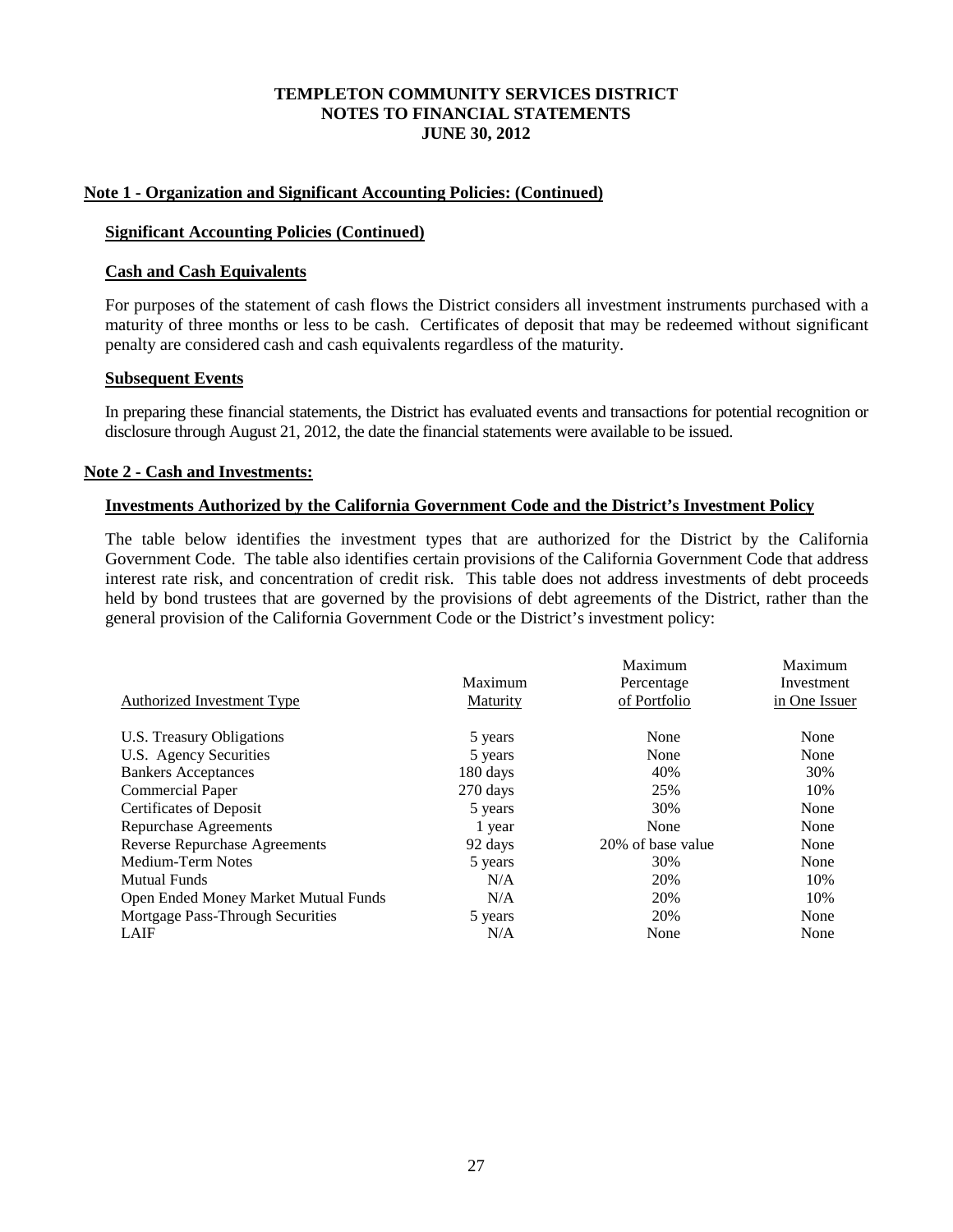## **Note 2 - Cash and Investments: (Continued)**

## **Investments Authorized by the California Government Code and the District's Investment Policy (Continued)**

Cash and investments held by the District were comprised of the following at June 30, 2012:

| Maturity in<br>Years |                     |                         |                         |
|----------------------|---------------------|-------------------------|-------------------------|
|                      | Less Than<br>1 Year |                         | Total                   |
|                      |                     |                         |                         |
|                      |                     |                         | 2,292,075<br>10,531,429 |
|                      | 88,536              |                         | 88,536                  |
|                      | 12,912,040          |                         | 12,912,040              |
|                      |                     |                         |                         |
|                      |                     | \$                      | 12,912,040              |
|                      | \$                  | 2,292,075<br>10,531,429 | \$                      |

#### **Disclosures Relating to Interest Rate Risk**

Interest rate risk is the risk that changes in market interest rates will adversely affect the fair value of an investment. Generally, the longer the maturity of an investment, the greater the sensitivity of its fair value to changes in market interest rates. One of the ways that the District manages its exposure to interest rate risk is by holding only cash and cash equivalents.

Information about the sensitivity of the fair values of the District's investments to market interest rate fluctuations is provided in the previous table that shows the distribution of the District's investments by maturity as of June 30, 2012.

#### **Disclosures Relating to Credit Risk**

Generally, credit risk is the risk that an issuer of an investment will not fulfill its obligation to the holder of the investment. This is measured by the assignment of a rating by a nationally recognized statistical rating organization. Presented below is the actual rating as of the year end for each investment type.

| Investment              | Rating as of Year End |
|-------------------------|-----------------------|
|                         | Standard & Poor's     |
| LAIF                    | Not Required          |
| Certificates of deposit | <b>Not Rated</b>      |
|                         |                       |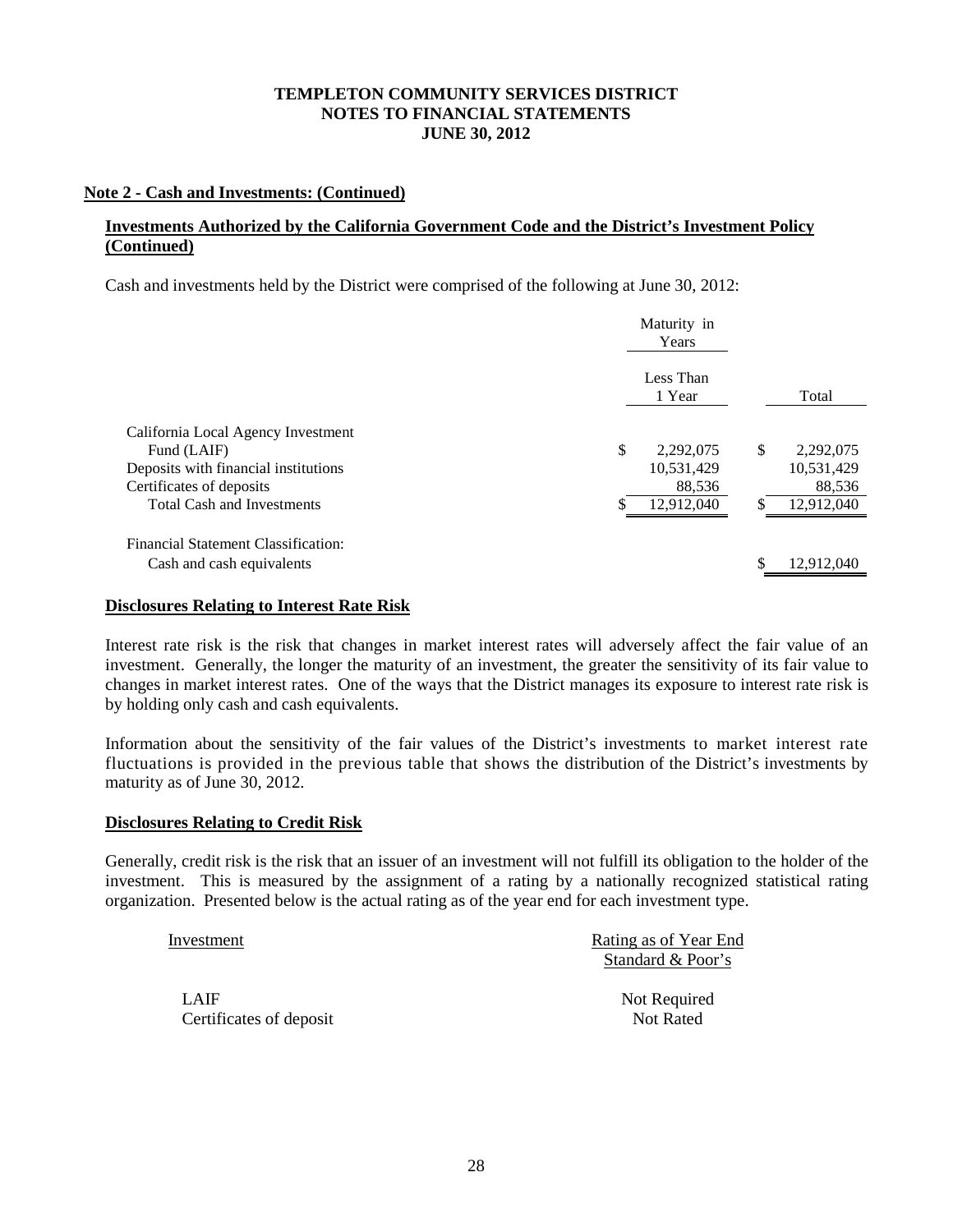## **Note 2 - Cash and Investments: (Continued)**

#### **Concentration of Credit Risk**

Concentration of credit is the risk of loss attributed to the magnitude to the District's investment in a single issue.

The investment policy of the District contains no limitations on the amount that can be invested in any one issuer beyond that stipulated by the California Government Code. The District holds no investments in any one issuer (other than external investment pools) that represent 5% or more of total District investments.

## **Custodial Credit Risk**

Custodial credit risk for deposits is the risk that, in the event of the failure of a depository financial institution, the District will not be able to recover its deposits or will not be able to recover collateral securities that are in the possession of an outside party. The custodial credit risk for investments is the risk that, in the event of the failure of the counter-party (e.g., broker-dealer) the District will not be able to recover the value of its investment or collateral securities that are in the possession of another party. The California Government Code and the District's investment policy do not contain legal or policy requirements that would limit the exposure to custodial credit risk for deposits or investments, other than the following provision for deposits: The California Government Code requires that a financial institution secure deposits made by state or local governmental units by pledging securities in an undivided collateral pool held by a depository regulated under state law (unless so waived by the governmental unit). The market value of the pledged securities in the collateral pool must equal at least 110% of the total amount deposited by the public agencies. California law also allows financial institutions to secure District deposits by pledging first trust deed mortgage notes having a value of 150% of the secured public deposits.

As of June 30, 2012, none of the District's deposits with financial institutions in excess of federal depository insurance limits were held in uncollateralized accounts.

#### **Investment in State Investment Pool**

The District is a voluntary participant in the Local Agency Investment Fund (LAIF) that is regulated by California Government Code under the oversight of the Treasurer of the State of California. The fair value of the District's investment in this pool is reported in the accompanying financial statements at amounts based upon the District's pro-rata share of the fair value provided by LAIF for the entire LAIF portfolio (in relation to the amortized cost of that portfolio). The balance available for withdrawal is based on the accounting records maintained by LAIF, which are recorded on an amortized cost basis.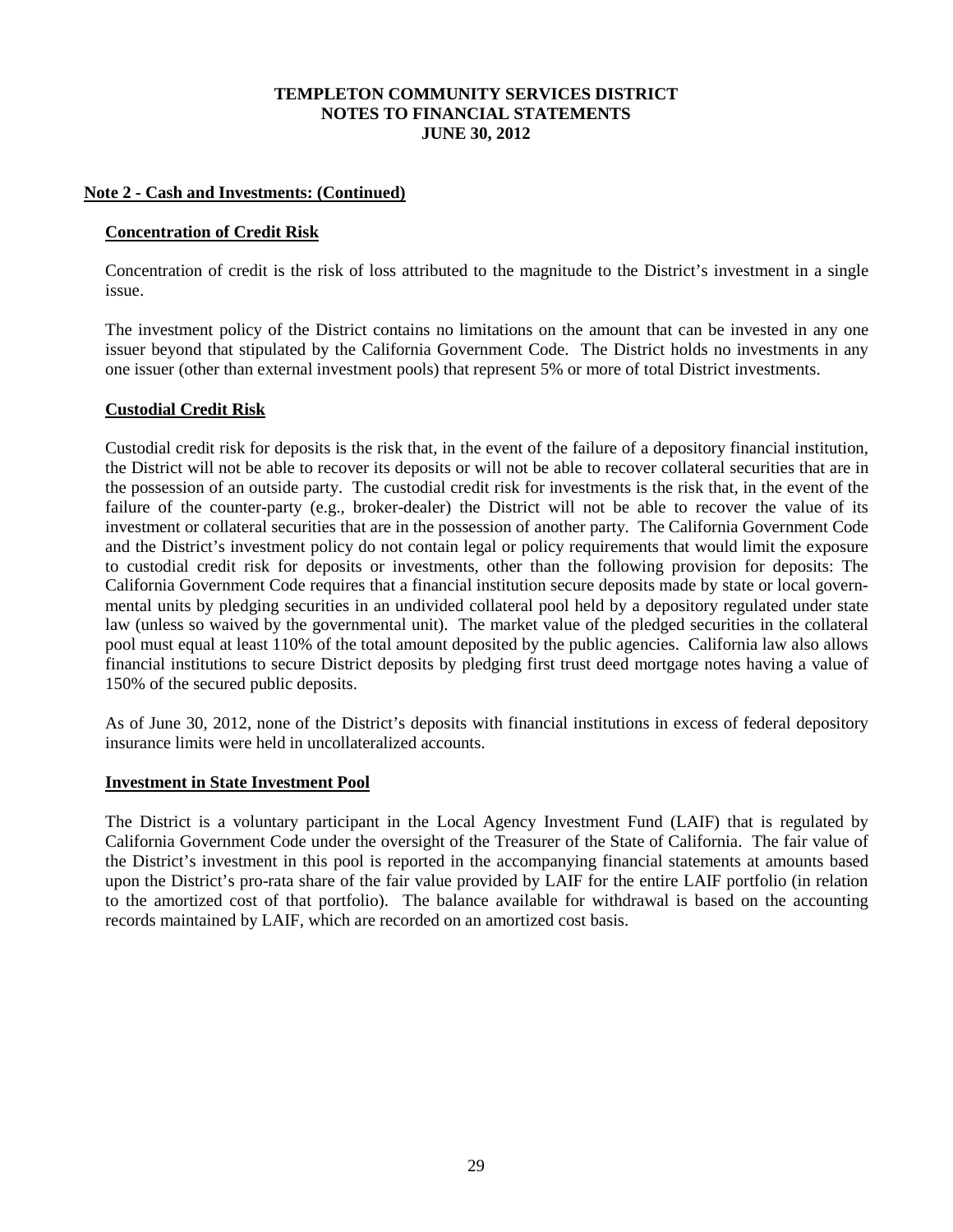# **Note 3 - Capital Assets:**

Capital assets consist of the following at June 30, 2012:

## **Governmental Activities:**

|                                                                       | Beginning<br><b>Balances</b> |    | Increases |    | Decreases | Ending<br><b>Balances</b> |  |
|-----------------------------------------------------------------------|------------------------------|----|-----------|----|-----------|---------------------------|--|
| <b>Capital Assets Not Being Depreciated</b>                           |                              |    |           |    |           |                           |  |
| Land                                                                  | \$<br>633,429                | \$ |           | \$ |           | \$<br>633,429             |  |
| Construction in progress                                              | 122,209                      |    | 22,521    |    | 144,730   |                           |  |
| <b>Total Capital Assets Not Being</b>                                 |                              |    |           |    |           |                           |  |
| Depreciated                                                           | \$<br>755,638                | \$ | 22,521    | S  | 144,730   | \$<br>633,429             |  |
| <b>Capital Assets Being Depreciated</b><br>Buildings and improvements | \$<br>3,269,091              | \$ |           | \$ |           | \$<br>3,269,091           |  |
| Equipment                                                             | 934,645                      |    | 143,256   |    |           | 1,077,901                 |  |
| Vehicles                                                              | 741,457                      |    | 9,986     |    |           | 751,443                   |  |
| Total                                                                 | 4,945,193                    |    | 153,242   |    |           | 5,098,435                 |  |
| Less: Accumulated depreciation                                        | (2,069,560)                  |    | (198,610) |    |           | (2,268,170)               |  |
| <b>Total Capital Assets Being</b>                                     |                              |    |           |    |           |                           |  |
| Depreciated                                                           | 2,875,633                    | \$ | (45,368)  | S  |           | 2,830,265                 |  |

# **Business-Type Activities:**

|                                             | Beginning<br><b>Balances</b> |             | Increases        |    | Decreases |    | Ending<br><b>Balances</b> |  |
|---------------------------------------------|------------------------------|-------------|------------------|----|-----------|----|---------------------------|--|
| <b>Capital Assets Not Being Depreciated</b> |                              |             |                  |    |           |    |                           |  |
| Land                                        | \$                           | 3,256,820   | \$               | \$ |           | \$ | 3,256,820                 |  |
| Water delivery entitlement                  |                              | 7,452,020   |                  |    |           |    | 7,452,020                 |  |
| Construction in progress                    |                              | 5,392       | 36,703           |    |           |    | 42,095                    |  |
| <b>Total Capital Assets Not</b>             |                              |             |                  |    |           |    |                           |  |
| <b>Being Depreciated</b>                    | S.                           | 10,714,232  | \$<br>36,703     | \$ |           | \$ | 10,750,935                |  |
| <b>Capital Assets Being Depreciated</b>     |                              |             |                  |    |           |    |                           |  |
| Buildings and improvements                  | \$                           | 24,559,518  | \$               | \$ |           | \$ | 24,559,518                |  |
| Equipment                                   |                              | 1,222,678   |                  |    |           |    | 1,222,678                 |  |
| Vehicles                                    |                              | 321,777     |                  |    |           |    | 321,777                   |  |
| Total                                       |                              | 26,103,973  |                  |    |           |    | 26, 103, 973              |  |
| Less: Accumulated depreciation              |                              | (9,801,612) | (869, 180)       |    |           |    | (10,670,792)              |  |
| <b>Total Capital Assets</b>                 |                              |             |                  |    |           |    |                           |  |
| <b>Being Depreciated</b>                    |                              | 16,302,361  | \$<br>(869, 180) | \$ |           | S  | 15,433,181                |  |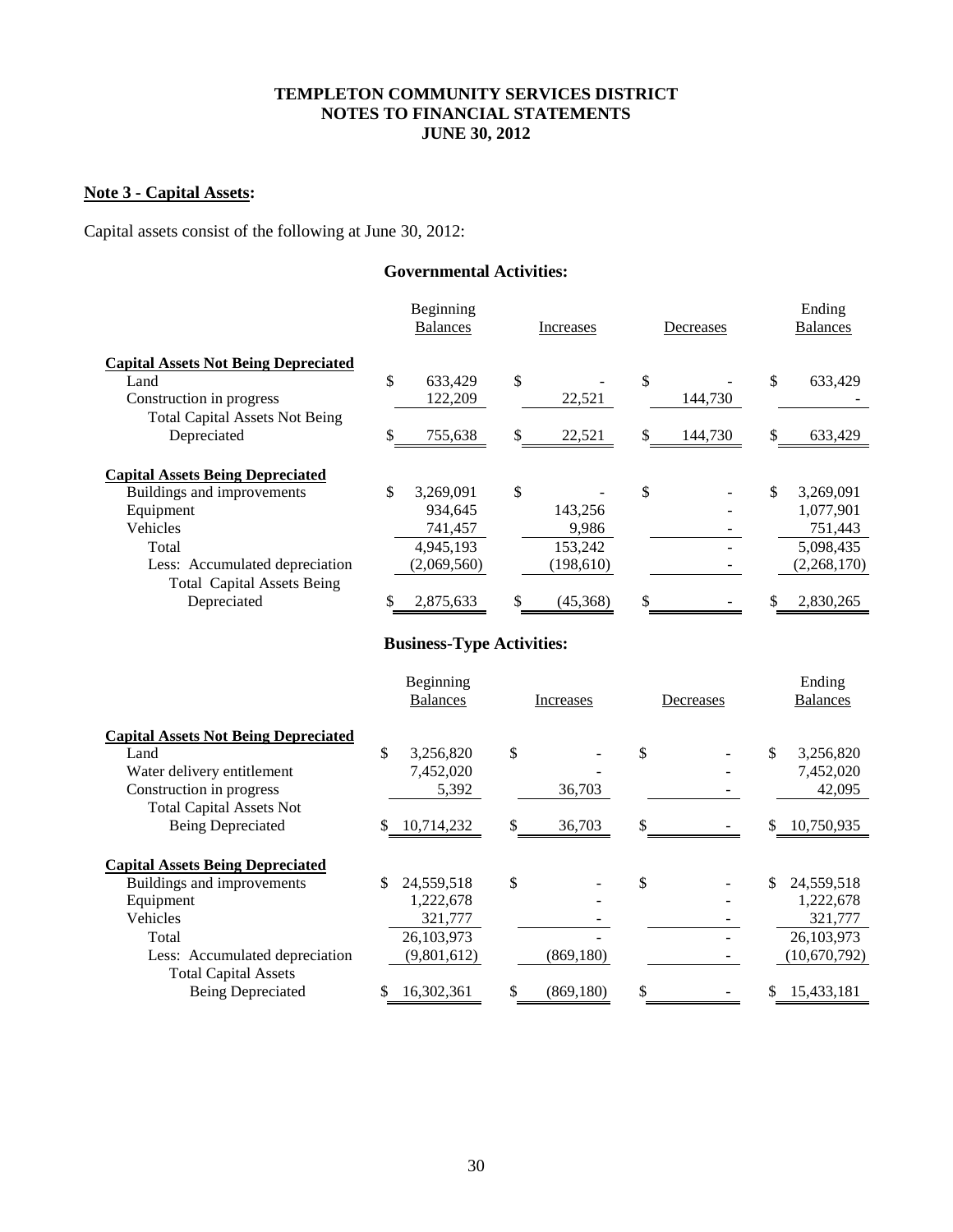#### **Note 4 -Noncurrent Liabilities:**

Changes in noncurrent liabilities for the year ended June 30, 2012, are as follows:

|                               |     | June 30, 2011 |               | Increases | Decreases |     | June 30, 2012 |     | Payable<br>Within One<br>Year |     | Payable<br>After One<br>Year |
|-------------------------------|-----|---------------|---------------|-----------|-----------|-----|---------------|-----|-------------------------------|-----|------------------------------|
| Government Activities -       |     |               |               |           |           |     |               |     |                               |     |                              |
| Compensated absences (Note 1) | \$. | 40.424        | <sup>\$</sup> | ٠         | 6.384     | \$. | 34,040        | \$. | $\sim$                        | \$. | 34,040                       |
| Net OPEB obligation (Note 6)  |     | 328,725       |               | 150,525   |           |     | 479,250       |     |                               |     | 479,250                      |
| Total                         |     | 369,149       |               | 150,525   | 6,384     |     | 513,290       |     |                               |     | 513,290                      |
|                               |     |               |               |           |           |     |               |     |                               |     |                              |
| Business-Type Activities -    |     |               |               |           |           |     |               |     |                               |     |                              |
| Compensated absences (Note 1) | \$. | 28.331        | <sup>\$</sup> | $\sim$    | 35        | \$. | 28.296        | \$. | $\sim$                        | \$. | 28,296                       |
| Accrued interest payable      |     | 86,007        |               | ٠         | 1.840     |     | 84.167        |     | 84.167                        |     |                              |
| Loans payable                 |     | 5,927,853     |               |           | 174.630   |     | 5,753,223     |     | 182,350                       |     | 5,570,873                    |
| Net OPEB obligation (Note 6)  |     | 186,106       |               | 95,431    |           |     | 281,537       |     |                               |     | 281,537                      |
| Total                         |     | 6,228,297     |               | 95,431    | 176,505   |     | 6,147,223     |     | 266,517                       |     | 5,880,706                    |

Loans payable consist of the following at June 30, 2012:

#### **Loans Payable**

State of California, Water Resources Control Board-The District entered into a contract with the State of California, Water Resources Control Board, for a loan in the amount of \$2,144,073 to increase the wastewater treatment capacity of the Meadowbrook Wastewater Treatment Plant. The loan accrues interest at 2.6% with annual payments of principal and interest in the amount of \$138,764. The loan matures March 4, 2022. The District shall maintain a dedicated source of revenue sufficient to provide reasonable assurance of repayment of this loan.  $\qquad \qquad$  1,208,223

San Luis Obispo County Flood Control and Water Conservation District - The District entered into a water delivery entitlement contract in the amount of \$4,615,000 to pay its share of various capital expenses relating to the funding of design costs, engineering, planning, mapping, acquiring easements and right-of-way, and construction in connection with the Nacimiento Water Project (Project). The District has pledged certain revenues it collects from the operation of the Project for payment of debt service on the loan. The loan accrues interest between 3.75% and 5.00% with semiannual payments of interest and principal (beginning in 2012) through 2041 as set forth in the contract.

| Total Loans Payable. |  | \$5,753,223 |
|----------------------|--|-------------|
|----------------------|--|-------------|

|   | 4,545,000 |
|---|-----------|
| Ж | 5,753,223 |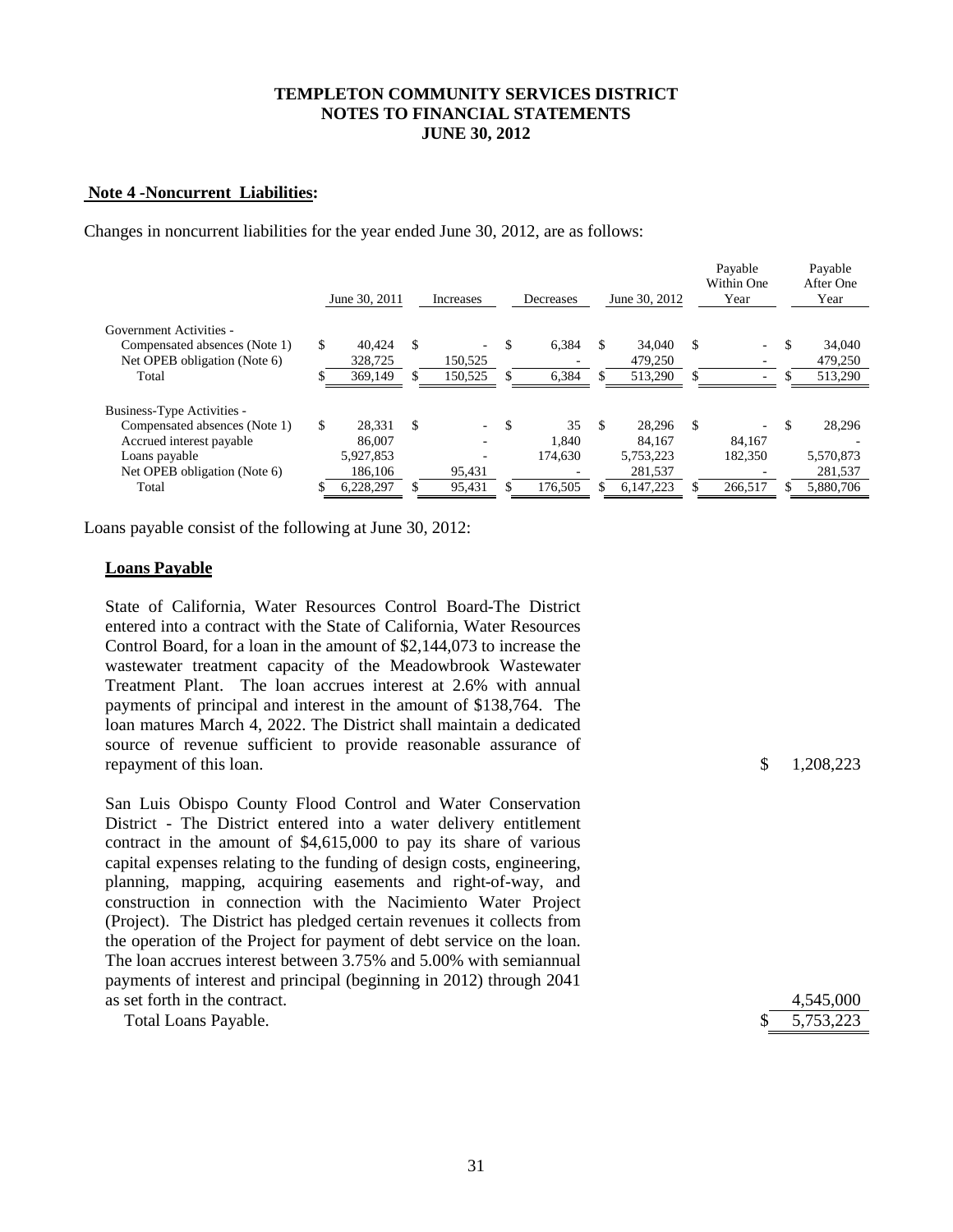#### **Note 4 -Noncurrent Liabilities: (Continued)**

Debt service requirements on loans payable as of June 30, 2012 are as follows:

#### **Business-Type Activities**

| Year Ended |                 | Loans Payable |           |  |
|------------|-----------------|---------------|-----------|--|
| June 30    | Principal       |               | Interest  |  |
|            |                 |               |           |  |
| 2013       | \$<br>182,350   | \$            | 251,001   |  |
| 2014       | 185,142         |               | 245,303   |  |
| 2015       | 193,005         |               | 239,434   |  |
| 2016       | 200,944         |               | 233,195   |  |
| 2017       | 208,958         |               | 226,231   |  |
| 2018-2022  | 1,147,824       |               | 1,010,996 |  |
| 2023-2027  | 650,000         |               | 816,375   |  |
| 2028-2032  | 835,000         |               | 632,000   |  |
| 2033-2037  | 1,075,000       |               | 394,000   |  |
| 2038-2041  | 1,075,000       |               | 102,362   |  |
|            | \$<br>5,753,223 | \$            | 4,150,897 |  |

#### **Note 5 - Prepaid Capacity Fees:**

The District records capacity fees collected as a liability until its duty to perform has been completed and service has begun at which time these fees are recorded as contributed capital. Following is a summary of the prepaid capacity fees liability at June 30, 2012:

| <sup>\$</sup> | 10,303,094 |
|---------------|------------|
|               | 29.919     |
|               | (334,758)  |
|               | (13, 453)  |
|               | 9,984,802  |
|               |            |

#### **Note 6 - Postemployment Benefits:**

#### **Plan Description**

The District provides retiree medical (including prescription drug benefits) coverage to eligible retirees and their eligible dependents through the CalPERS Health Program. The District provides a maximum monthly contribution based on the amount provided to active employees (currently targeted at the cost for family coverage in the PERS Choice Plan). The District's contribution will continue for the lifetime of the retiree and any surviving eligible spouse. Eligibility for retiree health benefits requires retirement from the District and commencement of pension benefits under PERS (typically on or after age 50 with at least 5 years of service.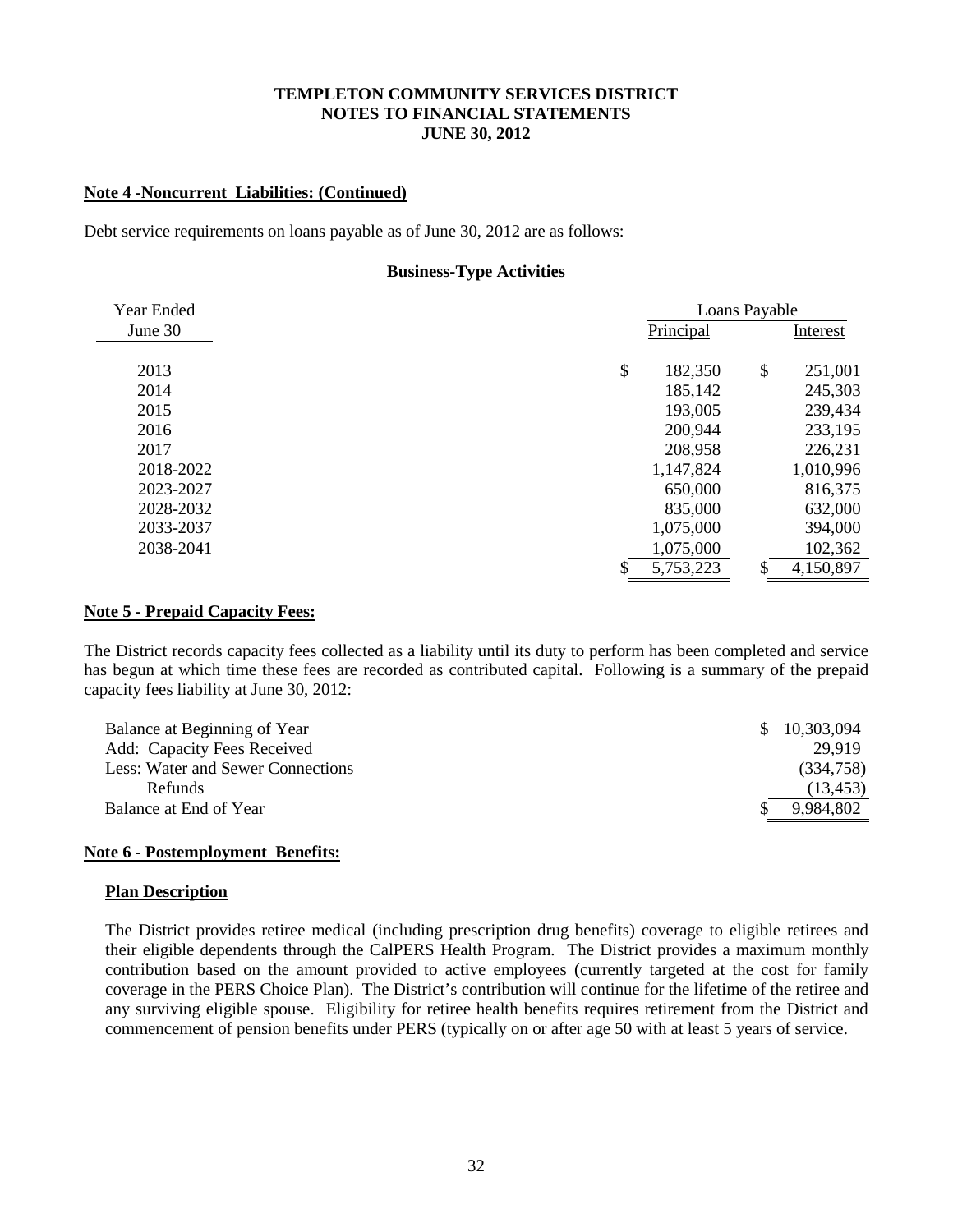#### **Note 6 - Postemployment Benefits: (Continued)**

#### **Funding Policy and Annual OPEB Costs**

The contribution requirements of the District are established and may be amended annually by the Board of Directors. The District's annual other postemployment benefit (OPEB) cost (expense) for the Plan is calculated based on the annual required contribution of the District (ARC), an amount actuarially determined in accordance with the parameters of GASB Statement No. 45. The ARC represents a level of funding that, if paid on an ongoing basis, is projected to cover normal costs each year and to amortize any unfunded actuarial liabilities (or funding excess) over a period not to exceed thirty years. The District's Board of Directors has established a policy of not funding the ARC. The current ARC rate is 31.0% of annual covered payroll. The following table shows the components of the District's annual OPEB cost for the current year, the amount actually contributed to the Plan including benefits paid to retirees, and changes in the District's net OPEB obligation for the year ended June 30, 2012:

| Annual required contribution               | S | 299,135   |
|--------------------------------------------|---|-----------|
| Interest on net OPEB obligation            |   |           |
| Adjustment to annual required contribution |   |           |
| Annual OPEB cost                           |   | 299,135   |
| Contributions (including benefits paid)    |   | (53, 179) |
| Increase in net OPEB obligation            |   | 245,956   |
| Net OPEB obligation at Beginning of Year   |   | 514,831   |
| Net OPEB obligation at End of Year         | S | 760,787   |

The District's annual OPEB cost, the percentage of annual OPEB cost contributed to the Plan, and the net OPEB obligation for 2012 and the two preceding years were as follows:

|               |                    | Percentage of     |            |
|---------------|--------------------|-------------------|------------|
|               | <b>Annual OPEB</b> | <b>OPEB</b> Costs | Net OPEB   |
| Fiscal Year   | Cost               | Contributed       | Obligation |
| June 30, 2010 | 286,367            | 18.12%            | 264,172    |
| June 30, 2011 | 292,595            | 14.19%            | 514,831    |
| June 30, 2012 | 299,135            | 17.78%            | 760,787    |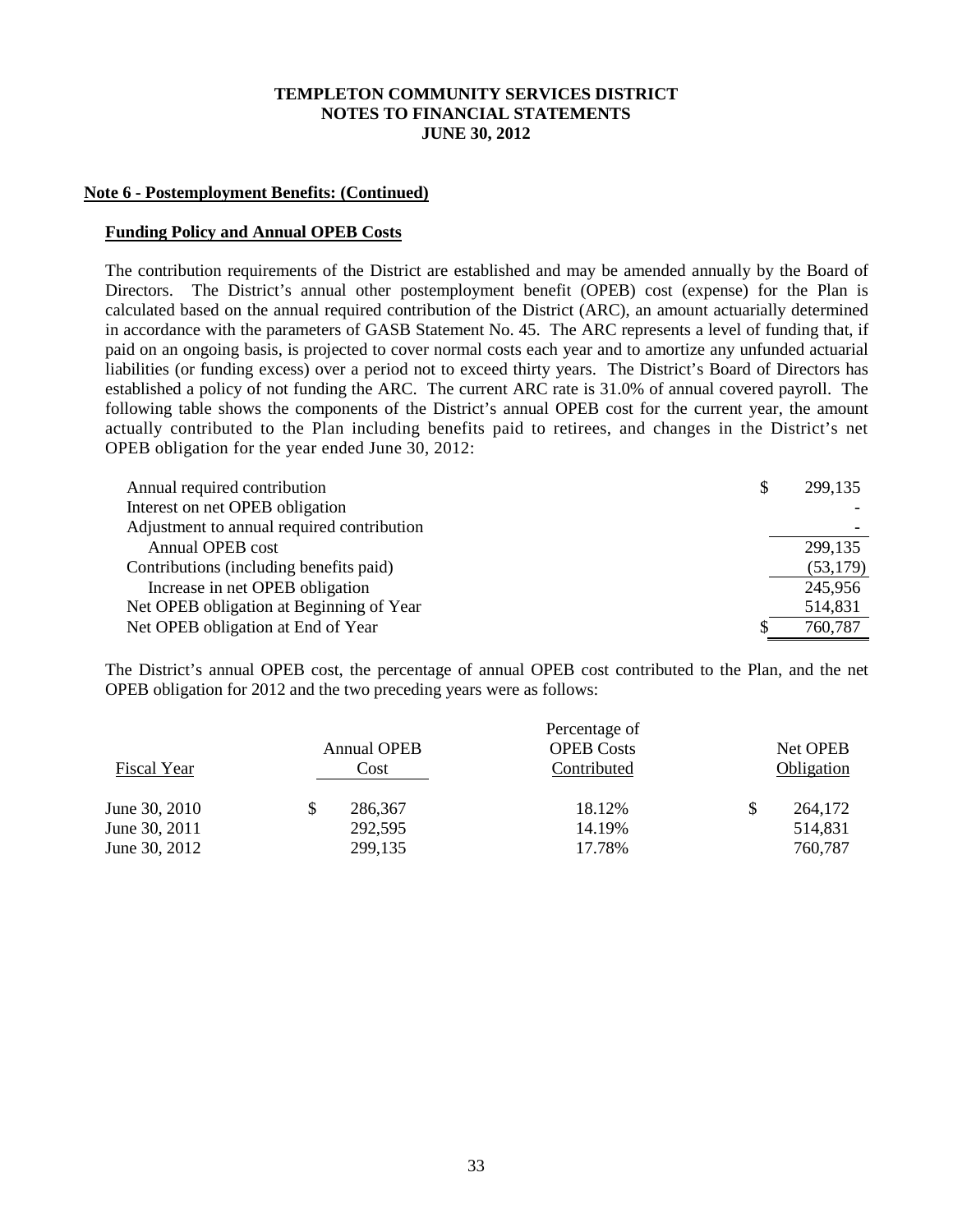#### **Note 6 - Postemployment Benefits: (Continued)**

#### **Funding Status and Funding Progress**

As of July 1, 2009, the most recent actuarial valuation date, the Plan was not yet funded. The District's actuarial accrued liability for benefits at July 1, 2009 was \$2,487,290 and the covered payroll (annual payroll of active employees covered by the Plan) was \$904,000, with a ratio of the UAAL to the covered payroll of 36.34%. During the year ended June 2012, the District made benefit payments of \$53,179.

| Actuarial<br>Valuation<br>Date | Actuarial<br>Value of<br>Assets | Liability<br>Accrued<br>Liability<br>Entry Age | Unfunded<br>AAL<br>(UAAL) | Funded<br>Status |    | Covered<br>Pavroll | UAAL as a<br>Percentage of<br>Covered<br>Payroll |
|--------------------------------|---------------------------------|------------------------------------------------|---------------------------|------------------|----|--------------------|--------------------------------------------------|
|                                | (A)                             | (B)                                            | $(B-A)$                   | (A/B)            |    | (C)                | $[(B-A)/C]$                                      |
| July 1, 2009                   | $\overline{\phantom{0}}$        | 2,487,290                                      | \$<br>2,487,290           | $0.0\%$          | \$ | 904,000            | 275.14%                                          |

Actuarial valuations of an ongoing Plan involve estimates of the value of reported amounts and assumptions about the probability of occurrence of events far into the future. Examples include assumptions about future employment, mortality, and the healthcare cost trend. Amounts determined regarding the funded status of the Plan and the annual required contributions of the employer are subject to continual revision as actual results are compared with past expectations and new estimates are made about the future. The schedule of funding progress presents multiyear trend information that shows whether the actuarial value of Plan assets is increasing or decreasing over time relative to the actuarial accrued liabilities for benefits.

## **Actuarial Methods and Assumptions**

Projections of benefits for financial reporting purposes are based on the formal Plan document and include the types of benefits provided at the time of each valuation and the historical pattern of sharing benefits and costs between employer and plan members to that point. The actuarial methods and assumptions used include techniques that are designed to reduce the effects of short-term volatility in actuarial accrued liabilities and the actuarial assets, consistent with the long-term perspective of the calculations.

The actuarial cost method used for determining the benefits obligations is the Projected Unit Credit with Service Prorate Method. The actuarial assumptions included a 5% discount rate, which assumes the District continues to maintain the retiree health benefits program as an unfunded plan. The amount represents the present value of all contributions for retiree health benefits projected to be paid by the District for current and future retirees; and a medical trend rate of 7.5% to 8.0% percent initially, reduced by decrements of .5% per year to an ultimate rate of 5% after the seventh year. The UAAL is being amortized using the level-dollar method on a closed-basis over 30 years. It is assumed the District's payroll will increase 3.25% per year.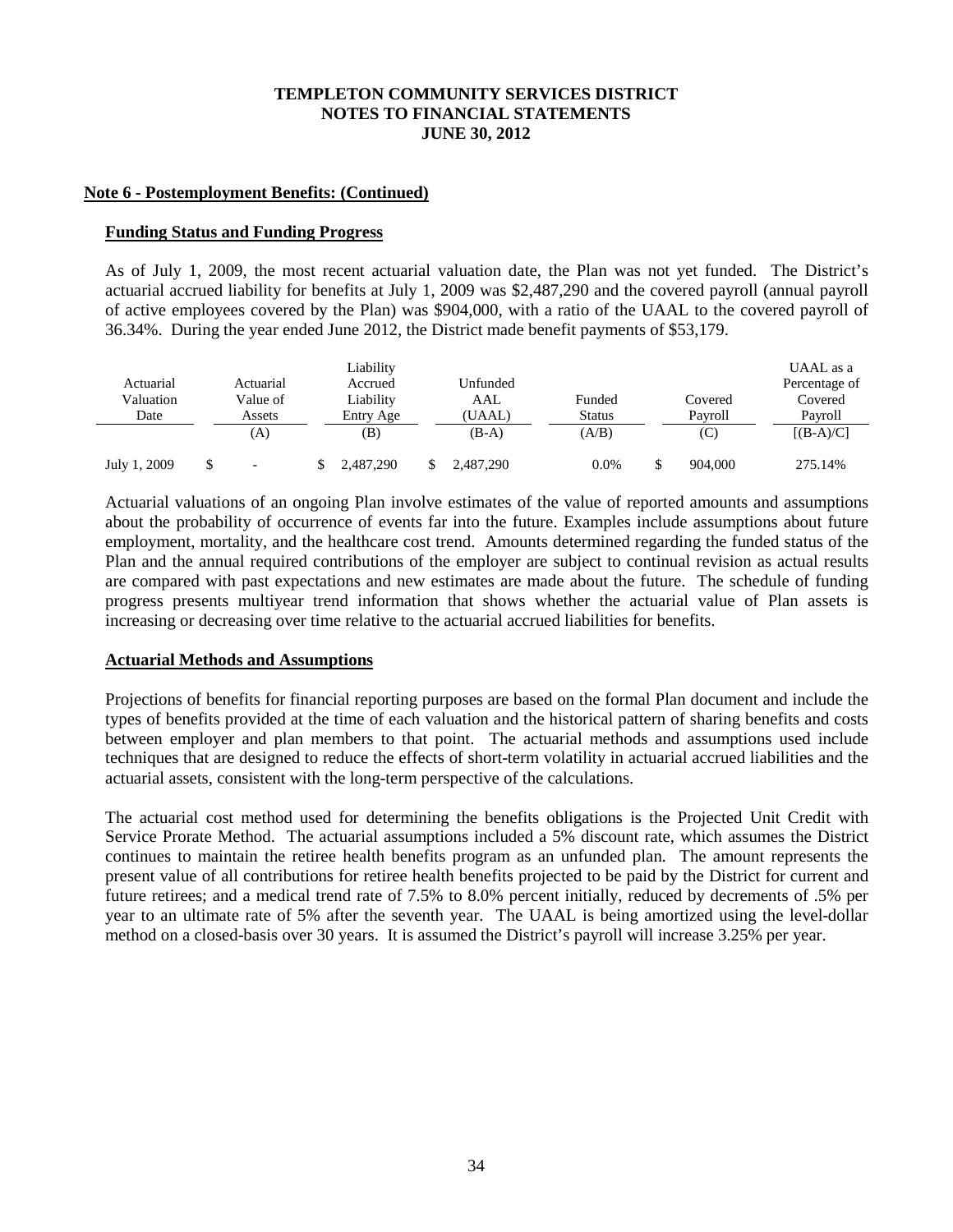#### **Note 7 - Defined Benefit Pension Plan:**

#### **Miscellaneous Plan**

## **Plan Description**

The District contributes to the miscellaneous plan of the District, (the "Plan"), a cost sharing multipleemployer defined benefit pension plan administered by the California Public Retirement Plan System (CalPERS). CalPERS provides retirement and disability benefits, annual cost-of living adjustments; and death benefits to plan members and beneficiaries. CalPERS acts as a common investment and administrative agent for participating public employers within the State of California. CalPERS requires agencies with less than 100 active members in the plan to participate in a risk pool. A menu of benefit provisions as well as other requirements is established by State Statutes within the Public Employees Retirement Law. The Plan selects options benefit provisions from the benefit menu by contract with CalPERS and adopts those benefits through District resolution. CalPERS issues a separate comprehensive annual financial report. Copies of the CalPER's annual financial report may be obtained from the CalPERS executive office - 400 P Street - Sacramento, California 95814.

#### **Funding Policy**

Active plan members are required to contribute 8% of their annual covered salary which the District pays on behalf of the employee. The District is required to contribute the actuarially determined remaining amounts necessary to fund the benefits for its members. The actuarial methods and assumptions are those adopted by the CalPERS Board of Administration. The required employer contribution rate for the fiscal years ended June 30, 2012 and 2011, were 23.849% and 23.739%, respectively. The contribution requirements of the plan members and the District are established and may be amended by CalPERS. The District's contributions for the years ended June 30, 2012, 2011 and 2010 were \$278,906, \$279,088 and \$251,422, respectively, which were equal to the required contributions each year.

## **Safety Plan**

## **Plan Description**

The District contributes to the miscellaneous plan of the District, (the "Plan"), a cost sharing multipleemployer defined benefit pension plan administered by the California Public Retirement Plan System (CalPERS). CalPERS provides retirement and disability benefits, annual cost-of living adjustments; and death benefits to plan members and beneficiaries. CalPERS acts as a common investment and administrative agent for participating public employers within the State of California. CalPERS requires agencies with less than 100 active members in the plan to participate in a risk pool. A menu of benefit provisions as well as other requirements is established by State Statutes within the Public Employees Retirement Law. The Plan selects options benefit provisions from the benefit menu by contract with CalPERS and adopts those benefits through District resolution. CalPERS issues a separate comprehensive annual financial report. Copies of the CalPER's annual financial report may be obtained from the CalPERS executive office - 400 P Street - Sacramento, California 95814.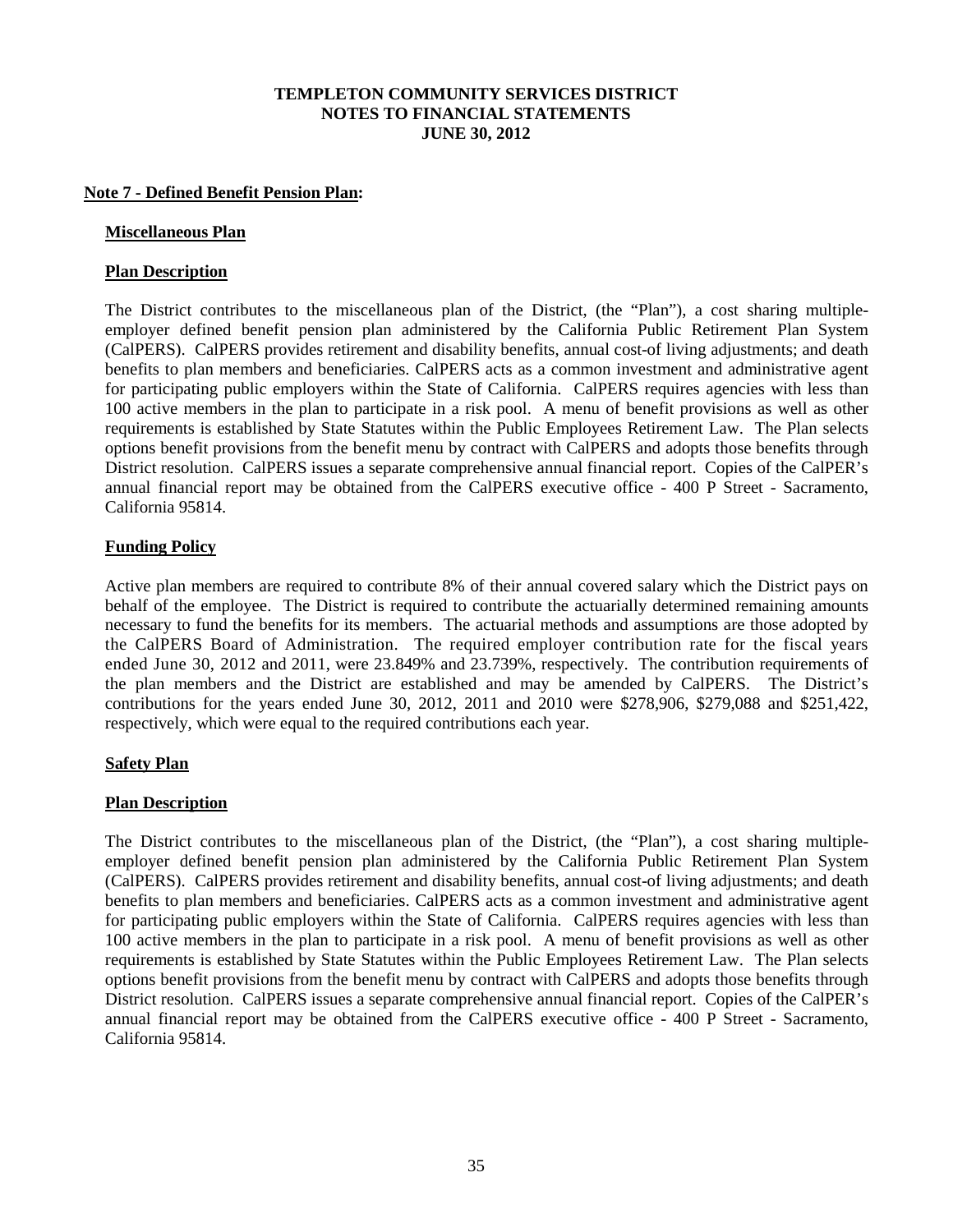#### **Note 7 - Defined Benefit Pension Plan: (Continued)**

#### **Safety Plan (Continued)**

#### **Funding Policy**

Active plan members are required to contribute 9% of their annual covered salary which the District pays on behalf of the employee. The District is required to contribute the actuarially determined remaining amounts necessary to fund the benefits for its members. The actuarial methods and assumptions are those adopted by the CalPERS Board of Administration. The required employer contribution rate for the fiscal years ended June 30, 2012 and 2011 were 54.598% and 54.483% respectively. The contribution requirements of the plan members and the District are established and may be amended by CalPERS. The District's contributions for the years ended June 30, 2012, 2011 and 2010, were \$95,501, \$94,182 and \$112,707 respectively, which were equal to the required contributions each year.

#### **Note 8 - Commitments and Contingencies:**

#### **Contracts**

The District has entered into various contracts for the purchase of material and construction of water facilities. The amounts contracted are based on the contractors' estimated cost of construction. At June 30, 2012, the total unpaid amount on these contracts is approximately \$136,739.

## **Litigation**

There are pending lawsuits in which the District is involved. The District's management and legal counsel estimate that the potential claims against the District, not covered by insurance, resulting from such litigation would not materially affect the operations or financial condition of the District.

#### **Note 9 - New Governmental Accounting Standards:**

#### **GASB No. 60**

In November 2010, the Governmental Accounting Standards Board issued Statement No. 60, "Accounting and Financial Reporting for Service Concession Arrangements". This pronouncement is effective for periods beginning after December 15, 2011 and its provisions are generally required to be applied retroactively. The objective of this statement is to address issues related to service concession arrangements (SCA's) which are a type of public-private or public-public partnership. An SCA is an arrangement between the transferor (a government) and an operator in which (1) the transferor conveys to the operator the right and related obligation to provide services through the use of infrastructure or other public assets in exchange for significant consideration and (2) the operator collects and is compensated by fees from third parties. This pronouncement is not anticipated to have a material effect on the financial statements of the District in the year of implementation.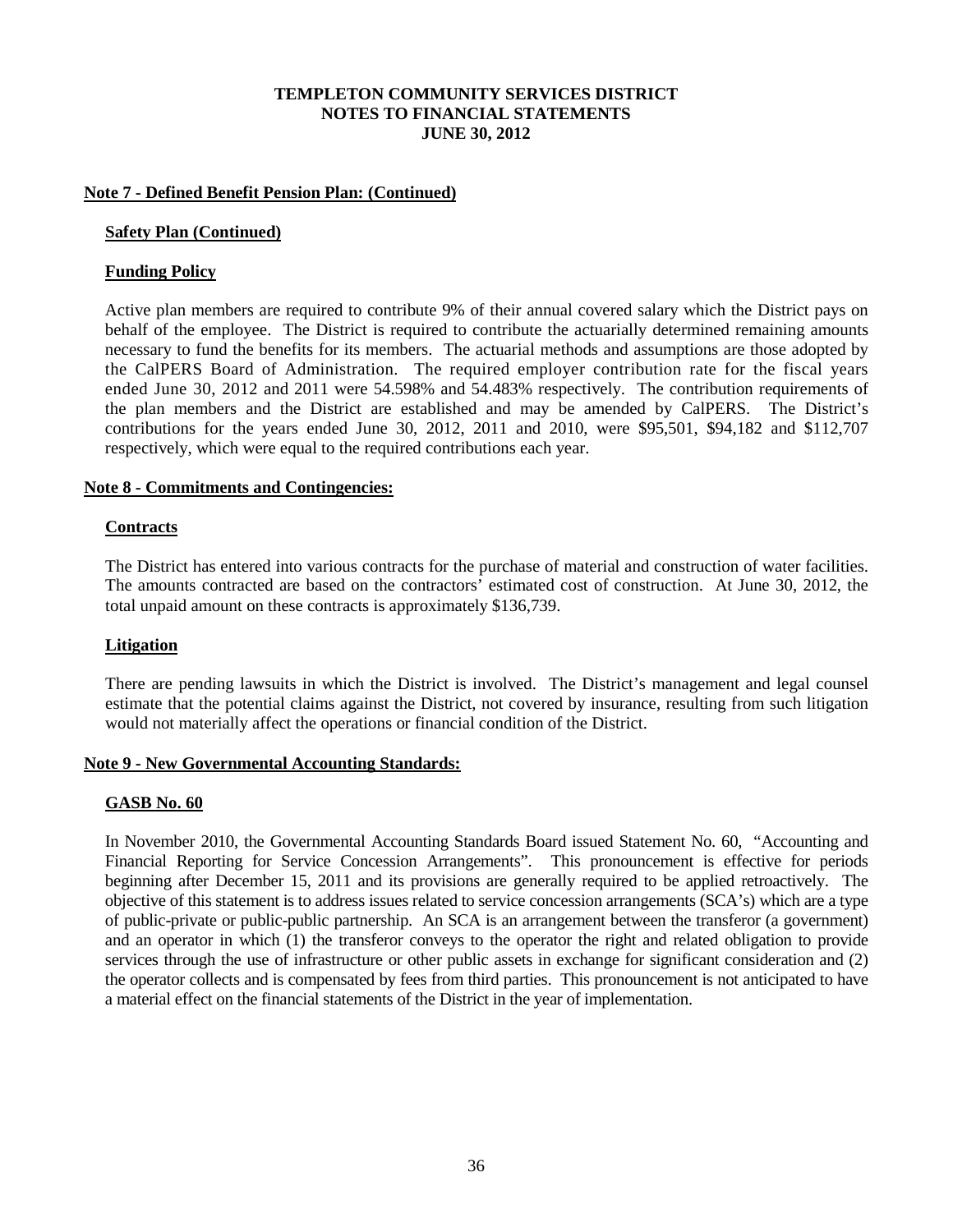## **Note 9 - New Governmental Accounting Standards: (Continued)**

## **GASB No. 61**

In November 2010, the Governmental Accounting Standards Board issued Statement No. 61, "The Financial Reporting Entity: Omnibus - an amendment of GASB Statements No. 14 and No. 34". This pronouncement is effective for periods beginning after June 15, 2012. Earlier application is encouraged. The objective of this statement is to address reporting entity issues that have arisen since the issuance of Statements No. 15 and No. 34. The District does not have any component units as of June 30, 2011.

## **GASB No. 62**

In December 2010, the Governmental Accounting Standards Board issued Statement No. 62, "Codification of Accounting and Financial Reporting Guidance contained in Pre-November 30, 1989 FASB and AICPA Pronouncements". This pronouncement is effective for periods beginning after December 15, 2011. Earlier application is encouraged. The objective of this statement is to incorporate into GASB's authoritative literature certain accounting and financial reporting guidance that is included in the pronouncements of the FASB and the AICPA that was issued on or before November 30, 1989 which does not conflict with or contradict GASB pronouncements. This pronouncement is not anticipated to have a material effect on the financial statements of the District in the year of implementation.

## **GASB No. 63**

In June 2011, the Governmental Accounting Standards Board issued Statement No. 63, "Financial Reporting of Deferred Outflows of Resources, Deferred Inflows of Resources and Net Position". This pronouncement is effective for periods beginning after December 15, 2011. Concepts Statement No. 4 "Elements of Financial Statements" introduced and defined deferred outflows and deferred inflows as an acquisition or consumption of net assets by the government that is applicable to a future reporting period, which is distinct from assets and liabilities. Concepts Statement No. 4 also defines net position as the residual of all other elements presented in a statement of financial position and renames that measure net position rather than net assets. This pronouncement is not anticipated to have a material effect on the financial statements of the District in the year of implementation.

## **GASB No. 64**

In June 2011, the Governmental Accounting Standards Board issued Statement No. 64, "Derivative Instruments: Application of Hedge Accounting Termination Provisions - an amendment to GASB 53". This pronouncement is effective for periods beginning after June 15, 2011. This statement clarifies whether an effective hedging relationship continues after the replacement of a swap counterparty or a swap counterparty's credit support provider. The Statement sets forth criteria that establish when the effective hedging relationship continues and hedge accounting should continue to be applied. The District does not have any hedge transactions at June 30, 2012.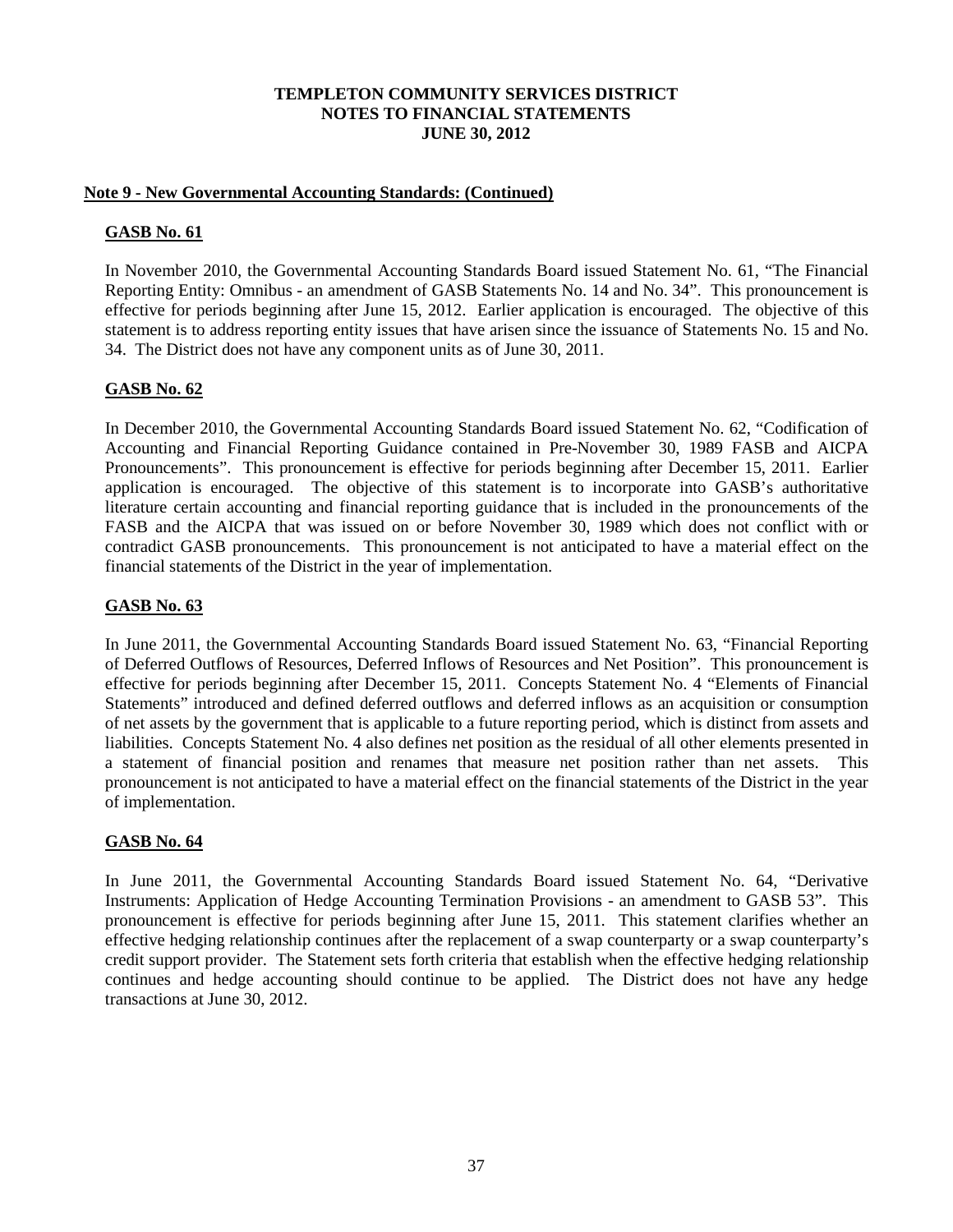#### **Note 9 - New Governmental Accounting Standards: (Continued)**

#### **GASB No. 65**

In March 2012, the Governmental Accounting Standards Board issued Statement No. 65, "Items Previously Reported as Assets and Liabilities". This pronouncement is effective for periods beginning after December 15, 2012. This Statement establishes accounting and financial reporting standards that reclassify, as deferred outflows of resources or deferred inflows of resources, certain items that were previously reported as assets and liabilities and recognizes, as outflows of resources or inflows of resources, certain items that were previously reported as assets and liabilities. This Statement amends the financial statement classification of certain items previously reported as assets and liabilities to be consistent with the definitions in Concepts Statement No. 4. This Statement also provides other financial reporting guidance related to the impact of the financial statement elements deferred outflows of resources and deferred inflows of resources, such as changes in the determination of the major fund calculations and limiting the use of the term *deferred* in financial statement presentations. This pronouncement is not anticipated to have a material effect on the financial statements of the District in the year of implementation.

#### **GASB No. 66**

In March 2012, the Governmental Accounting Standards Board issued Statement No. 66, "Technical Corrections - 2012 - an amendment of GASB Statements No. 10 and No. 62". This pronouncement is effective for periods beginning after December 15, 2012. This statement resolves conflicting guidance that resulted from the issuance of two pronouncements, Statements No. 54, "Fund Balance Reporting and Governmental Fund Type Definitions", and No. 62, "Codification of Accounting and Financial Reporting Guidance Contained in Pre-November 30, 1989 FASB and AICPA Pronouncements". This Statement amends Statement No. 10, "Accounting and Financial Reporting for Risk Financing and Related Insurance Issues", by removing the provision that limits fund-based reporting of an entity's risk financing activities to the general fund and the internal service fund type. This Statement also amends Statement No. 62 by modifying the specific guidance on accounting for (1) operating lease payments that vary from a straight-line basis, (2) the difference between the initial investment (purchase price) and the principal amount of a purchased loan or group of loans, and (3) servicing fees related to mortgage loans that are sold when the stated service fee rate differs significantly from a current (normal) service fee rate. These changes clarify how to apply Statement No. 13, "Accounting for Operating Leases with Scheduled Rent Increases", and result in guidance that is consistent with the requirements in Statement No. 48, "Sales and Pledges of Receivables and Future Revenues and Intra-Entity Transfers of Assets and Future Revenues", respectively. This pronouncement is not anticipated to have a material effect on the financial statements of the District in the year of implementation.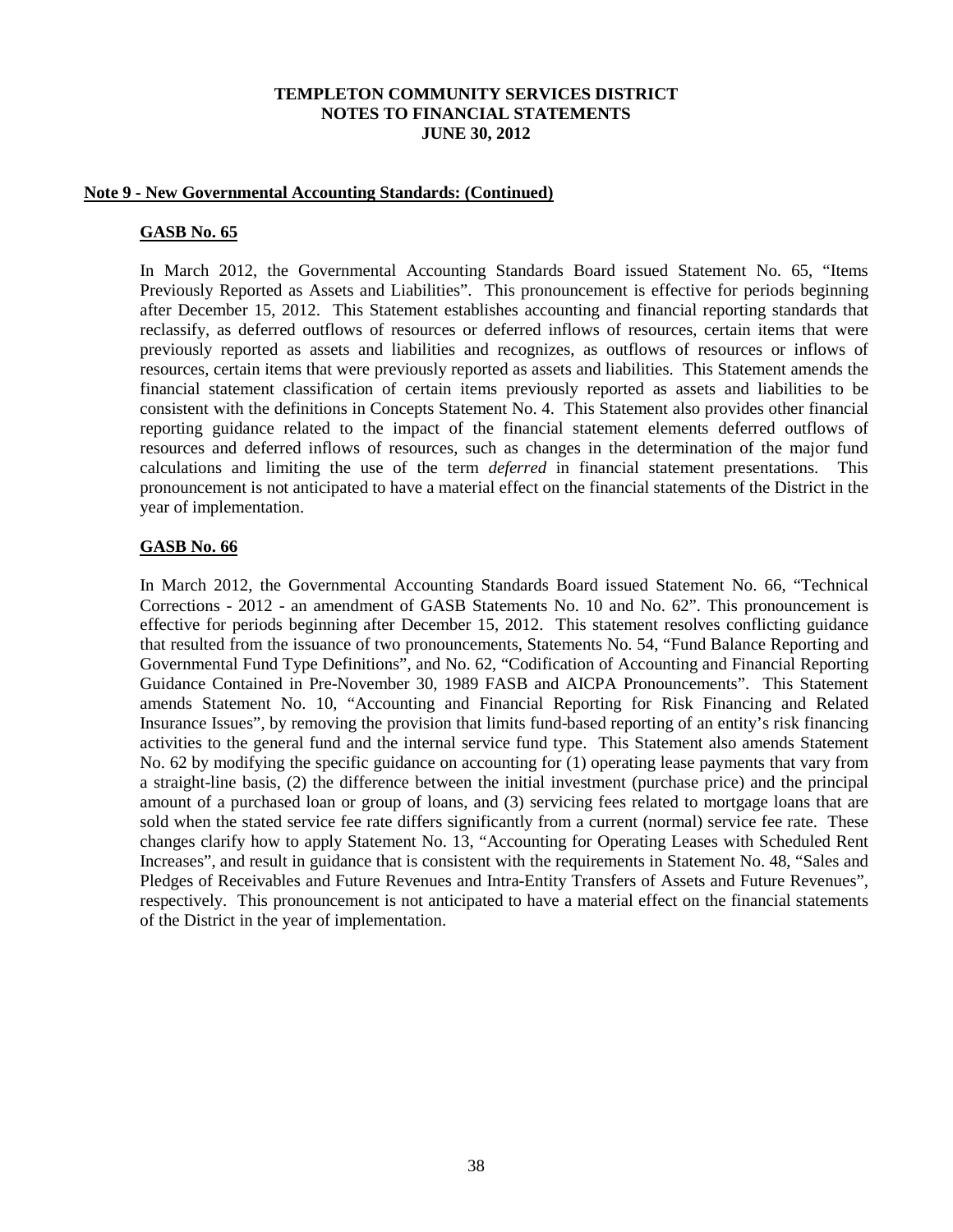#### **Note 9 - New Governmental Accounting Standards: (Continued)**

#### **GASB No. 67**

In June 2012, the Governmental Accounting Standards Board issued Statement No. 67, "Financial Reporting for Pension Plans - an Amendment of GASB Statement No. 25". This pronouncement is effective for periods beginning after June 15, 2013. This Statement replaces the requirements of Statements No. 25, "Financial Reporting for Defined Benefit Pension Plans and Note Disclosures for Defined Contribution Plans", and No. 50, "Pension Disclosures", as they relate to pension plans that are administered through trusts or equivalent arrangements (hereafter jointly referred to as trusts) that meet certain criteria. The requirements of Statements No. 25 and 50 remain applicable to pension plans that are not administered through trusts covered by the scope of this Statement and to defined contribution plans that provide postemployment benefits other than pensions. This pronouncement is not anticipated to have a material effect on the financial statements of the District in the year of implementation.

## **GASB No. 68**

In June 2012, the Governmental Accounting Standards Board issued Statement No. 68, "Accounting and Financial Reporting for Pensions". This pronouncement is effective for periods beginning after June 15, 2013. This pronouncement establishes accounting and financial reporting requirements related to pensions for governments whose employees are provided with pensions through pension plans, as well as for nonemployer governments that have a legal obligation to contribute to those plans. This pronouncement is not anticipated to have a material effect on the financial statements of the District in the year of implementation.